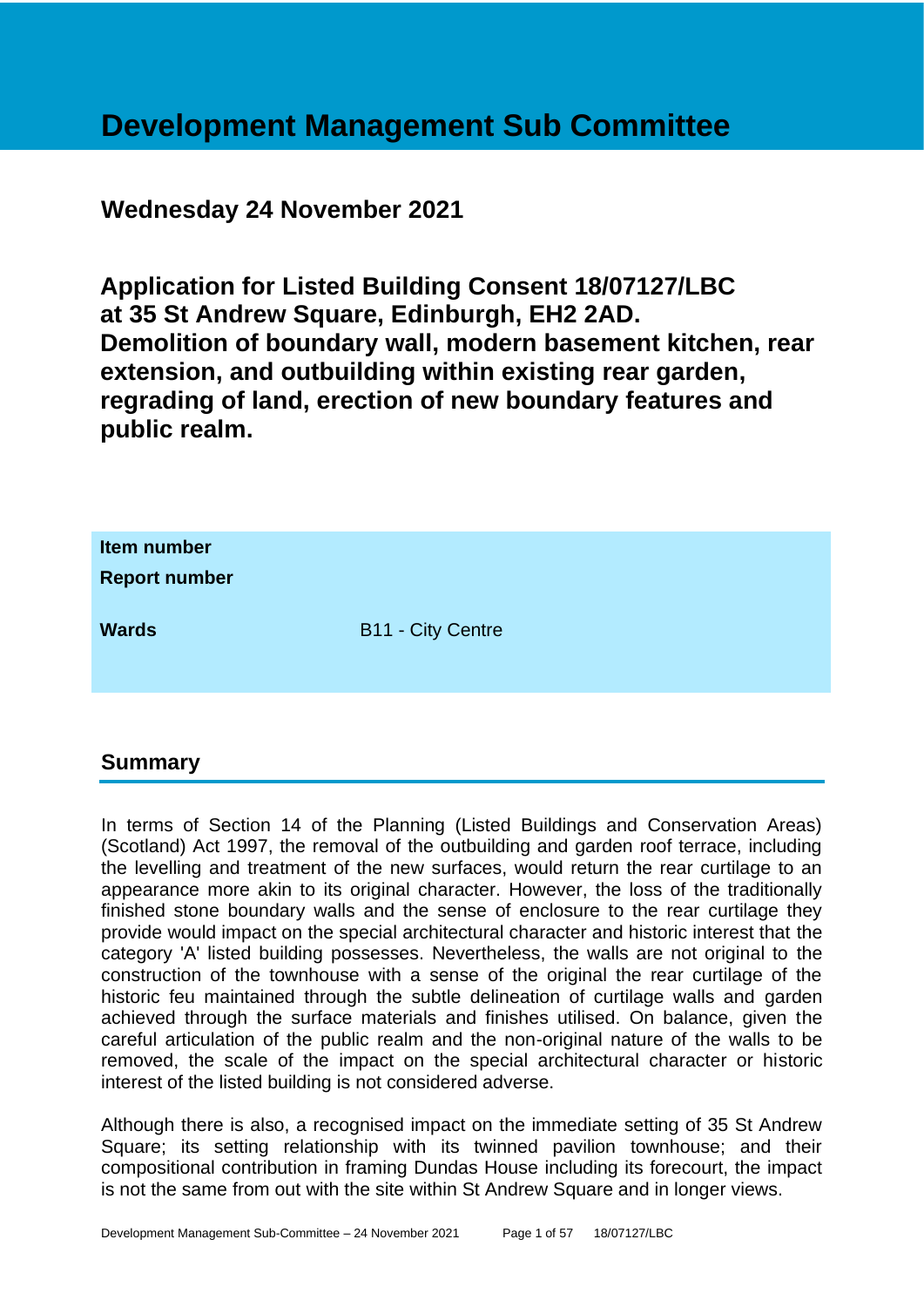The proposed public realm treatment to subtly demarcate the original feu further mitigates this overall impact. It is therefore concluded, that overall and on balance, the scale of this impact on the setting of the listed building is not considered adverse.

Furthermore, the removal of the wall is required to facilitate adequate suitable access to the new concert hall to the rear of 36 St Andrew Square and helps create a public realm to accommodate seating and dwell space to assist the legibility and function of the wider scheme for the concert hall.

While it is considered that the proposed development does not comply fully with the provisions of the HES Managing Change in the Historic Environment guidance in terms of the 'Boundaries' and 'Setting' series, the scale of the impact on the special interest of 35 St Andrew Square including its setting is not considered adverse.

In the event that the Development Management Sub-Committee does not agree with this assessment and concludes that the negative presumption is engaged, consideration was given to paragraph 15 of Historic Environment Scotland's 'Interim Guidance on the Principles of Listed Building Consent' (GPLBC) to assess whether the presumption can be rebutted.

Overall and on balance, the scale of the impact (point b of the GPLBC) on the listed building is judged to not adversely affect its special interest including its setting and the cultural and wider community benefits (point d of the GPLBC) brought about as a result of proposals would make an exceptionally positive contribution towards city's cultural, social and educational provision. The proposals would therefore, allow a departure from the presumption set out in paragraph 8 of the GPLBC in accordance with points b) and d) of paragraph 15 of the GPLBC (2019) and as such, would adequately rebut the negative presumption.

In terms of Section 64 of the Planning (Listed Buildings and Conservation Areas) (Scotland) Act 1997, the removal of the walls will generate a limited impact on the special character and appearance of the New Town Conservation Area. A sense of the original rear curtilage of the historic feu will be maintained through the subtle delineation of curtilage walls and garden through the surface materials and finishes utilised mitigating minor adverse impacts such that the overall all impact is neutral. The proposals therefore, do not remove or detract from key characteristic components of the conservation area that gives the area its special interest.

It can therefore be concluded, that the proposals are in accordance with Sections 14 and 64 of the Planning (Listed Buildings and Conservation Areas) (Scotland) Act 1997.

There are positive impacts on equalities and human rights arising from the creation of a high-quality environment in a highly accessible location. The proposals will generate significant positive equalities benefits to many different populations including the young, old and disabled.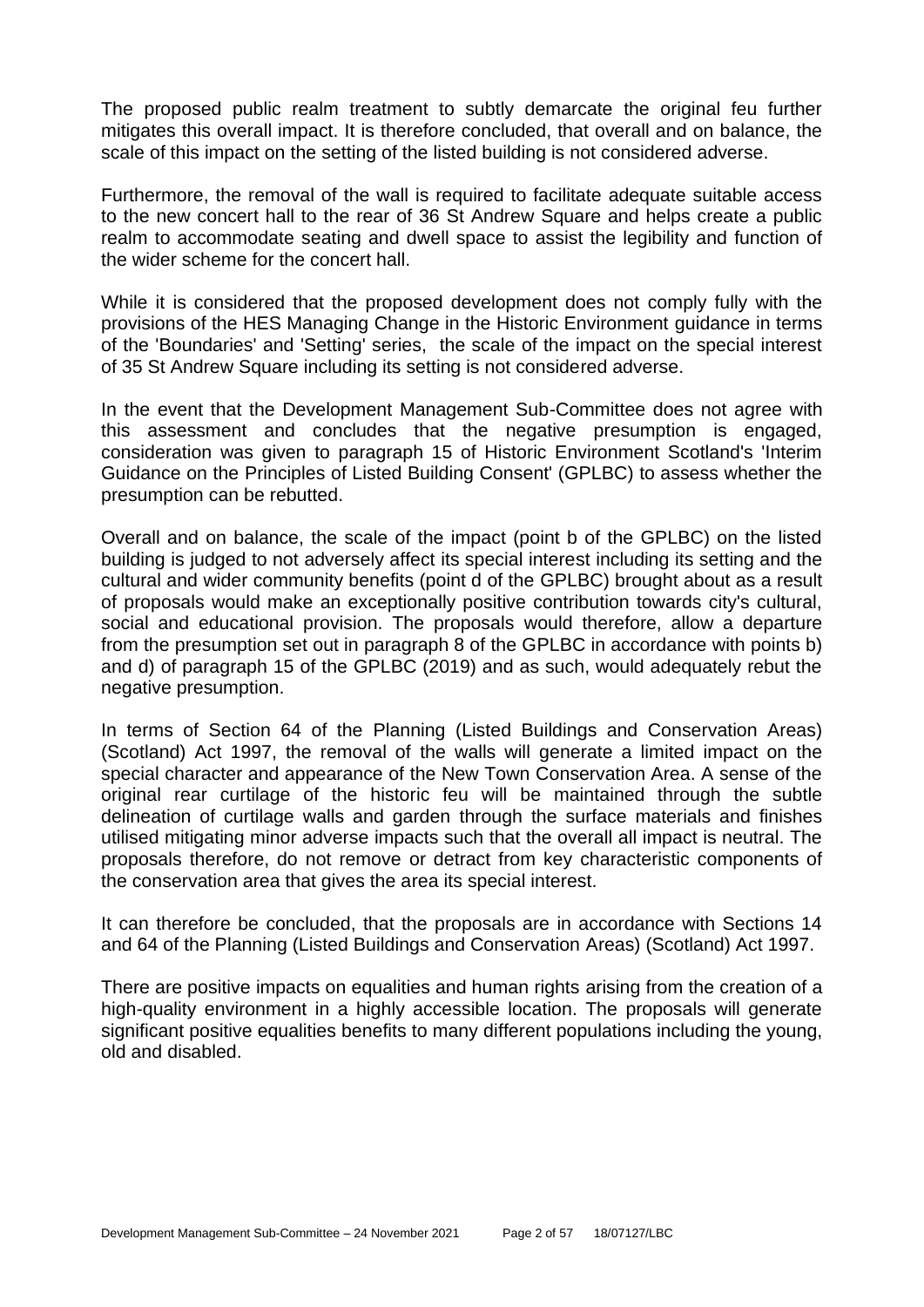| <b>Policies and guidance for</b> | HEPS, HES, HESCAC, HESBND, HESCON,         |
|----------------------------------|--------------------------------------------|
| this application                 | HESEXF, HESEXW, HESSET, LPC, LEN03, LEN04, |
|                                  | LEN06, LEN01, CRPWHS, NSG, CRPNEW, NSLBCA, |
|                                  | NSGD02.                                    |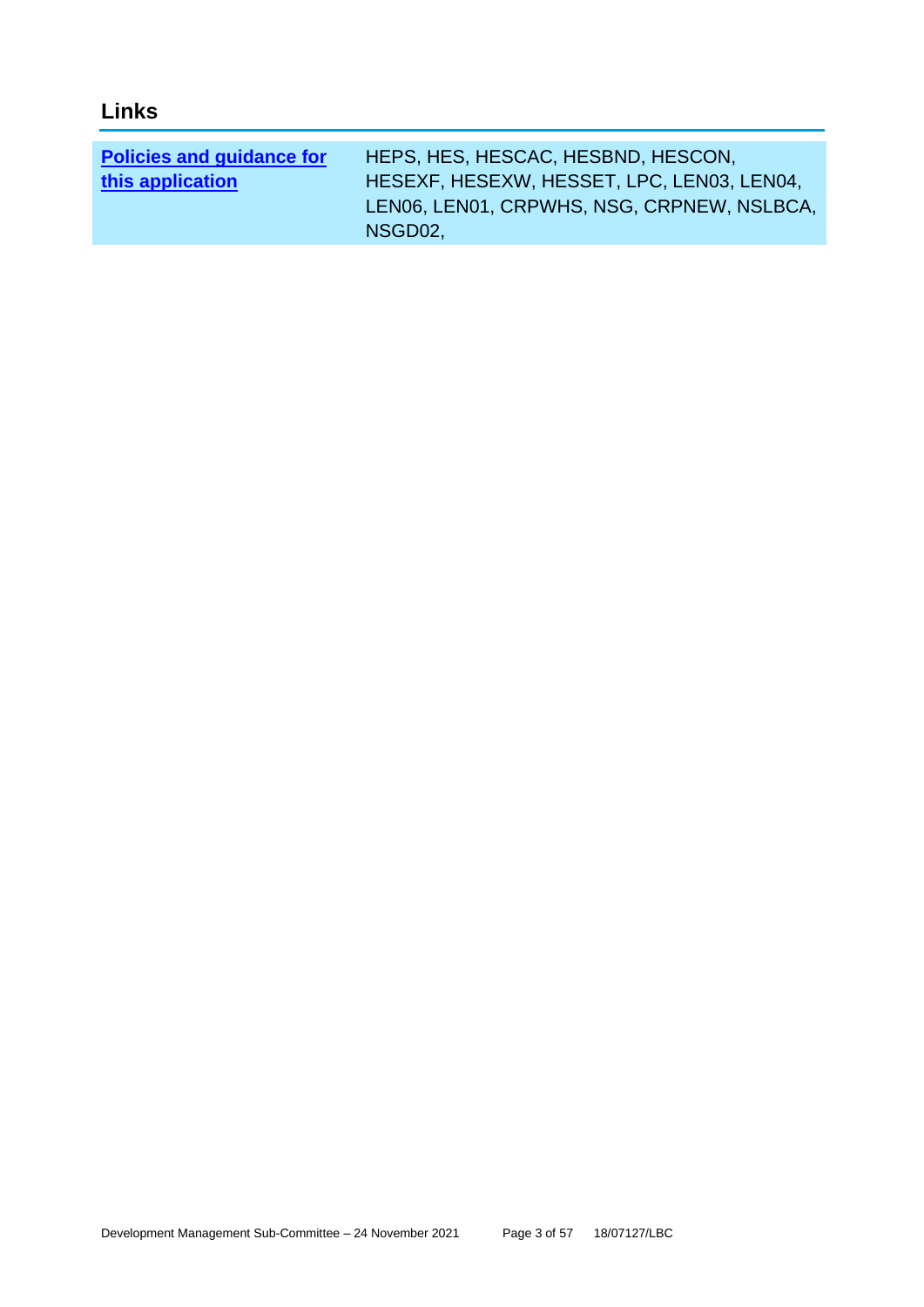# **Report**

**Application for Listed Building Consent 18/07127/LBC at 35 St Andrew Square, Edinburgh, EH2 2AD. Demolition of boundary wall, modern basement kitchen, rear extension, and outbuilding within existing rear garden, regrading of land, erection of new boundary features and public realm.**

# **Recommendations**

**1.1** It is recommended that this application be Granted subject to the details below.

# **Background**

# **2.1 Site description**

The application site lies within Edinburgh city centre, to the east of St Andrew Square and incorporates the category 'A' listed building at 35 St Andrew Square including its curtilage. Harvey Nichols department store and Multrees Walk are located to the north. The forecourt of Dundas House at 36 St Andrew Square is located directly to the south.

35 St Andrew Square is a nationally important category 'A' listed building (Listed Building Reference: LB29704) and acknowledged in the World Heritage Nomination document. It is thought to have been built by James Craig to a design by Robert Adam and sits on one of the key plots and locations within James Craig's First New Town.

There are several other listed buildings and monuments in proximity to the site. These include the category 'A' listed Dundas House at 36 St Andrew Square (Listed Building Reference: LB29705), along with the Category 'A' listed Monument to John, 4th Earl of Hopetoun (Listed Building Reference: LB27862), erected in the forecourt of Dundas House and its category A listed twinned flanking townhouse at 37 St Andrew Square (Listed Building Reference: LB29706) that together frame Dundas House and its forecourt.

35 St Andrew Square is highly significant as one of the first and grandest townhouses in the First New Town. It was the first of the two pavilion townhouses that flank Dundas House to be built with its construction predating Dundas House by two years. The building comprises a symmetrical 3-storey and basement classical former townhouse with two highly decorated principal facades to both St Andrew Square and the forecourt to Dundas House. 35 St Andrew Square is established as an outstanding neo-classical building, which together with its framing pavilion at No. 37 and Dundas House as its centrepiece, remains one of the few surviving original architectural compositions on the square.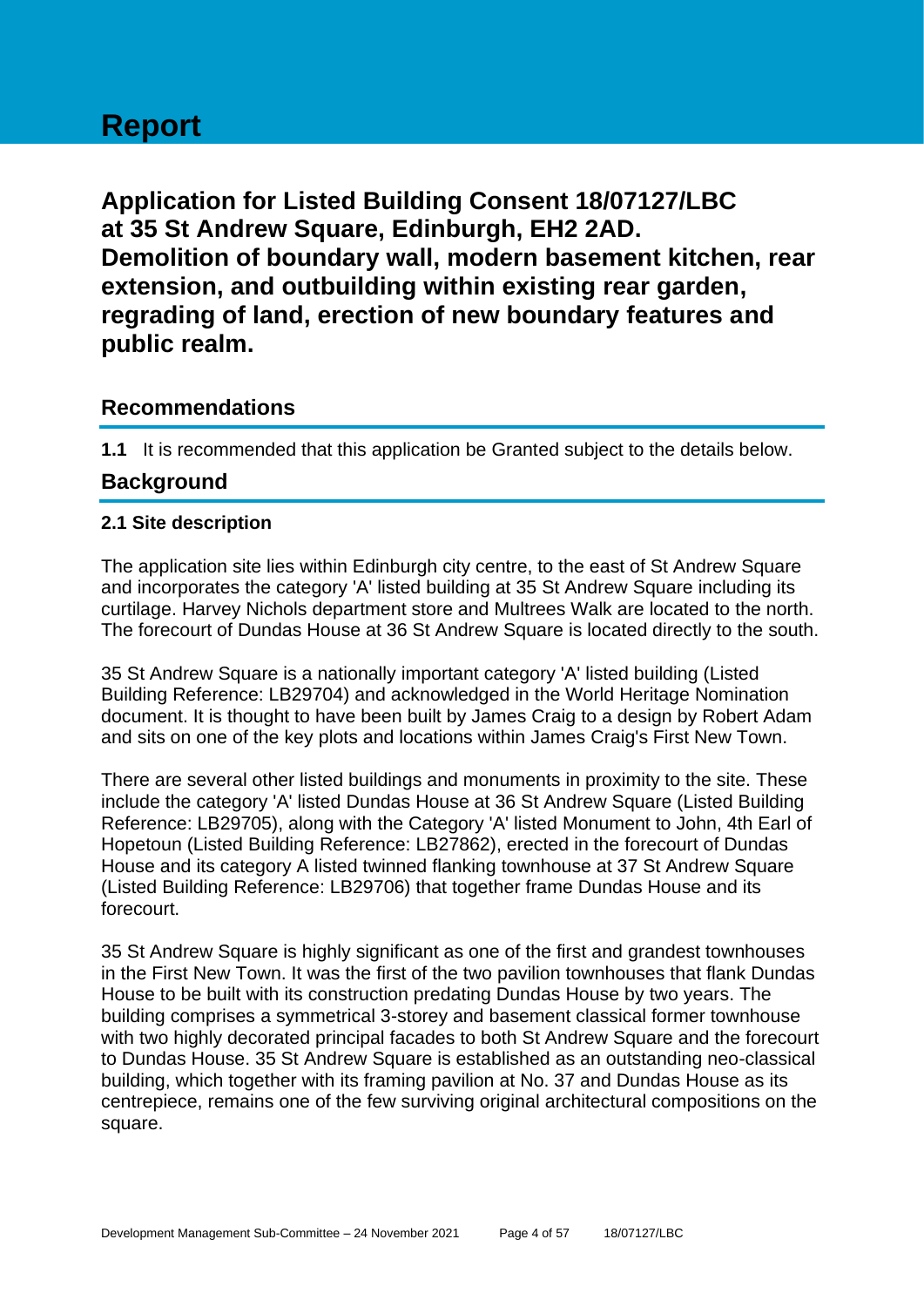Originally built as a residence in 1769 for Andrew Crosbie of Holm, advocate and partner in the Douglas and Heron Bank of Ayr, the building was used as a hotel in 1806 before it was purchased by the Royal Bank of Scotland for their head office in 1819 when it was remodelled and extended on a number of occasions including the reproduction of three east elevation bays and the lowering of its ground floor to create its banking hall. When RBS moved next door into Dundas House, the property reverted back into hotel use where it was further enlarged.

More contemporary works to the property included the redevelopment of the rear garden area to form a raised garden terrace to accommodate a catering kitchen within the basement. A cast iron spiral staircase for fire escape and a traditionally finished single storey outhouse to house a goods lift and refuse bins were also erected within the rear garden.

The site is located within the Old and New Towns of Edinburgh World Heritage Site.

This application site is located within the New Town Conservation Area.

# **2.2 Site History**

There is significant history relating to 35-36 St Andrew Square, for minor works that included signage; flagpoles; disabled access ramps; satellite dish and metal shutter. The applications below are for more substantive works:

- − October 2005 Works to listed building including construction of covered link building within the existing external basement area, erection of a traditionally finished outbuilding to house goods lift and refuse bins, reinstatement of original astragal configuration to window openings to south elevation, erection of external escape stairs to rear, and landscaping of existing car park area on bunker roof (all as amended) (application reference numbers: 05/02086/FUL and 05/02086/LBC) - Granted and constructed.
- − January 2015 Internal and external alterations including installation of new ATM, ATM surround and associated signage, advertisement signage, doors, lighting, new entrance lobby, new automation, removal of existing counters and replacement with new banking hall layout, as well as proposed painting and new flooring and other associated works (as amended) (application reference number: 14/04727/LBC) - Granted and constructed.
- − May 2019 Erection of music and performing arts venue with licensed café/restaurant and bar facilities, and related arrangements for infrastructure, demolitions, and other works (application reference number: 18/04657/FUL). This decision was the subject of a judicial review. The parties engaged in a process of mediation and agreement was reached on how to address the matters at dispute. On the basis of this agreement, the Court was invited to reduce the decisions of the council and to return the applications back to the council for further consideration and determination. This remains live and is awaiting determination.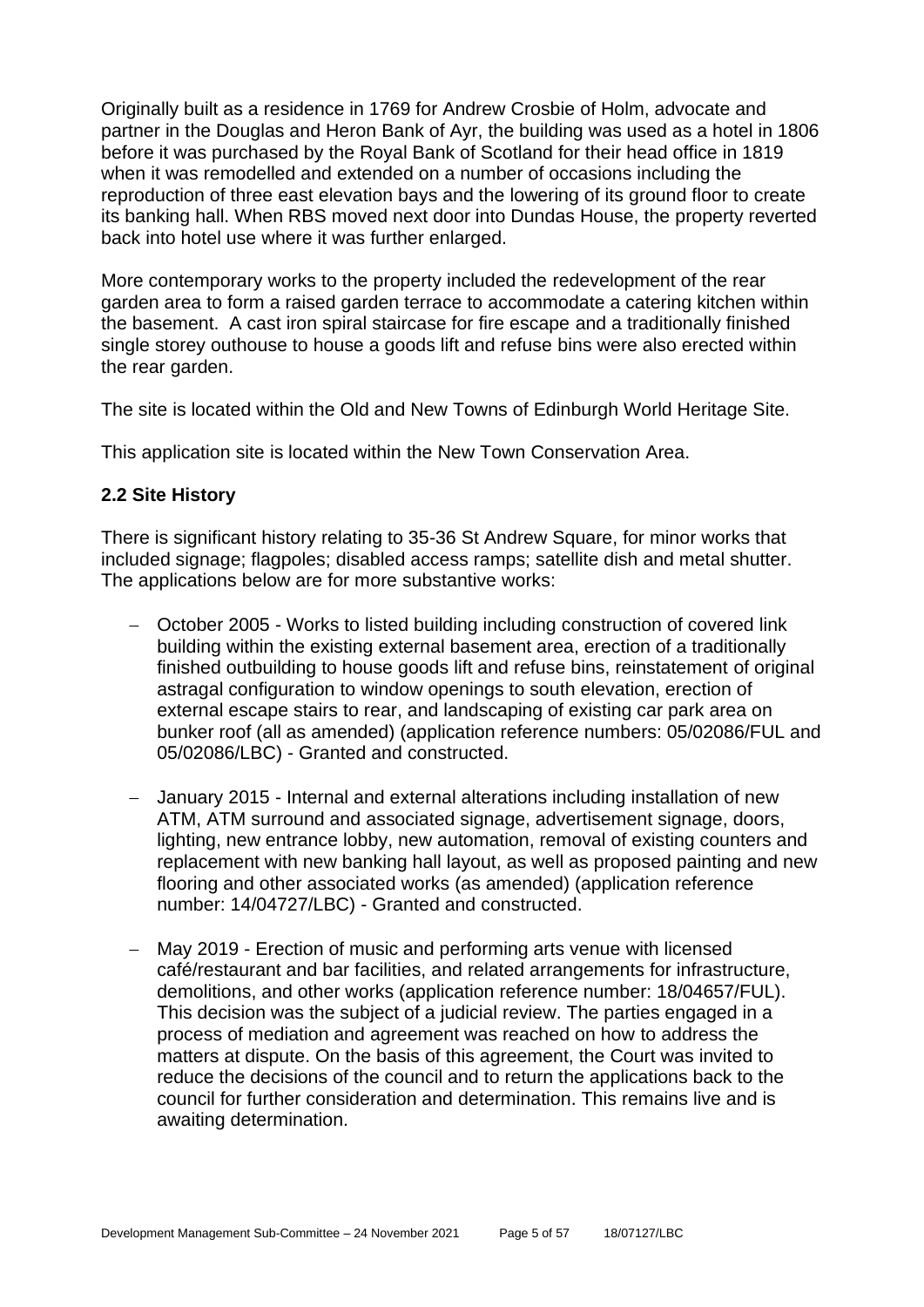- − May 2019 proposed demolitions, alterations, remodelling and erection of extension to the listed building (application reference number: 18/07730/LBC). This decision was the subject of a judicial review. The parties engaged in a process of mediation and agreement was reached on how to address the matters at dispute. On the basis of this agreement, the Court was invited to reduce the decisions of the council and to return the applications back to the council for further consideration and determination. This remains live and is awaiting determination.
- − July 2019 Applications submitted by TH Real Estate for the alterations to rear boundary wall to Elder Street to form vehicular access, use of part existing car park as construction site lay down area and other ancillary works for temporary period (application reference numbers: 18/01052/FUL and 18/01053/LBC) withdrawn
- − September 2019 Application for listed building consent granted on 12 September 2019 for minor alterations to existing internal layout of main building and the removal of modern kitchen in single storey rear basement extension to form new music library (application reference number: 19/02941/LBC)
- − June 2020- Application for listed building consent granted on 6 June 2020 for site boundary (rear wall) part demolition to allow site access to Elder Street, as part of future plans for IMPACT Dunard Centre Concert Hall (as amended) (application reference number: 20/01010/LBC)
- − June 2020- Application for planning permission granted on 8 June 2020 for site boundary (rear wall) part demolition to allow site access to Elder Street, as part of future plans for IMPACT Dunard Centre Concert Hall (as amended) (application reference number: 20/01012/FUL)
- − September 2020 Application granted on 23 September 2020 to amend previous Listed Building Consent by adding 2 no. additional stone piers to wall for structural support (application reference number: 20/03355/LBC)

# **Main report**

# **3.1 Description of the Proposal**

In May 2019, The City of Edinburgh Council granted listed building consent for this site and also, planning permission and listed building consent for associated and linked scheme for 35 - 36 St Andrew Square (scheme two) for the proposed concert hall. These decisions were then the subject of a judicial review. The parties engaged in a process of mediation and agreement was reached on how to address the matters at dispute. On the basis of this agreement, the Court was invited to reduce the decisions of the Council and to return the applications back to the Council for further consideration and determination. All three applications, therefore, remain live.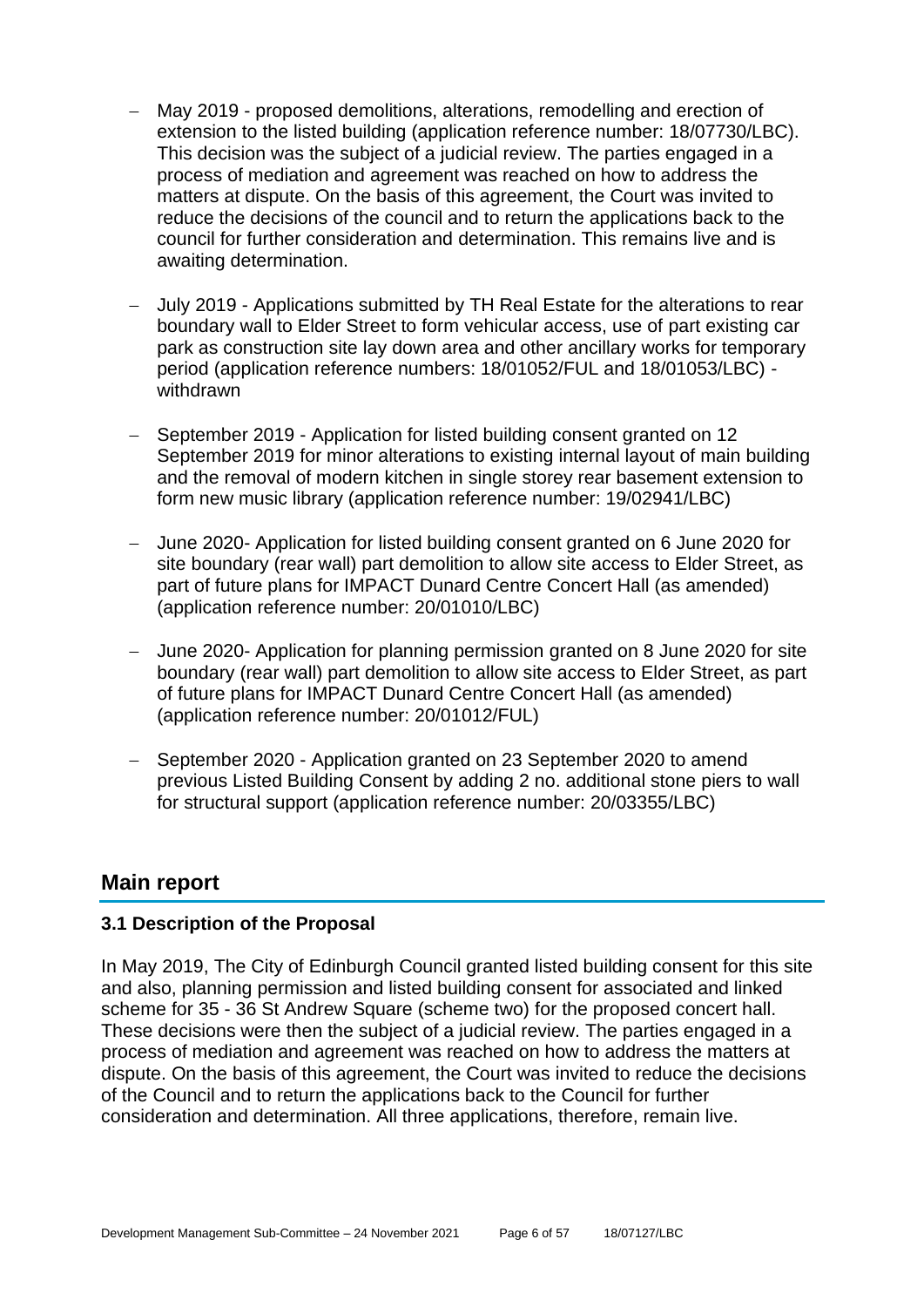As a consequence of the mediation process, the applicant has varied the design of the proposed development. Revised and updated drawings and plans, with full supporting documentation, were submitted to the council as Scheme Three. For the avoidance of doubt, these plans and drawings and the supporting information supersede the previous design which was granted listed building consent but subsequently reduced by the Court.

The application proposes the alteration of the garden boundary wall to the rear of 35 St Andrew Square; removal of modern garden structures including the demolition of the contemporary single storey outbuilding; and the lowering of the modern raised garden terrace and kitchen below.

It is proposed to remove the entirety of the sandstone ashlar boundary wall to the side (south) and also, the remaining rear (east) boundary wall and gate to where it abuts the contemporary, albeit traditionally finished, outhouse located within the north east corner of the rear garden.

The boundary walls delineate the original rear curtilage of the historic feu and are of a traditional construction and finish to the townhouse. However, they are not the original to the construction of the townhouse, having thought to have been erected in the 1960s. The walls are constructed in ashlar sandstone and reach a modest height in comparison to the boundary wall delineating the former rear garden area of the flanking pavilion townhouse at 37 St Andrew Square.

The proposals involve the removal of the basement kitchen; upper garden terrace; and the demolition of the outbuilding enabling the garden to revert back to its original level in line with the level of the forecourt to Dundas House. This will allow for the incorporation of this section of the rear garden into the public realm and landscaping proposals associated with the wider redevelopment scheme. Within the new section of public realm, a change in material finish to the Yorkstone paving proposed within the wider scheme is proposed. A picked finish (rougher textured appearance) helps to subtly delineate the historic feu of 35 St Andrew Square whilst also enabling a seamless surface for drainage, vehicle overrun and pedestrian movement. Two new sections of walling with iron railings are to be erected to delineate the existing raised cast iron grille covered lightwell. The new walls will incorporate two to three polished ashlar sandstone courses with coping stones and railings.

# Scheme Two

Scheme two only proposes very minor changes and will incorporate sandstone paving to define the line of the garden walls that are to be removed. Whinstone setts laid in different course, tree planters and seating are proposed to differentiate this area as the historic garden feu to 35 St Andrew Square from shared materials palette used to provide consistency with the wider public realm treatment for concert hall.

#### Supporting information

The assessment of this application for listed building consent has been informed by the Heritage Statement submitted in support of the application, and also other supporting information, including the Environment Impact Assessment (EIA) and Integrated Impact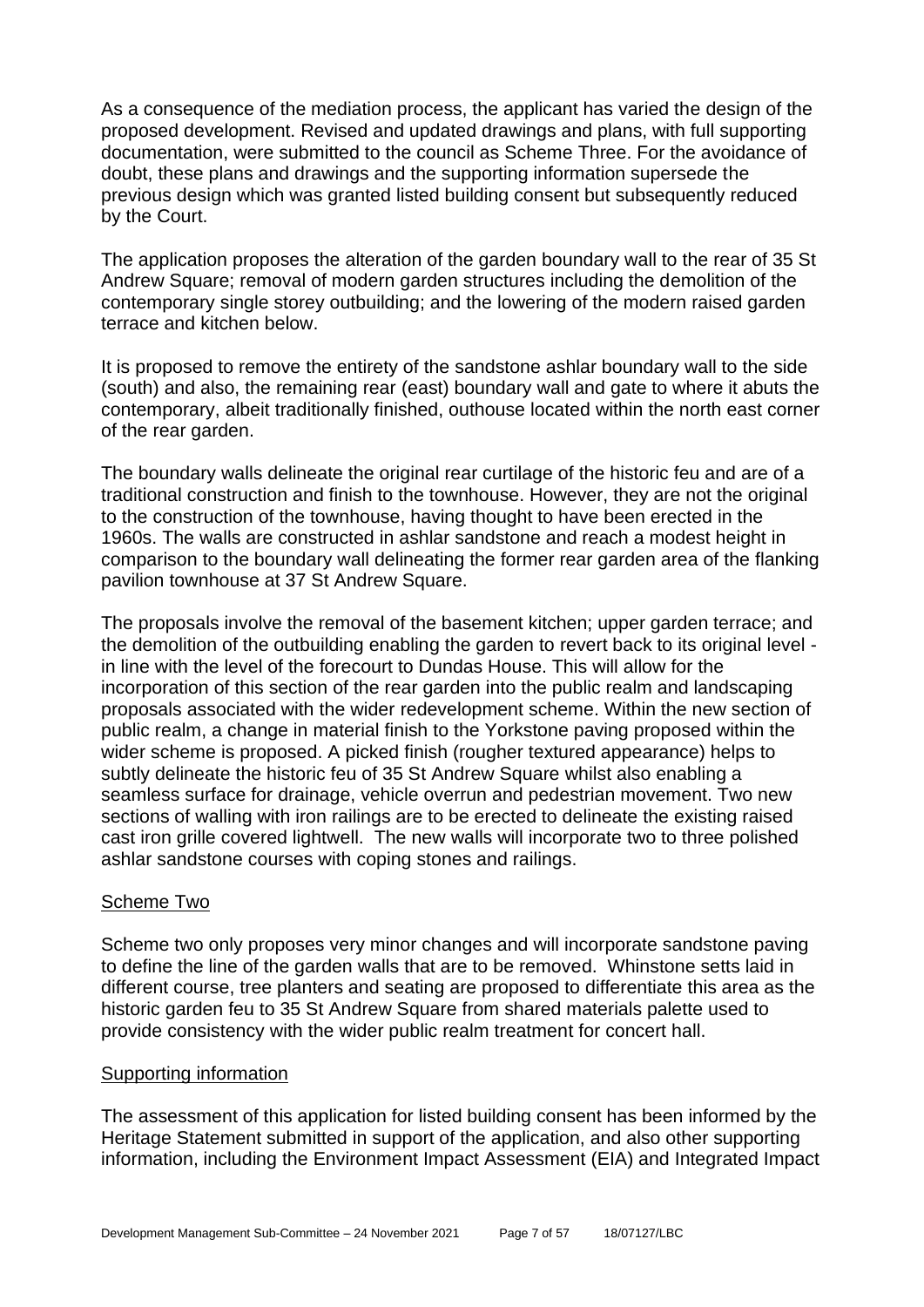Assessment (IIA) Reports, submitted as part of the associated detailed application for planning permission for the concert hall proposals.

An EIA Report was submitted in association with the linked detailed application for planning permission for the concert hall proposals, which scoped in three topic specific assessments: Cultural Heritage, Socio-Economics and Culture, and Townscape and Visual. An addendum to the EIA Report was submitted in February 2019 and August 2021. The EIA report including addendum is available for viewing under linked detailed application for planning permission (reference 18/04657/FUL) on the Planning and Building Standards Online Service.

The following documents were submitted in support of the application for listed building consent:

- − Contextual Report;
- − Design and Access Statement;
- − Planning Statement and
- − Heritage Statement

These documents can all be viewed on the Planning and Building Standards Online Service.

# **3.2 Determining Issues**

Section 14 of the Planning (Listed Buildings and Conservation Areas) (Scotland) Act 1997 states - In considering whether to grant consent, special regard must be had to the desirability of preserving the building or its setting or any features of special architectural or historic interest which it possesses. For the purposes of this issue, preserve, in relation to the building, means preserve it either in its existing state or subject only to such alterations or extensions as can be carried out without serious detriment to its character.

Section 64 of the Planning (Listed Buildings and Conservation Areas) (Scotland) Act 1997 states - special attention shall be paid to the desirability of preserving or enhancing the character or appearance of the conservation area.

The public sector equality duty under Section 149 of the Equality Act 2010 requires the Council, in the exercise of its functions (including determination of planning applications), to have due regard to the need to: -

(a) eliminate discrimination, harassment, victimisation and any other conduct that is prohibited by or under this Act;

(b) advance equality of opportunity between persons who share a relevant protected characteristic and persons who do not share it;

(c) foster good relations between persons who share a relevant protected characteristic and persons who do not share it.

Age, disability, gender reassignment, marriage and civil partnership, pregnancy and maternity, race, religion or belief, sex and sexual orientation are the 9 protected characteristics.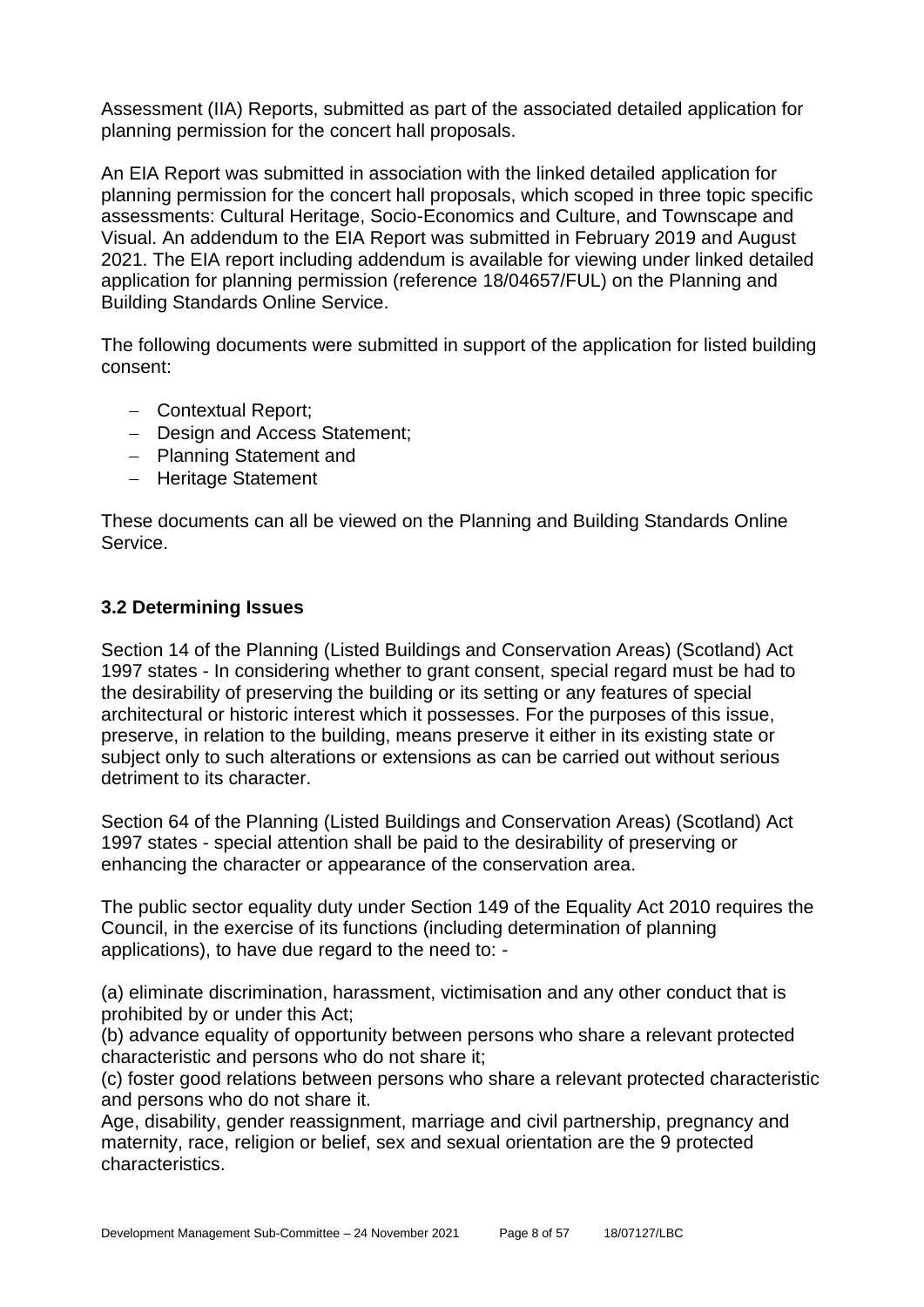In determining applications for Listed Building consent in a conservation area, it is principally the HES Policy and guidance that the proposals should be assessed against. The Development Plan is not a statutory test. However, the policies of the Local Development Plan (LDP) inform the assessment of the proposals and are a material consideration.

Having due regard to HES Policy and guidance, do the proposals:

- (a) harm a listed building or its setting?
- (b) conflict with the objective of preserving or enhancing the character or appearance of the conservation area?

If the proposals do comply with HES Policy and guidance, are there any compelling reasons (including but not limited to the public sector equality duty & development plan policies) for not approving them?

If the proposals do not comply with HES Policy and guidance, are there any compelling reasons (including but not limited to the public sector equality duty & development plan policies) for approving them?

#### **3.3 Assessment**

To address these determining issues, the Committee needs to consider whether:

- a) The impact on the special architectural or historic interest of the listed building including its setting is acceptable;
- b) The proposals will preserve the character and appearance of the New Town Conservation Area;
- c) Impacts on equalities and rights are acceptable and
- d) Public comments have been addressed.

Section 14(2) of the Planning (Listed Buildings and Conservation Areas) (Scotland) Act 1997 states:

*'In considering whether to grant listed building consent for any works, the planning authority or the Secretary of State, as the case may be, shall have special regard to the desirability of preserving the building or its setting or any features of special architectural or historic interest which it possesses'.*

The Historic Environment Policy for Scotland 2019 (HEPS) states:

*HEPS sets out a series of principles and policies for the recognition, care and sustainable management of the historic environment and encourages consistent, integrated management and decision-making to support positive outcomes for the people of Scotland.* By doing these things, *HEPS helps to deliver the vision and aims of 'Our Place in Time'. It takes into account principles that the UK and Scottish governments have agreed to in international charters and conventions on cultural heritage and landscape.*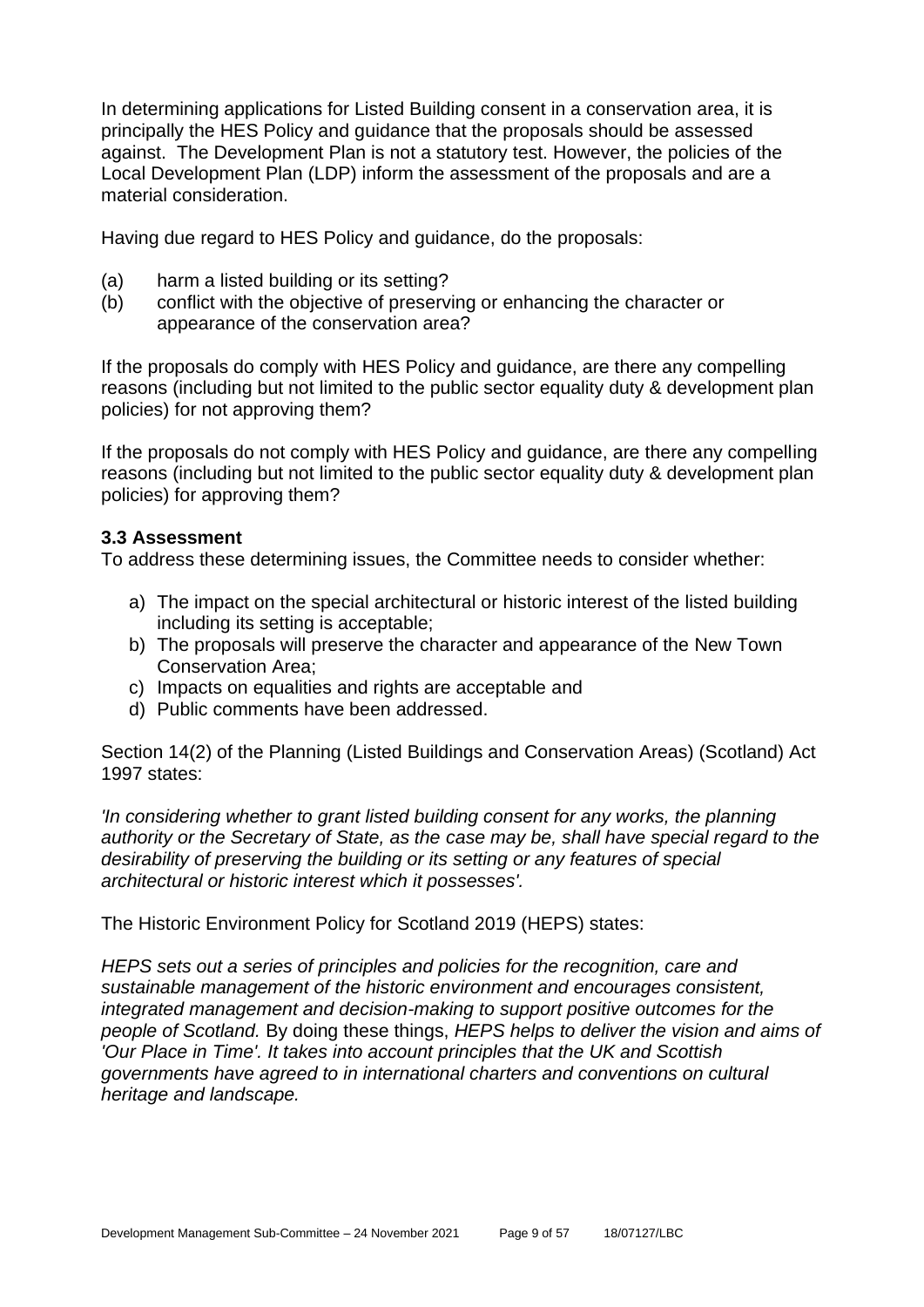The introductory paragraph in Historic Environment Scotland's (HES) 'Interim guidance on the principles of listed building consent' 2019 (GPLBC) identifies:

*detailed guidance on the application of Historic Environment Policy for Scotland 2019 (HEPS) and sets out the principles HES recommends are followed in implementing the requirements of Scottish Planning Policy paragraphs 141 and 142.* The GPLBC *is a material consideration in the planning process and should be read alongside HEPS and the Managing Change Guidance Notes series.*

The assessment on character and setting of the listed building and character and appearance of the conservation area have been informed by the Heritage Statement submitted in support of the listed building consent application, and also other supporting information, including the EIA Report, submitted as part of the associated detailed application for planning permission for the adjoining site at 36 St Andrew Square.

#### a) Impact on the special architectural and historic interest of the listed building including its setting

#### **Method of assessment**

For the purposes of assessing the impact of the proposals on the special interest and setting of the listed building, a two stage approach is required:

Stage 1:

Consideration should firstly be given to the relevant HES Managing Change Guidance to enable the identification of the impact on the listed buildings special architectural character and historic interest of the listed building including its setting.

The relevant HES Managing Change Guidance applicable to this assessment is:

- 1. Boundaries
- 2. Setting

#### Stage 2:

Should the impact on the buildings special interest, including its setting, be considered as adverse or significantly adverse, careful consideration must then be given to paragraph 15 of the GPLBC to assess the relative importance of the listed building; the scale of the impact on that special interest; other options which would ensure a continuing beneficial use for the listed building with less of an impact on its special interest; and whether there are significant benefits for economic growth or wider community which justify a departure from the presumption set out in paragraph 8 of GPLBC.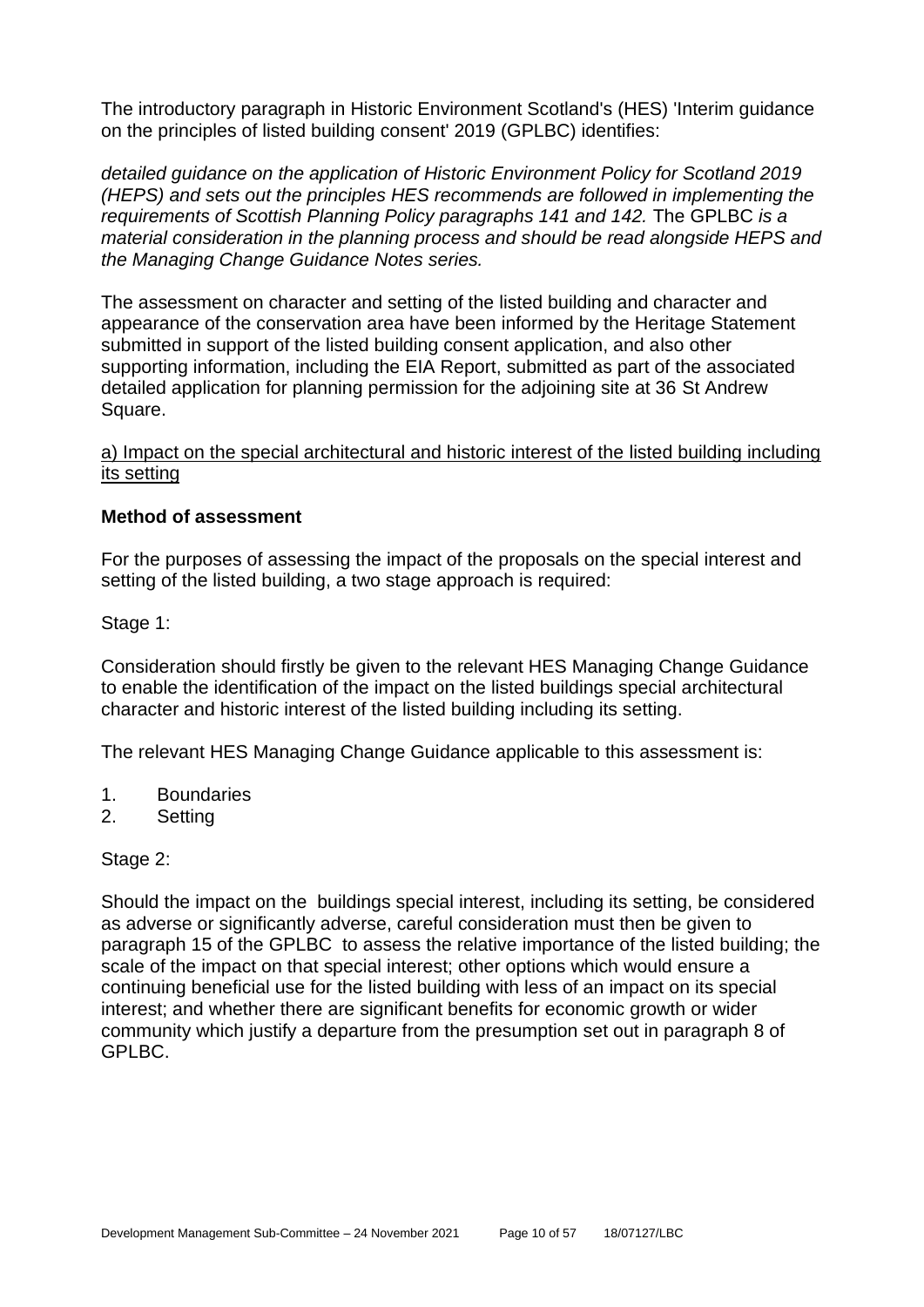# **HES Managing Change in the Historic Environment: Boundaries -guidance**

HES Managing Change in the Historic Environment: Boundaries guidance (Oct 2010) notes that:

*'The layout and design of a boundary, its materials and method of construction, and the way in which it relates to other structures can be important elements of the character of a building or street, or contribute substantially to the sense of place and historical understanding of an urban landscape.'*

The document notes that *'boundaries and their associated structures and fixtures often have formal design relationships with a building or garden / landscape' and that 'the continuity or uniformity of a boundary can characterise a whole street or area of the same period, style, historical development or original ownership.'* As such the guidance refers to the design of boundaries to the rear that tend *'to be of high rubble walls with 'slaister' (widely spread) motoring and stone copes'.*

The proposed demolition works involve the removal of the ashlar sandstone walls across the side (south) and rear (east) boundaries and the complete demolition of the single storey outbuilding. Whilst traditional in design and appearance, with stone walls and simple pitched roof in slate, the outbuilding was recently erected and does not contribute to the special interest and character of listed building. Its removal would therefore, not affect the special architectural or historic interest of the listed building.

Although it is acknowledged that the stone boundary walls are not original having thought to have been constructed in the 1960s, they demarcate the original curtilage of the historic feu and therefore comprise an important element of the special architectural character and historic interest attributed to the listed building. As no replacement boundary structure is proposed along these boundaries, the layout of the buildings historic feu and the design of its curtilage wall to the rear will be lost. However, the loss would only generate a minor adverse impact on the sense of place and historical understanding of the listed building. Furthermore, the walls are considered to be nonoriginal replacements and the public realm treatment has been purposely designed to demarcate the original layout. Taking these factors into account, the loss of the walls is considered to be acceptable.

The removal of the raised garden terrace reverts the rear curtilage back to its original level to match the forecourt of Dundas House and proposes a change in material finish to the Whinstone paving used within the wider scheme. A picked finish helps to subtly delineate and define the historic feu of 35 St Andrew Square whilst also enabling a seamless surface for drainage, vehicle overrun and pedestrian movement. The proposed addition of the dwarf walls and railings surrounding the existing lightwell allows light to reach the lower level of number 35 and retains a sense of the curtilage whilst also enabling visual continuity of the space between the existing buildings. The attachment of a planning condition is considered appropriate to ensure that its design and the materials it utilises are suitably reflective of its historic context.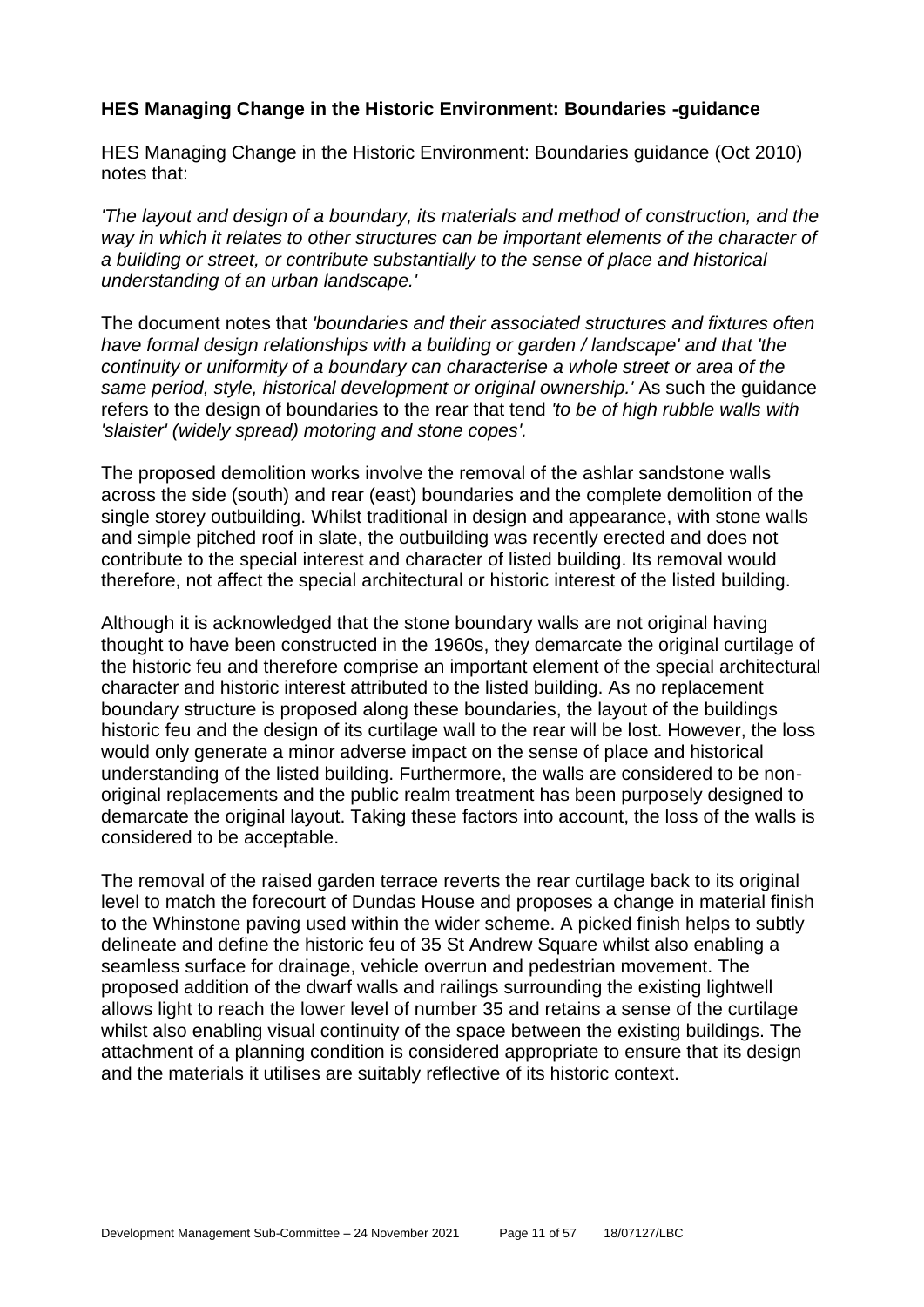# *Conclusion - HES Managing Change guidance on 'Boundaries'*

While the removal of the outbuilding and garden roof terrace, including the levelling and treatment of the new surfaces, would return the rear curtilage to an appearance more akin to its original character, the loss of the traditionally finished stone boundary walls and the sense of enclosure to the rear curtilage they provide would impact on the special architectural character and historic interest that the category 'A' listed building possesses. However, the walls are not original to the construction of the townhouse with a sense of the original the rear curtilage of the historic feu maintained through the subtle delineation of curtilage walls and garden achieved through the surface materials and finishes utilised. On balance, given the careful articulation of the public realm and the non-original nature of the walls to be removed, the proposals will not adversely affect the special architectural character or historic interest of the listed building.

# *Historic Environment Scotland consultation response*

Historic Environment Scotland (HES) do not object to the proposals. HES note the removal of the stone wall will impact on the established relationship between Dundas House and its flanking 'pavilions'. However, HES understand the rationale for its removal and note the sandstone strip paving detail that replaces it and marks out this historic boundary. HES are content that the proposals would not have a significant adverse impact on the special architectural character or historic interest of the listed buildings.

# **HES Managing Change in the Historic Environment - 'Setting' guidance**

Historic Environment Scotland's document 'Managing change in the Historic Environment - Setting' states;

# *'Setting' is the way the surroundings of a historic asset or place contribute to how it is understood, appreciated and experienced.*

The document states that where development is proposed it is important to:

- − *Identify the historic assets that might be affected;*
- − *Define the setting of each historic asset and*
- − *Assess the impact of any new development on this.*

HES's Historic Environment Policy 1 'Policy on understanding and recognition states *'to understand a place's cultural significance, we have to understand the place itself. This involves thinking about its physical and material elements - how much of it has survived or how much of it has changed through time, as well as its wider context and setting.*

The setting of a historic asset comprises our present understanding and appreciation of its current surroundings, and what (if anything) survives of its historic surroundings combined with subsequent historic changes.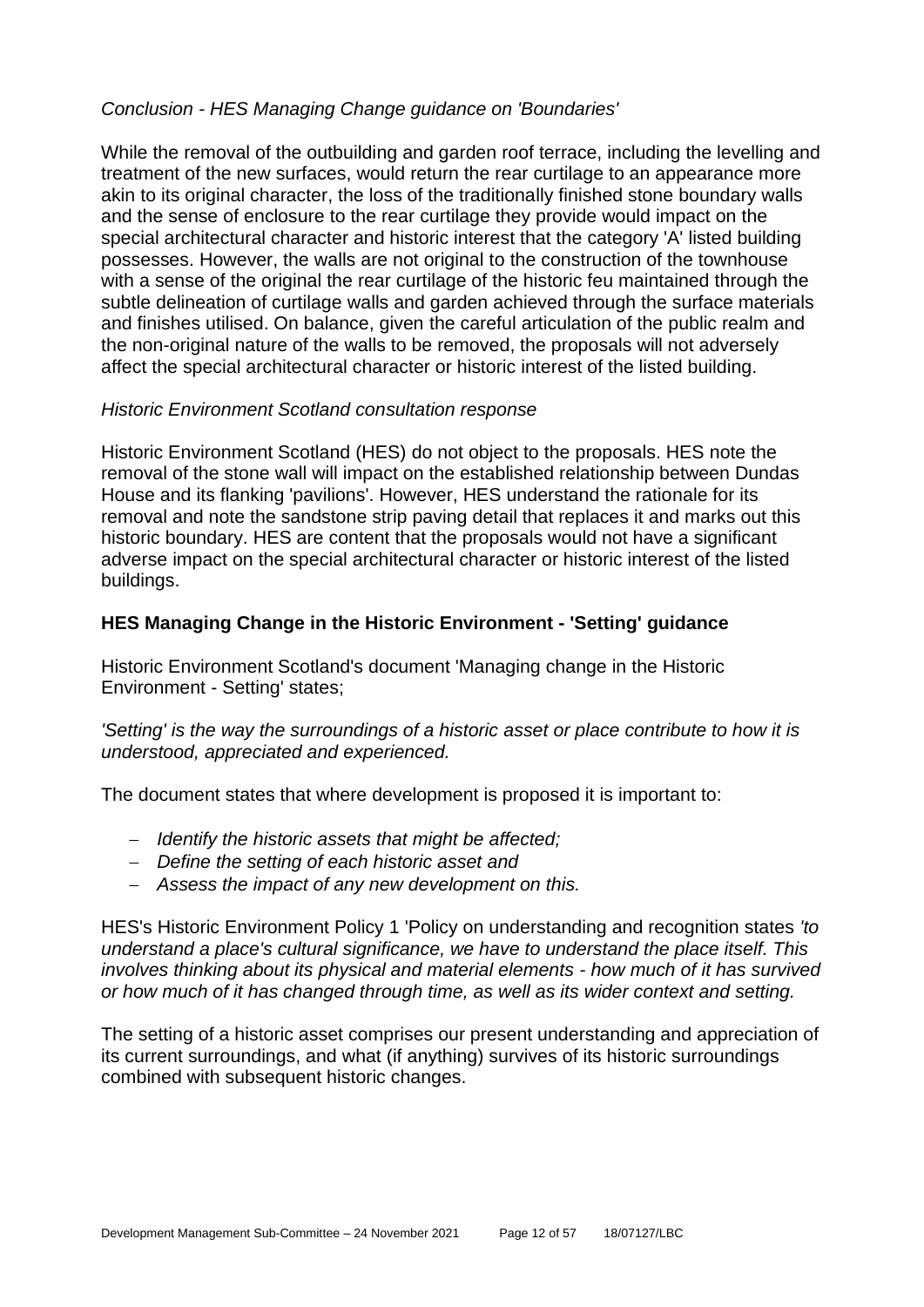# **HES Managing Change 'Setting' guidance Key Issue 1- 'Identify the historic assets that might be affected'**

For the purposes of this listed building assessment, 35 St Andrew Square is the historic asset most directly affected. However, consideration is given to how the combination of 35, 36 and 37 St Andrew Square as a composition would be affected by the proposals.

# **HES Managing Change 'Setting' guidance Key Issue 2- 'Define the setting'**

#### *Wider setting*

The existing setting of 35 St Andrew Square has changed from when it was originally constructed. As one of the first buildings in the First New Town it predates Dundas House (1771) and its twinned flanking townhouse at 37 St Andrew Square (1781). The combination of these three buildings create a set piece that, along with the forecourt of Dundas House, clearly defines their relationship to St Andrew Square on the principal George Street axis. The buildings now form part of a dense urban context as the square and surrounding built environment have been developed through time.

35 St Andrew Square is of primary significance in the composition of the site. Paired with its twinned pavilion building at 37 St Andrew Square, they flank Dundas House as the centrepiece. All three buildings help to provide a unified and distinct architectural composition that is clearly legible on both site and plan.

#### *Immediate setting*

Both 35 and 37 St Andrew Square retain the original curtilage of their historic feus. Their rear curtilages are easily appreciated from public views owing to the set-back of Dundas House and presence of its open forecourt. However, the depth and height of their rear curtilages and subsequent boundary treatments varies, with No. 37 extending to far greater depth and height.

However, the extent of this difference has been reduced with the recent addition of three further bays to the rear of No.37 to reduce the garden depth and match the rear building line of No.35 where three additional bays were added historically.

Notwithstanding this, the rear curtilage of their historic feus are retained and easily observable. The way in which their rear curtilages relate to each other and the forecourt of Dundas House as a unified and distinct architectural composition comprise important elements of the character of the listed buildings, street and contribute substantially to the sense of place and our understanding of this historic urban landscape.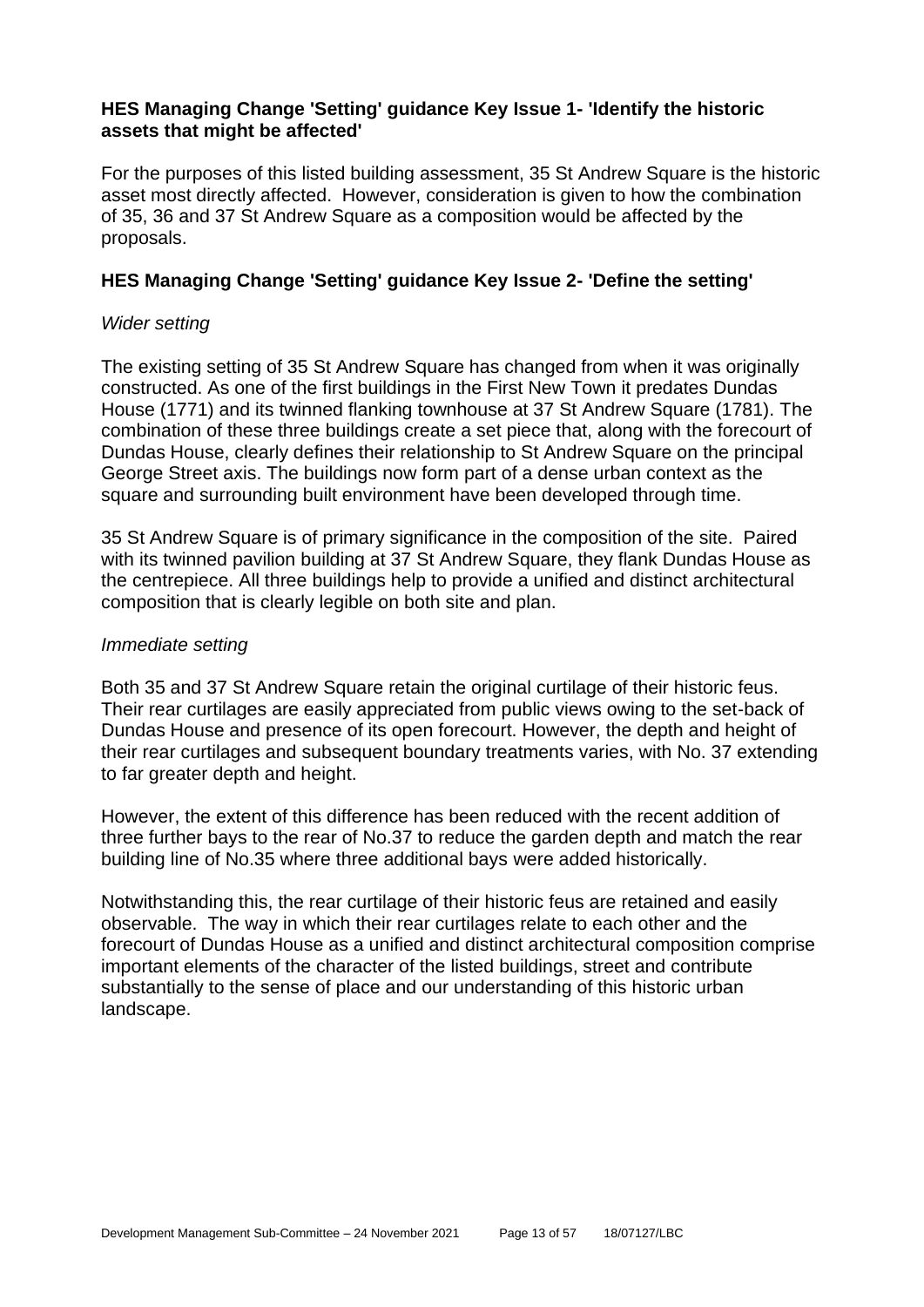# **HES Managing Change 'Setting' guidance Key Issue 3 -'Evaluate the potential impact of the proposed changes'**

Of great importance to the setting of 35 St Andrew Square is its relationship with its twinned pavilion townhouse and their compositional contribution in framing Dundas House including its forecourt. In certain views an element of the relationship between these buildings will be affected in an adverse manner by the removal of the boundary wall.

The most significant impact would be on some of the close views from within forecourt of Dundas House and on the east side of St Andrew Square, from the public footway, where the boundary wall of 35 St Andrew Square can be clearly seen to demarcate the historic feu of the listed building. This helps created a strong relationship between the three buildings and affords Dundas House a degree of prominence. As this relationship is eroded, so too is an element of what affords Dundas House its prominence. However, when viewed from a greater distance away, the visibility of boundary wall is reduced given its level and position within the site. The presence of heavily detailed cast iron railings and gates fronting the forecourt to Dundas House further limits its visibility from out with the Dundas House's site and the impact is considered negligible.

# *Conclusion*

Although there is a recognised impact on the immediate setting of 35 St Andrew Square; its setting relationship with its twinned pavilion townhouse; and their compositional contribution in framing Dundas House including its forecourt, the impact is not the same from out with the site within St Andrew Square and in longer views. The proposed public realm treatment to subtly demarcate the original feu further mitigates this overall impact. It is therefore concluded, that overall and on balance, the removal of the walls will not adversely affect the setting of the listed building.

# *Historic Environment Scotland consultation response*

Historic Environment Scotland (HES) do not object to the proposals. HES is content that the direct physical interventions proposed to the listed buildings would not harm their special architectural character or historic interest. HES does however, make reference to the removal of the stone wall and its subsequent impact on an established relationship between Dundas House and its flanking 'pavilions', but, understand the rationale for its removal. HES also notes, the sandstone strip paving detail that replaces it and marks out the historic boundary.

# **Overall Stage 1 Assessment - HES Managing Change Guidance on 'Boundaries' and 'Setting'**

While the removal of the outbuilding and garden roof terrace, including the levelling and treatment of the new surfaces, would return the rear curtilage to an appearance more akin to its original character, the loss of the traditionally finished stone boundary walls and the sense of enclosure they provide to the rear curtilage would be lost. However, the walls are not original to the construction of the townhouse with a sense of the original rear curtilage of the historic feu maintained through the subtle delineation of curtilage walls and garden achieved through the surface materials and finishes utilised.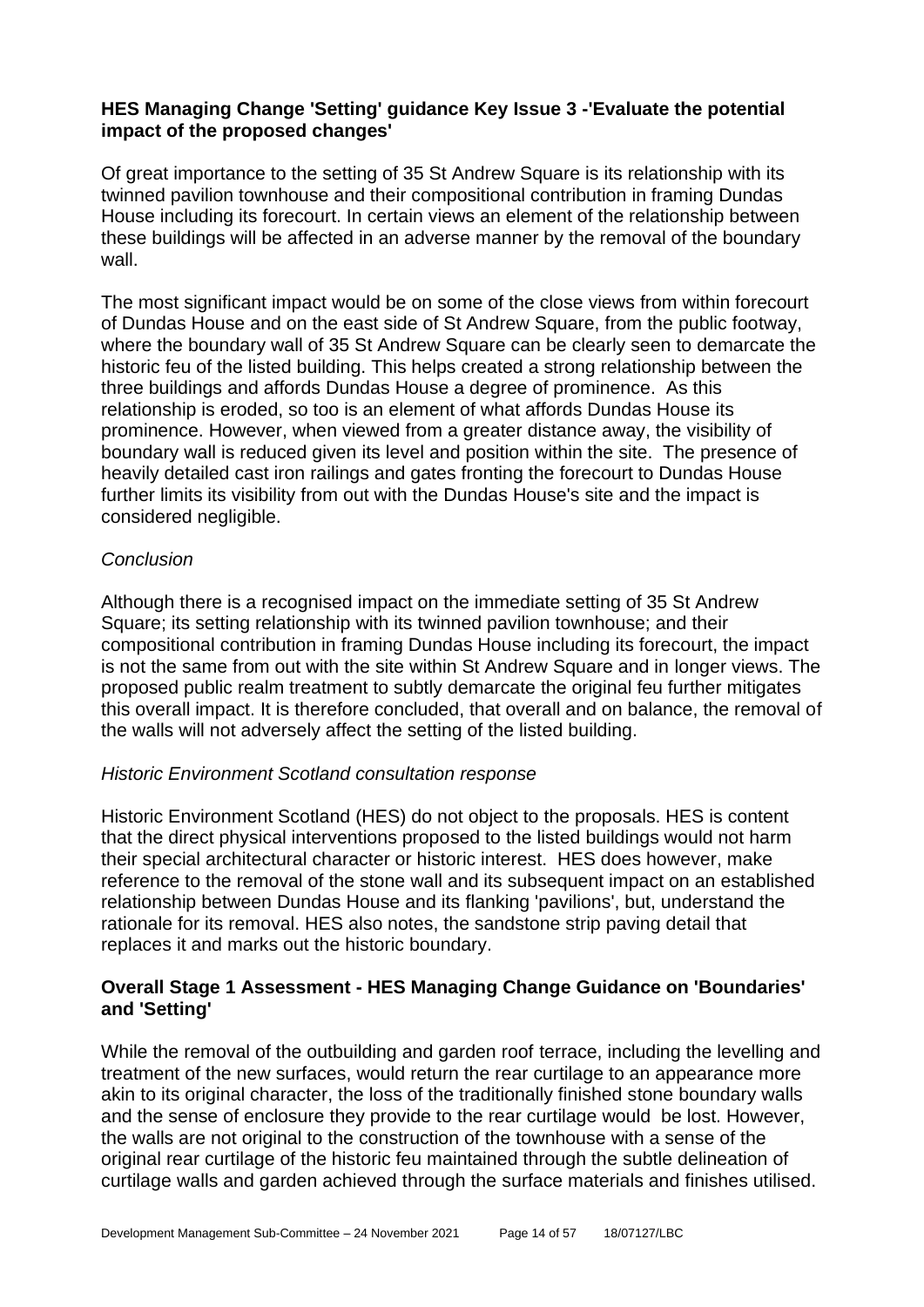On balance, the scale of this impact on the listed building is therefore acceptable and will not adversely affect its special architectural character or historic interest.

The removal of the rear curtilage walls would also impact on the immediate setting of 35 St Andrew Square by removing the sense of enclosure to its rear setting and diluting the historic understanding of its rear setting. However, the impact is not the same from out with the site within St Andrew Square and in longer views. The proposed public realm treatment to subtly demarcate the original feu further mitigates this overall impact. It is therefore concluded, that overall and on balance, the removal of the walls will not adversely affect the setting of the listed building.

# **Stage 2 Assessment**

Having addressed the points in the Managing Change Guidance, overall and on balance, the proposals will not generate an adverse impact on the special interest of the listed building including its setting. In the event that the Development Management Sub-Committee conclude that the negative presumption is engaged, it will be necessary to consider whether the presumption can be rebutted. As such, consideration must be given to paragraph 15 of Historic Environment Scotland's 'Interim Guidance on the Principles of Listed Building Consent' (GPLBC) that states *Where a proposal involves alteration or adaptation which will have an adverse or significantly adverse impact on the special interest of the building, planning authorities, in reaching a decision should consider carefully:*

- *a) The relative importance of the special interest of the building and*
- *b) The scale of the impact of the proposals on that special interest and*
- *c) Whether there are other options which would ensure a continuing beneficial use for the building with less impact on its special interest and*
- d) *Whether there are significant benefits for economic growth or the wider community which justify a departure from the presumption set out in paragraph 8*

# **HESPS Point a - 'Special interest'**

35 St Andrew Square is a nationally important building. It is one of the finest Georgian houses, built by James Craig to a design by Robert Adam, and one of the earliest buildings in the New Town. Built in accordance James Craig's New Town plan, it sits slightly off-centre with the axis of George Street in a significant location within the New Town and World Heritage Site. It is a symmetrically designed classical Georgian townhouse that, despite continuous changes to the surrounding built environment, retains a significant presence on St Andrew Square by virtue of its design. Together with its twinned pavilion townhouse at 37 St Andrew Square, they flank Dundas House and forecourt which, as a composition, create an important set piece and comprises a very significant surviving part of the original fabric of Edinburgh's New Town. 35 St Andrew Square contributes considerably to the townscape of the New Town Conservation Area and Old and New Towns of Edinburgh World Heritage Site.

The building is of national importance as a listed building of special architectural and historic interest.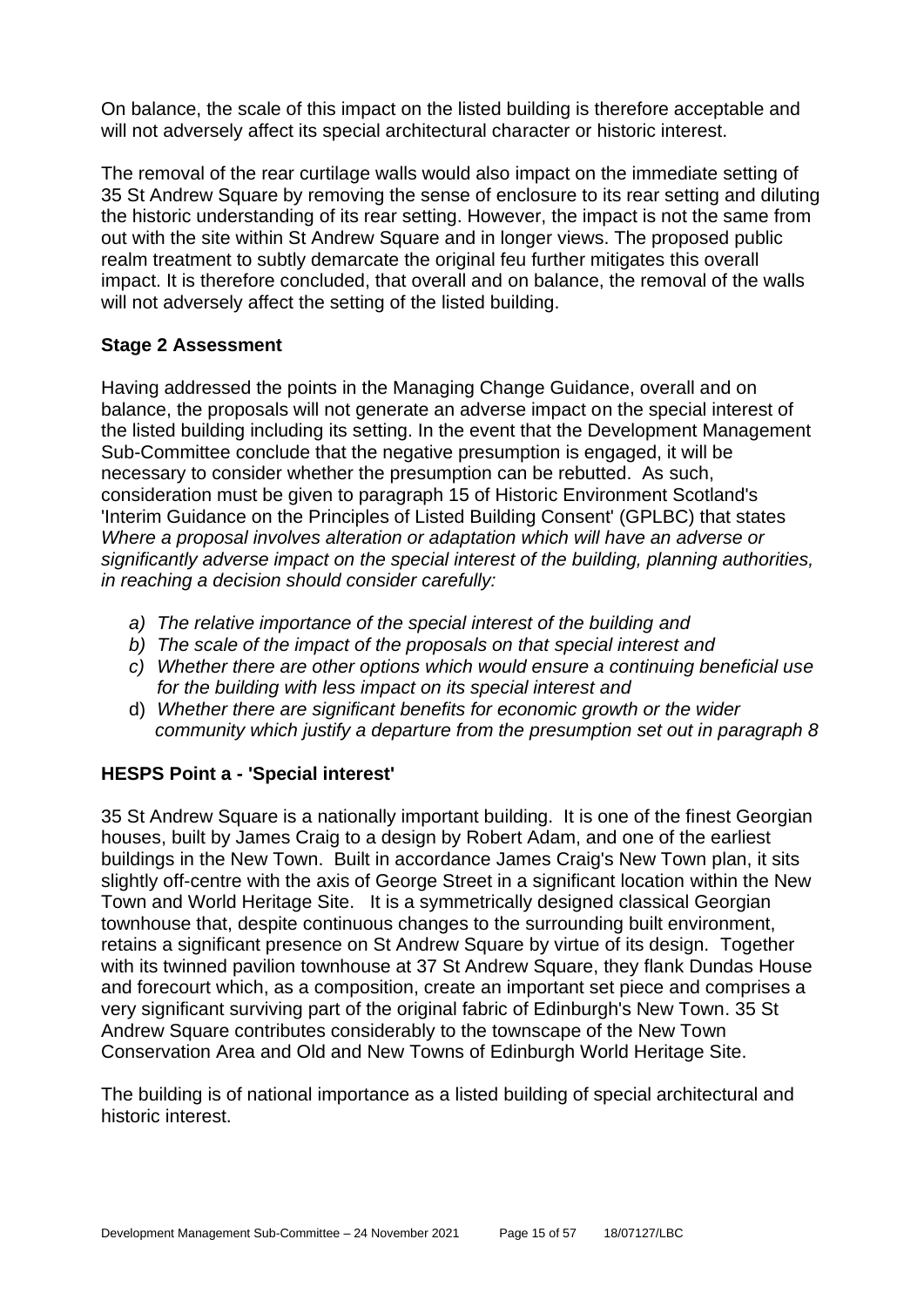# **HESPS Point b - 'Scale of impact'**

While the removal of the outbuilding and garden roof terrace, including the levelling and treatment of the new surfaces, would return the rear curtilage to an appearance more akin to its original character, the loss of the traditionally finished stone boundary walls and the sense of enclosure to the rear curtilage they provide would impact on the special architectural character and historic interest that the category 'A' listed building possesses. However, the walls are not original to the construction of the townhouse with a sense of the original the rear curtilage of the historic feu maintained through the subtle delineation of curtilage walls and garden achieved through the surface materials and finishes utilised. On balance, given the careful articulation of the public realm and the non-original nature of the walls to be removed, the scale of the impact on the special architectural character or historic interest of the listed building is not considered adverse.

Although there is also, a recognised impact on the immediate setting of 35 St Andrew Square; its relationship with its twinned pavilion townhouse; and their compositional contribution in framing Dundas House including its forecourt, the impact is not the same from out with the site within St Andrew Square and in longer views. The proposed public realm treatment to subtly demarcate the original feu further mitigates this overall impact. It is therefore concluded, that overall and on balance, the scale of this impact on the setting of the listed building is not considered adverse.

Furthermore, the removal of the wall is required to facilitate adequate suitable access to the new concert hall to the rear of 36 St Andrew Square and helps create a public realm to accommodate seating and dwell space to assist the legibility and function of the wider scheme for the concert hall.

It can therefore be concluded, that overall and on balance, the scale of impact on the special architectural and historic interest of the listed building including its setting is not considered adverse.

# **HESPS Point c - 'Other options for Use of the Building'**

The site is currently used as offices by IMPACT Scotland and will also be used by the Scottish Chamber Orchestra as their Headquarters. Whilst the retention of the boundary walls would not prohibit their use of the building for offices, the proposals must be considered within the context of the wider scheme for the concert hall and its associated public realm improvements as discussed in point d below.

# **HESPS Point d - 'Significant Benefits'**

Paragraph 8 of the GPLBC states that there is a *presumption against demolition or other works that adversely affect the special interest of a listed building or its setting.*

The applicant has submitted a Socio-Economic and Cultural Impact Assessment to support the corresponding application for planning permission for 35-36 Dundas House, a topic which was also scoped into the EIA Report and fully assessed within the report of handling associated with the application for planning permission.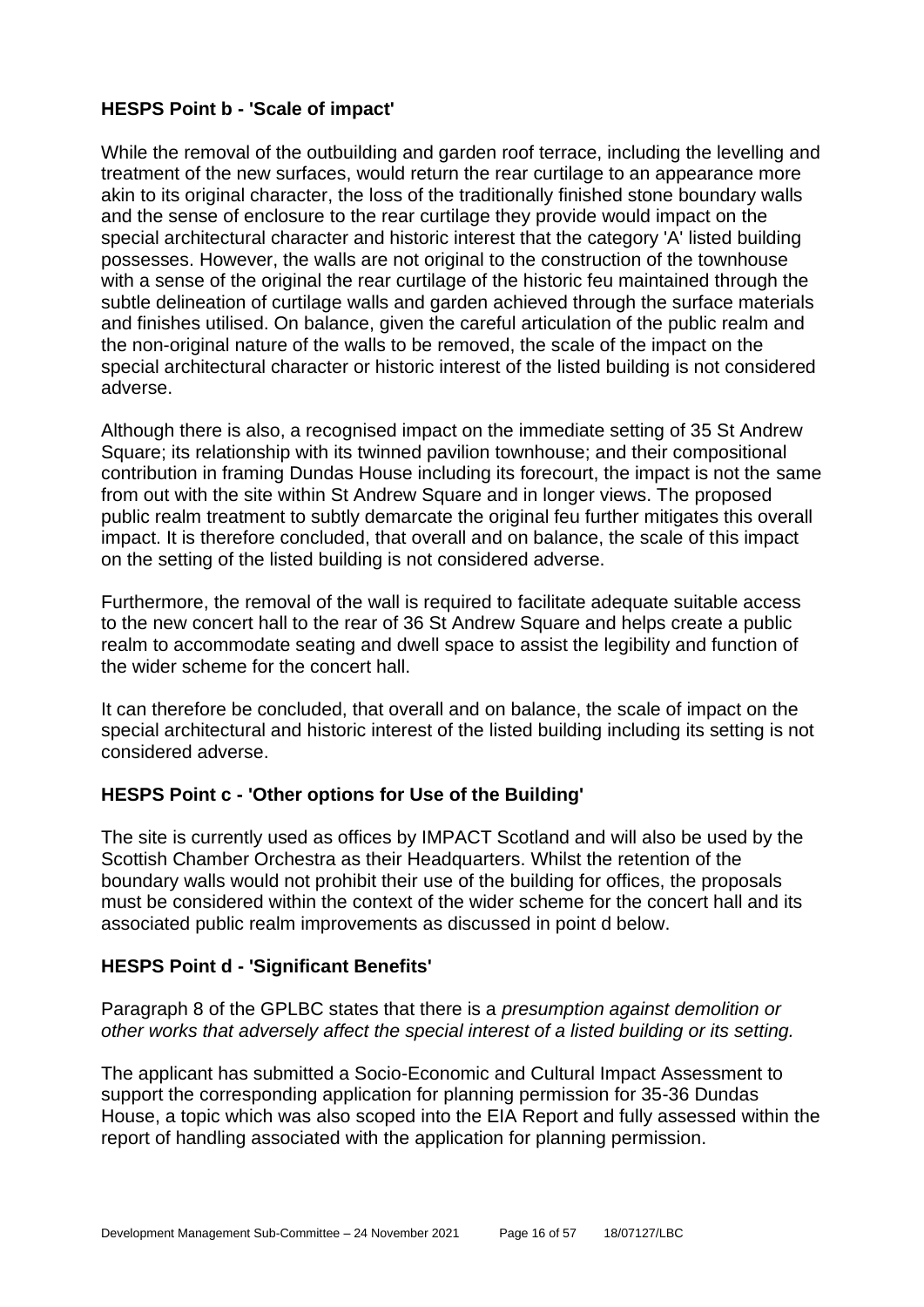The proposed development is fully endorsed by the Council's Culture Service. It also forms an important cultural strand within the City Deal, unlocking £25million of strategic match funding from all levels of government and has significant financial backing and under-pinning from a private philanthropic donor. As the first new performance venue to be built in Edinburgh in a century, this new development will represent a significant addition to the city's cultural infrastructure and will signal Edinburgh's success as a Festival City and its ambitions in the creative and cultural industries.

The cultural and wider community benefits to the city, region and nation, brought about as a result of the proposed development and the opportunities for advancement it provides, are acknowledged and supported in the EIA Report.

The report of handling for the detailed application for full planning permission for 36 St Andrew Square sets out the benefits the proposal brings to the City and contends that the use would make an exceptionally positive contribution towards the City's cultural, social and educational provision/ This exceptional level of benefit helps set out a compelling case for justifying a departure from the presumption set out in paragraph 8 of GPLBC.

Notwithstanding these significant cultural and community benefits, a crucial element of the wider proposals include a comprehensive public realm and landscaping strategy that should be considered in relation to these proposals.

#### **Stage two assessment conclusion**

In light of the considerations detailed within paragraph 15 (points a - d) of the GPLBC, which concerns the assessment of the scale of individual adverse impacts on the special interest of a listed building including its setting, it is found that consideration of the points b) and d) of this are of specific relevance to the assessment of the proposals. Overall and on balance, the scale of the impact (point b) on the listed building is judged to not adversely affect its special interest including its setting and the cultural and wider community benefits (point d) brought about as a result of proposals would make an exceptionally positive contribution towards city's cultural, social and educational provision.

In conclusion, should the negative presumption have been engaged by the Development-Sub Committee following the consideration of the conclusions drawn from the stage one assessment, the proposals would allow a departure from the presumption set out in paragraph 8 of the GPLBC in accordance with points b) and d) of paragraph 15 of the GPLBC (2019) and as such, would adequately rebut the negative presumption.

The proposals are therefore judged to be in accordance with Section 14 of the Planning (Listed Buildings and Conservation Areas) (Scotland) Act 1997.

#### (b) Impact on the special character and appearance of the New Town Conservation Area

Section 64(1) of the Planning (Listed Buildings and Conservation Areas) (Scotland) Act 1997 which states: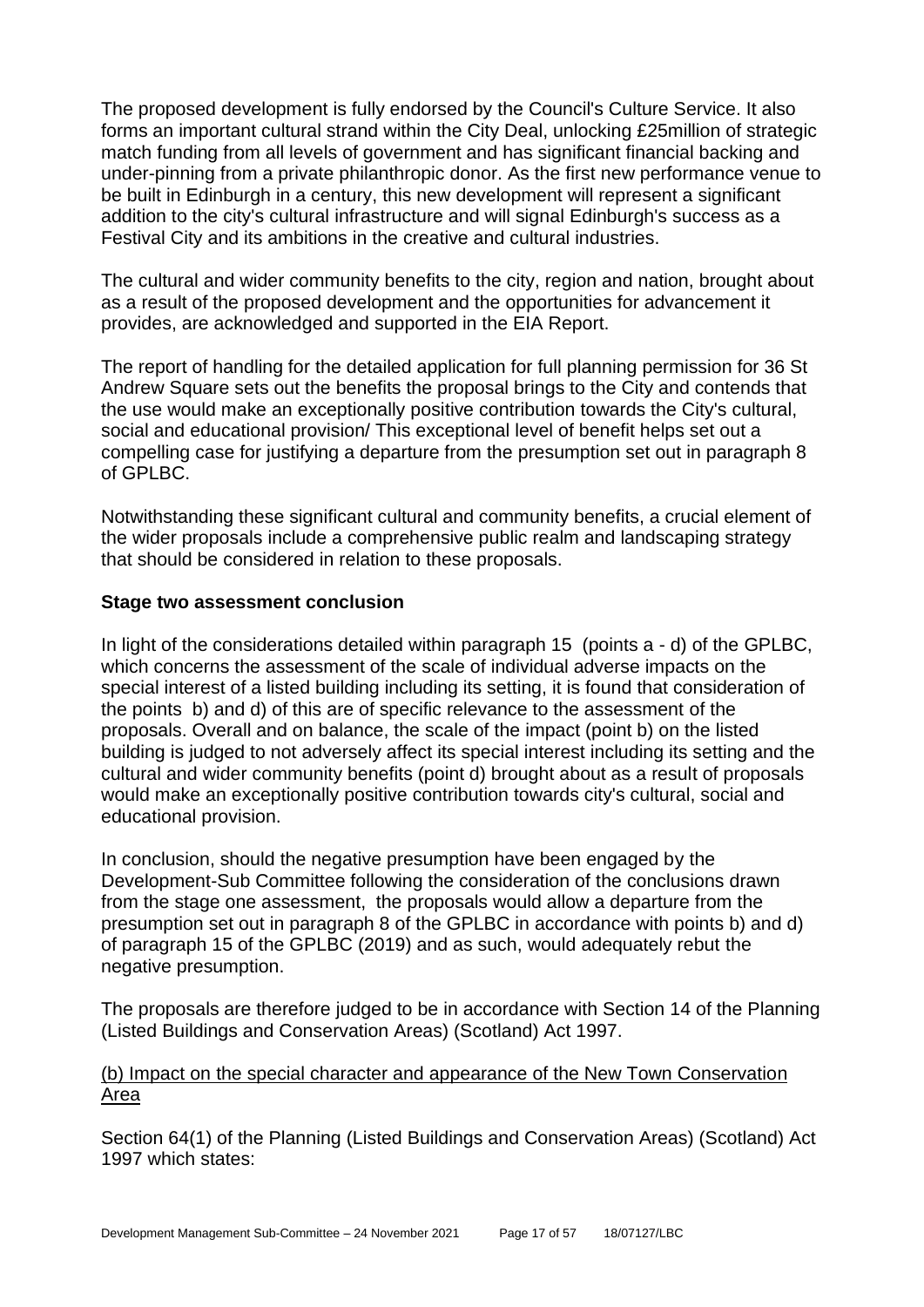*In exercise, with respect to any buildings or other land in a conservation area, of any powers under any of the provisions in subsection (2), special attention shall be paid to the desirability of preserving or enhancing the character or appearance of that area.*

The site is located within the New Town Conservation Area. The essential characteristics of the Conservation Area as identified through the New Town Conservation Area Character Appraisal include:

- − the formal plan layouts, spacious stone built terraces, broad streets and an overall classical elegance;
- − views and vistas, including axial views along George Street;
- − terminated vistas have been planned within the grid layouts, using churches, monuments, buildings and civic statutory, resulting in an abundance of landmark buildings. These terminated vistas and the long distance views across and out of the Conservation Area are important features;
- − grand formal streets lined by fine terraced building expressing neo-classical order, regularity, symmetry, rigid geometry, and a hierarchical arrangement of buildings and spaces;
- − within the grid layouts, there are individual set pieces and important buildings that do not disturb the skyline;
- − the setting and edges of the New Town and Old Town;
- − the extensive collection of statues, monuments, historic graveyards and national memorials in the Conservation Area make a significant contribution to the historic and architectural character of the area. They also provide a focus and punctuation points for many views;
- − boundaries are important in maintaining the character and quality of the spaces in the New Town. They provide enclosure, define many pedestrian links and restrict views out of the spaces. Stone is the predominant material; and
- − new development should be of good contemporary design that is sympathetic to the spatial pattern, scale and massing, proportions, building line and design of traditional buildings in the area

#### *Wider views*

The established spatial hierarchy of the First New Town plan is a key characteristic of the conservation area. The historic plan forms, allied to the dramatic topography, results in important, terminated and long vistas with landmark features. It is the views along George Street towards St Andrew Square that contribute to the clarity of the urban structure of the planned First New Town and alignment of key buildings and spaces. Whilst the rear curtilage wall lies adjacent to this centrally aligned axis, to the north of Dundas House's forecourt, it is not possible to view or interpret the rear curtilage from wider views from St Andrew Square Gardens or along George street owing to its set-back position within the site and the solidity of the highly detailed cast iron railings and gates to the St Andrew Square frontage of Dundas House.

# *Localised Views*

Within the forecourt of Dundas House, the delineation of the rear curtilage by the stone wall is clearly visible and easily interpreted as the historic feu of 35 St Andrew Square.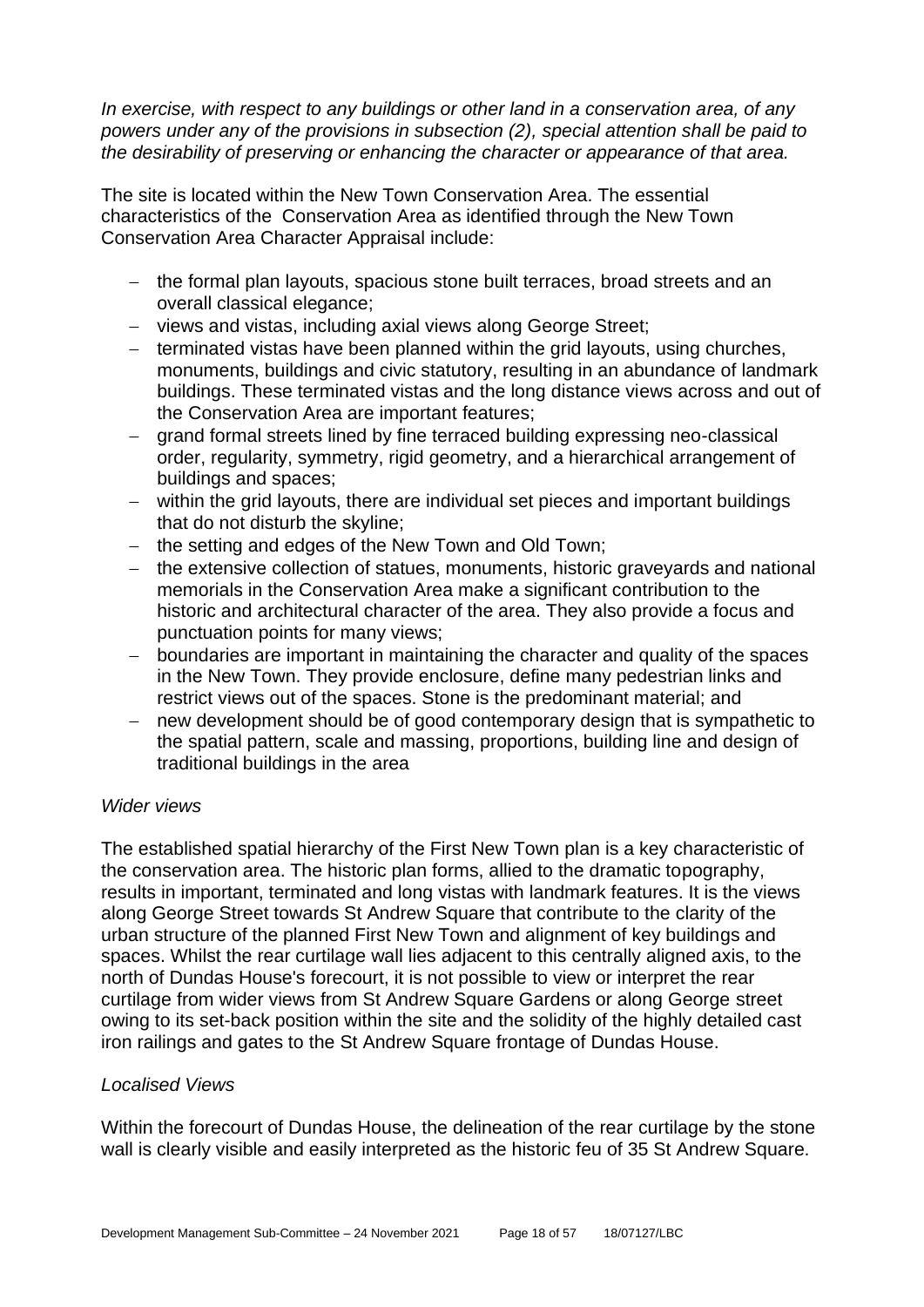The impact from this location on the special character and appearance of the conservation area is more significant as the demolition of the boundary wall will remove strong physical evidence of the rear curtilage of the historic feu arrangement. The proposals would therefore disrupt the continuity and uniformity that characterise original ownership and the ridged and ordered urban structure that contribute to the special character and appearance of the New Town Conservation Area.

# *Impact on group composition - 35 - 37 St Andrew Square*

The stone wall delineates the forecourt and front curtilage of Dundas House together with the rear curtilage of 35 St Andrew Square and therefore contributes to the special compositional character of 35 St Andrew Square, its twinned flanking pavilion townhouse and Dundas House with its forecourt as its centrepiece. As this arrangement is one of the few surviving original architectural compositions on the square, the proposals will undoubtedly dilute the strong arrangement of spaces around these buildings and disrupt the urban composition that characterises original ownership and this unique part of the First New Town. However, this is mitigated by the solidity of the tall cast iron railings and gates along the St Andrew Square frontage of Dundas House to obscure clear views of the rear curtilage from public footway along the east side of St Andrew Square.

# **Conclusion**

Overall, and on balance, the removal of the walls will generate a limited impact on the special character and appearance of the New Town Conservation Area. A sense of the original rear curtilage of the historic feu will be maintained through the subtle delineation of curtilage walls and garden through the surface materials and finishes utilised mitigating minor adverse impacts such that the overall all impact is neutral. The proposals therefore, do not remove or detract from key characteristic components of the conservation area that gives the area its special interest.

The proposals are in accordance with Section 64 of the Planning (Listed Buildings and Conservation Areas) (Scotland) Act 1997.

#### c) Impacts on equalities and rights are acceptable

The public sector equality duty under Section 149 of the Equality Act 2010 requires the Council, in the exercise of its functions (including determination of applications for planning permission and listed building consent), to have due regard to the need to:

*(a) eliminate discrimination, harassment, victimisation and any other conduct that is prohibited by or under this Act;* 

*(b) advance equality of opportunity between persons who share a relevant protected characteristic and persons who do not share it;* 

*(c) foster good relations between persons who share a relevant protected characteristic and persons who do not share it.*

Age, disability, gender reassignment, marriage and civil partnership, pregnancy and maternity, race, religion or belief, sex and sexual orientation are the 9 protected characteristics.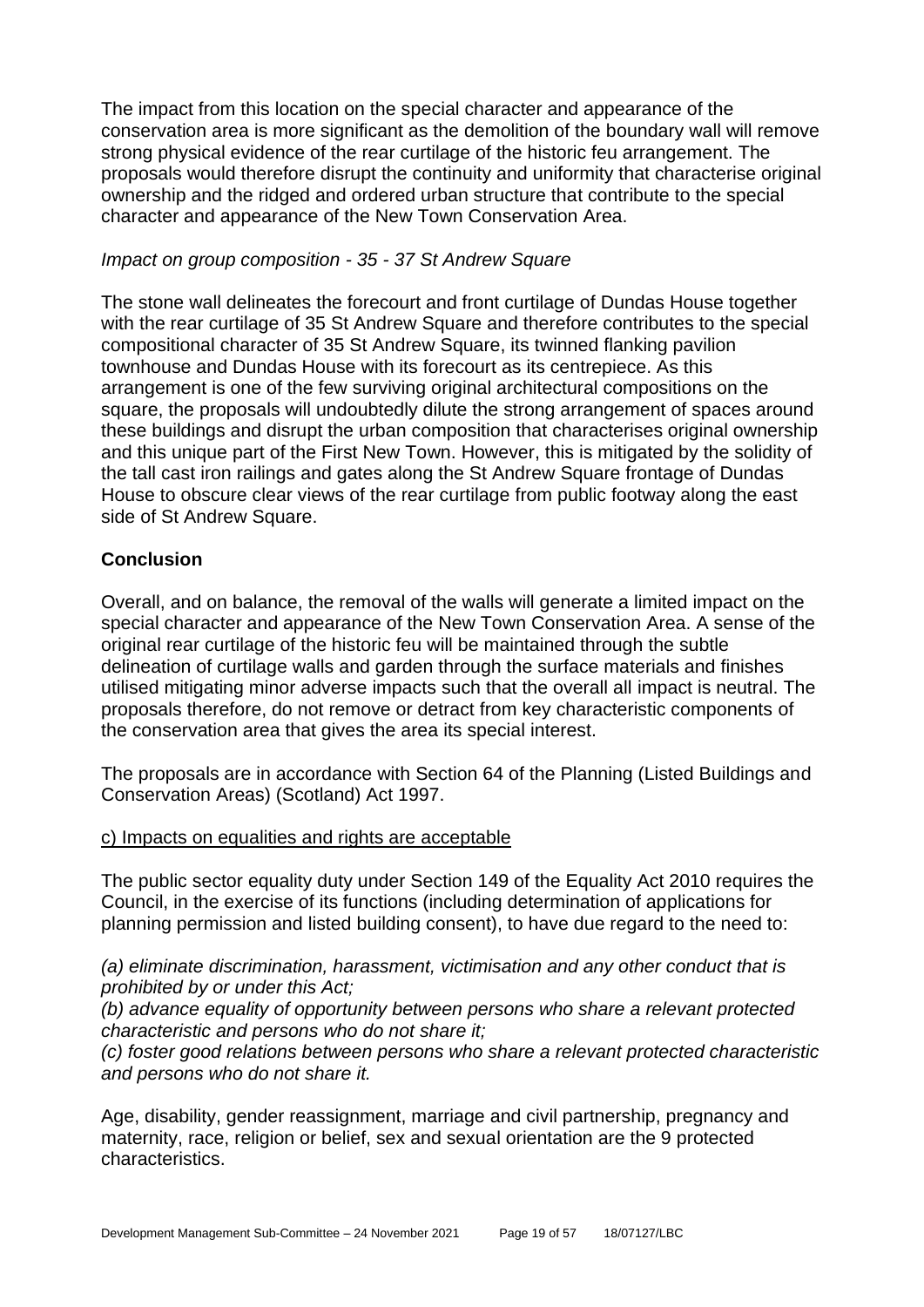An Integrated Impact Assessment (IIA) has been carried out and is viewable on the Planning and Building Standards Online Services under the application for planning permission for the adjoining site.

The removal of the walls and opening up of the site will create a high quality environment offering level access with accessible facilities and will have a positive impact on disabled users. The site is very accessible by a range of public transport methods, including the tram which offers good disabled facilities. The public realm created within the former garden area will improve the legibility of the wider concert hall site including its entrances and will accommodate public seating and dwell space accessible to all.

There are positive impacts on equalities and human rights arising from the creation of a high-quality environment in a highly accessible location. The proposals will generate positive equalities benefits to many different populations including the young, old and disabled.

# d) Public representations have been addressed

Material issues raised in objection to scheme three

- Concern over the number of inaccuracies contained within the Heritage Statement. Adequate information has been provided to make an informed judgement and assessment of the application

Non material issues raised in objection to scheme three

− Concern over the management of the construction stage including structural damage to Dundas House and neighbouring listed buildings. This is particularly the case given the proximity of the new development with its neighbours. - Such controls are not regulated under planning legislation. Construction issues will be managed and controlled through a Construction Management Plan that will be developed with the appointed contractor at the appropriate time. An informative relating to the Construction Management Plan has been attached to the associated detailed application for planning permission

Material comments raised in support to schemes one and two

- − Positively contribute to the cultural offer of not just Edinburgh, but of Scotland helping to attract visitors which will benefit the wider economy. Addressed in 3.3a).
- − Public benefits of the proposals outside of performance time given the provision of function spaces, café, foyer and crown walkway as publicly accessible spaces within the scheme. Addressed in 3.3a).

Non material comments raised in objections to schemes one and two

− Comments related to the applications for planning permission and listed building consent associated with 35-36 St Andrew Square (Dundas House) and not to the proposals detailed in this application.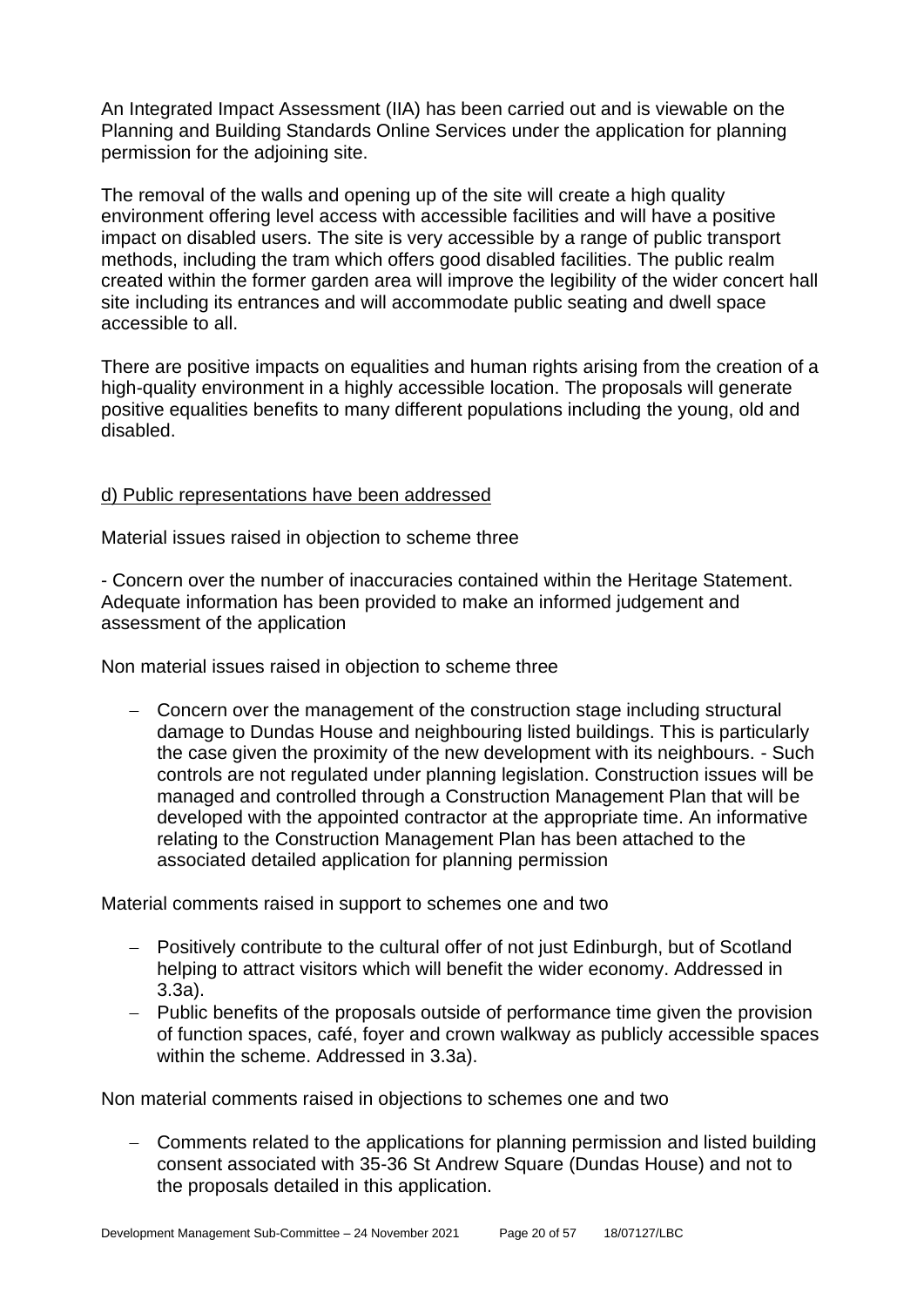# **Conclusion**

*Section 14 of the Planning (Listed Buildings and Conservation Areas) (Scotland) Act 1997*

While the removal of the outbuilding and garden roof terrace, including the levelling and treatment of the new surfaces, would return the rear curtilage to an appearance more akin to its original character, the loss of the traditionally finished stone boundary walls and the sense of enclosure to the rear curtilage they provide would impact on the special architectural character and historic interest that the category 'A' listed building possesses. However, the walls are not original to the construction of the townhouse with a sense of the original the rear curtilage of the historic feu maintained through the subtle delineation of curtilage walls and garden achieved through the surface materials and finishes utilised. On balance, given the careful articulation of the public realm and the non-original nature of the walls to be removed, the scale of the impact on the special architectural character or historic interest of the listed building is not considered adverse.

Although there is also, a recognised impact on the immediate setting of 35 St Andrew Square; its setting relationship with its twinned pavilion townhouse; and their compositional contribution in framing Dundas House including its forecourt, the impact is not the same from out with the site within St Andrew Square and in longer views. The proposed public realm treatment to subtly demarcate the original feu further mitigates this overall impact. It is therefore concluded, that overall and on balance, the scale of this impact on the setting of the listed building is not considered adverse.

Furthermore, the removal of the wall is required to facilitate adequate suitable access to the new concert hall to the rear of 36 St Andrew Square and helps create a public realm to accommodate seating and dwell space to assist the legibility and function of the wider scheme for the concert hall.

While it is considered that the proposed development does not comply fully with the provisions of the HES Managing Change in the Historic Environment guidance in terms of the 'Boundaries' and 'Setting' series, the scale of the impact on the special interest of 35 St Andrew Square including its setting is not considered adverse.

In the event that the Development Management Sub-Committee does not agree with this assessment and concludes that the negative presumption is engaged, consideration was given to paragraph 15 of Historic Environment Scotland's 'Interim Guidance on the Principles of Listed Building Consent' (GPLBC) to assess whether the presumption can be rebutted.

Overall and on balance, the scale of the impact (point b of the GPLBC) on the listed building is judged to not adversely affect its special interest including its setting and the cultural and wider community benefits (point d of the GPLBC) brought about as a result of proposals would make an exceptionally positive contribution towards city's cultural, social and educational provision. The proposals would therefore, allow a departure from the presumption set out in paragraph 8 of the GPLBC in accordance with points b) and d) of paragraph 15 of the GPLBC (2019) and as such, would adequately rebut the negative presumption.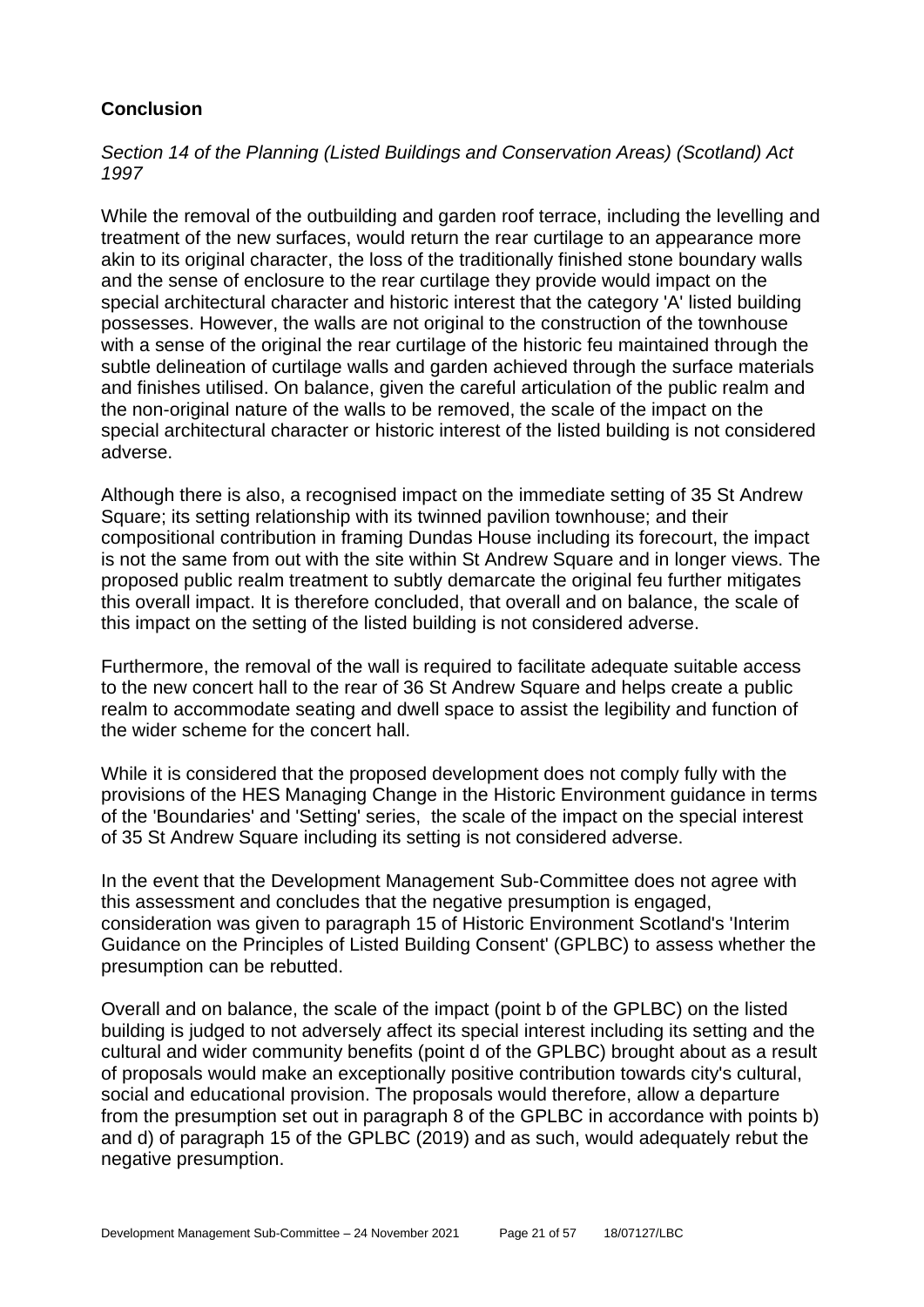# *Section 64 of the Planning (Listed Buildings and Conservation Areas) (Scotland) Act 1997*

The removal of the walls will generate a limited impact on the special character and appearance of the New Town Conservation Area. A sense of the original rear curtilage of the historic feu will be maintained through the subtle delineation of curtilage walls and garden through the surface materials and finishes utilised mitigating minor adverse impacts such that the overall all impact is neutral. The proposals therefore, do not remove or detract from key characteristic components of the conservation area that gives the area its special interest.

It can therefore be concluded, that the proposals are in accordance with Sections 14 and 64 of the Planning (Listed Buildings and Conservation Areas) (Scotland) Act 1997.

#### *Material considerations*

There are positive impacts on equalities and human rights arising from the creation of a high-quality environment in a highly accessible location. The proposals will generate significant positive equalities benefits to many different populations including the young, old and disabled.

There no material considerations including equalities or human rights that would justify a contrary decision.

It is recommended that this application be Granted subject to the details below.

# **3.4 Conditions/reasons/informatives**

#### **Conditions** :-

1. Comprehensive details of the design and materials specifications of the new boundary wall and railings shall be submitted to and approved by the Planning Authority prior to commencement of over-ground works on site.

Note: The boundary wall shall be constructed from ashlar sandstone with rounded copes and appropriately 'Georgian' detailed cast iron railings, painted black and slotted individually into the stone wall.

2. Where the concert hall, as consented under parallel planning application reference 18/04657/FUL is not occupied within 5 years of the commencement of development of the concert hall (including demolitions), or an alternative timescale agreed in writing by the Planning Authority, the boundary wall shall be reinstated in stone to the satisfaction of the Planning Authority.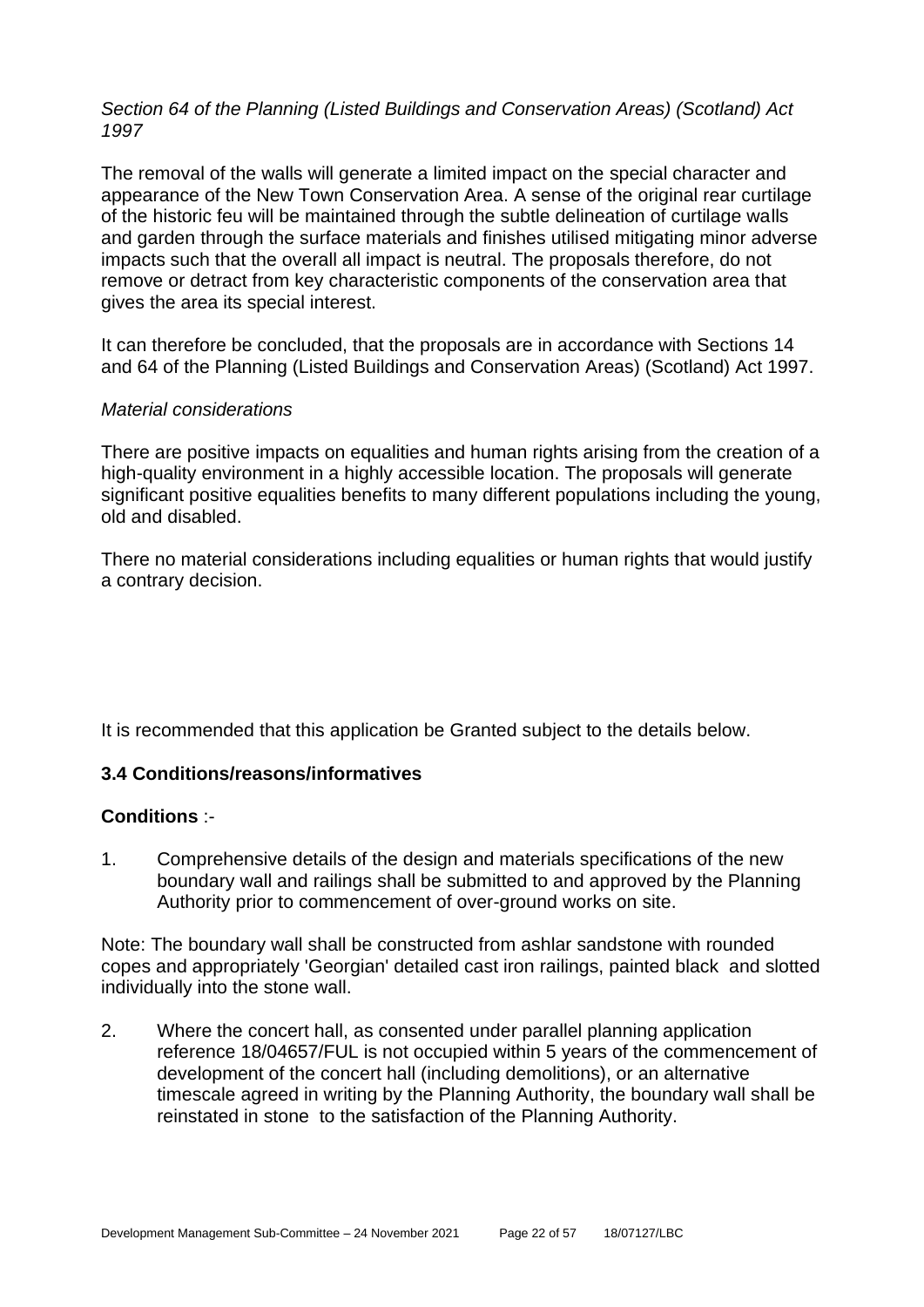# **Reasons**:-

- 1. In order to safeguard the character of the statutorily listed building.
- 2. To ensure that the wider benefits, which justify the demolition of the boundary wall, are delivered

# **Informatives**

It should be noted that:

- 1. The works hereby permitted shall be commenced no later than the expiration of three years from the date of this consent.
- 2. This consent is for listed building consent only. Work must not begin until other necessary consents, e.g. planning permission, have been obtained.
- 3. No development shall take place on the site until a 'Notice of Initiation of Development' has been submitted to the Council stating the intended date on which the development is to commence. Failure to do so constitutes a breach of planning control, under Section 123(1) of the Town and Country Planning (Scotland) Act 1997.
- 4. As soon as practicable upon the completion of the development of the site, as authorised in the associated grant of permission, a 'Notice of Completion of Development' must be given, in writing to the Council.
- 5. Any proposed signage requires advertisement consent and depending on the location, may require Listed Building Consent.

# **Financial impact**

# **4.1 The financial impact has been assessed as follows:**

There are no financial implications to the Council.

# **Risk, Policy, compliance and governance impact**

**5.1** Provided planning applications are determined in accordance with statutory legislation, the level of risk is low.

# **Equalities impact**

# **6.1 The equalities impact has been assessed as follows:**

This application was assessed in terms of equalities and human rights. The impacts are identified in section 3.3c) of the Assessment section of the main report.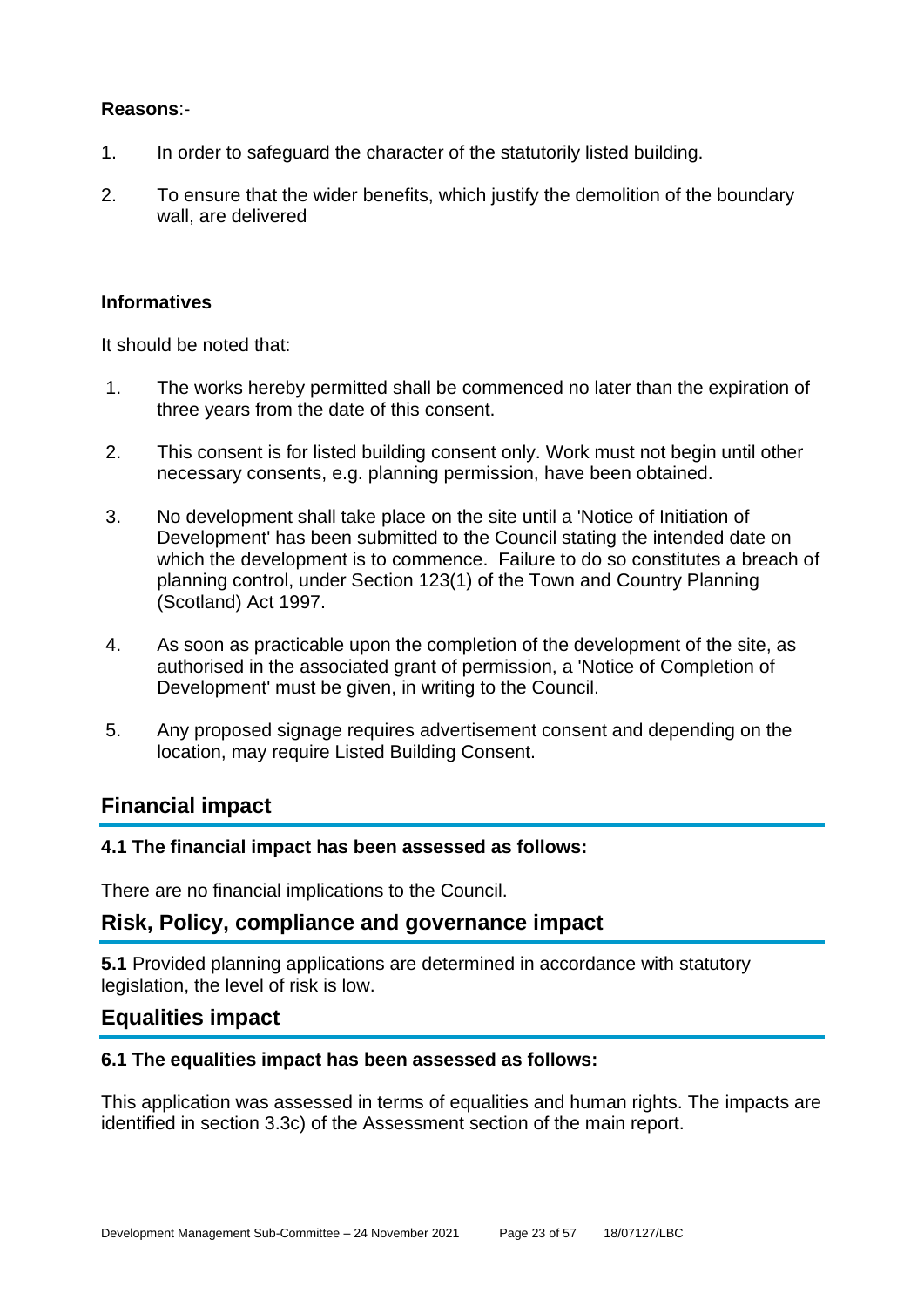# **Sustainability impact**

# **7.1 The sustainability impact has been assessed as follows:**

The parallel detailed application for planning permission (ref: 1804657/FUL) meets the sustainability requirements of the Edinburgh Design Guidance.

# **Consultation and engagement**

# **8.1 Pre-Application Process**

Pre-application discussions took place on the proposals. As part of the pre-application process, the proposal was also presented to the Edinburgh Urban Design Panel on 27 September 2017. The comments have been considered in the assessment of this application and are contained in full within Appendix 1.

#### **8.2 Publicity summary of representations and Community Council comments**

The application was advertised on 14 September 2018, with 21 days allowed for comments. The application also appeared in the Weekly List on 11 September 2018.

The proposals that formed scheme one received two letters of objections, and one letter of support. This included comments from the following amenity body:

− The Architectural Heritage Society of Scotland

All the interested parties who had previously commented on scheme one were renotified on 27 February 2019, with 14 days allowed for comments. No further representations were received.

All interested parties who previously commented were re-notified of Scheme Three on 3 September 2021, with 21 days allowed for comments. One further representation was received.

The comments received have been considered in the assessment of the application. An assessment of these representations can be found in the main report in section 3.3d).

# **Background reading/external references**

- To view details of the application go to
- [Planning and Building Standards online services](https://citydev-portal.edinburgh.gov.uk/idoxpa-web/search.do?action=simple&searchType=Application)
- [Planning guidelines](http://www.edinburgh.gov.uk/planningguidelines)
- [Conservation Area Character Appraisals](http://www.edinburgh.gov.uk/characterappraisals)
- [Edinburgh Local Development Plan](http://www.edinburgh.gov.uk/localdevelopmentplan)
- **[Scottish Planning Policy](http://www.scotland.gov.uk/Topics/Built-Environment/planning/Policy)**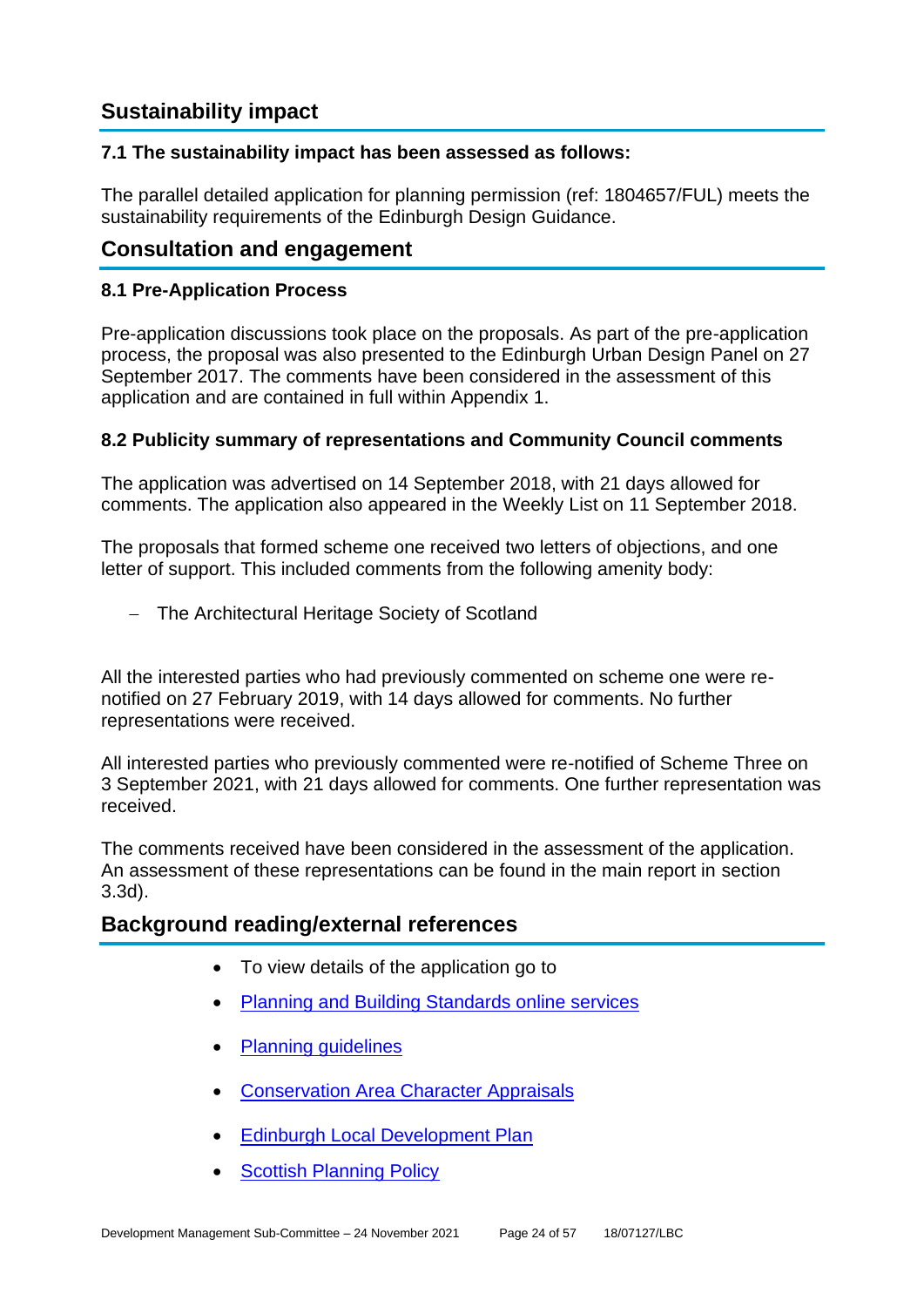| <b>Statutory Development</b><br><b>Plan Provision</b> | The application site is shown to be within the City<br>Centre as defined in the Edinburgh Local Development<br>Plan (LDP). |
|-------------------------------------------------------|----------------------------------------------------------------------------------------------------------------------------|
| Date registered                                       | 5 September 2018                                                                                                           |
| <b>Drawing numbers/Scheme</b>                         | 01-02, 03A, 05-10, 12-14, 18A, 20A, 24-47,                                                                                 |
|                                                       | Scheme 2                                                                                                                   |

**David Givan** Chief Planning Officer PLACE The City of Edinburgh Council

Contact: Daniel Lodge, Planning officer E-mail:daniel.lodge@edinburgh.gov.uk

# **Links - Policies**

# **Relevant Policies:**

The Historic Environment Policy for Scotland 2019 outlines Government policy on how we should care for the historic environment when taking planning decisions.

# **Relevant Government Guidance on Historic Environment.**

HES Interim Guidance on Conservation Area Consent sets out Government guidance on the principles that apply to the demolition of unlisted buildings in conservation areas

Managing Change in the Historic Environment: Boundaries sets out Government guidance on the principles that apply to altering boundary treatments of listed buildings.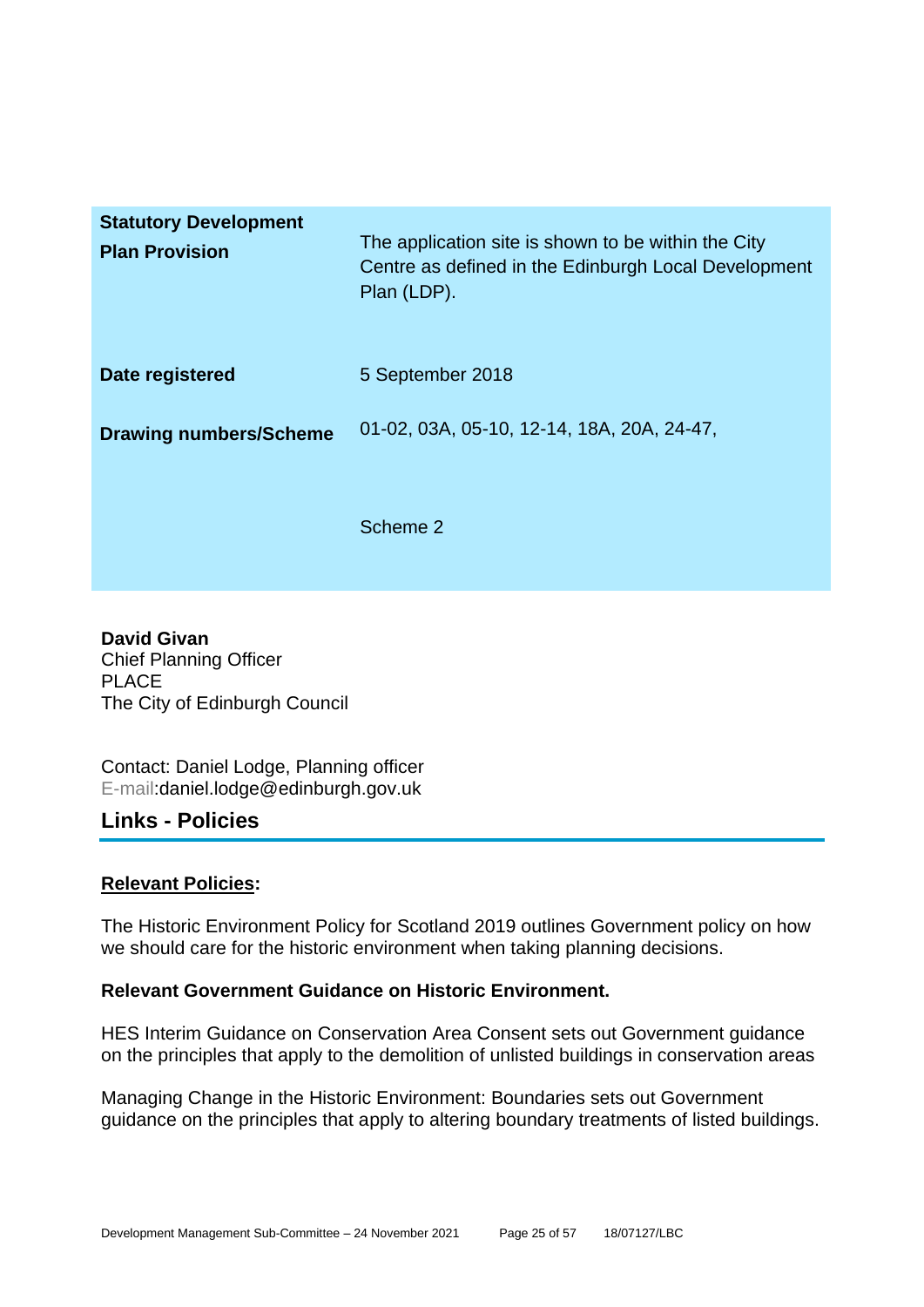Planning Advice Note 71 on Conservation Area Management recognises conservation areas need to adapt and develop in response to the modern-day needs and aspirations of living and working communities.

Managing Change in the Historic Environment: External Fixtures sets out Government guidance on the principles that apply to altering the external fixtures of listed buildings.

Managing Change in the Historic Environment: External Walls sets out Government guidance on the principles that apply to altering the external walls of listed buildings.

Managing Change in the Historic Environment: Setting sets out Government guidance on the principles that apply to developments affecting the setting of historic assets or places.

#### **Relevant policies of the Edinburgh City Local Plan.**

LDP Policy Env 3 (Listed Buildings - Setting) identifies the circumstances in which development within the curtilage or affecting the setting of a listed building will be permitted.

LDP Policy Env 4 (Listed Buildings - Alterations and Extensions) identifies the circumstances in which alterations and extensions to listed buildings will be permitted.

LDP Policy Env 6 (Conservation Areas - Development) sets out criteria for assessing development in a conservation area.

LDP Policy Env 1 (World Heritage Site) protects the quality of the World Heritage Site and its setting.

#### World Heritage Site

The historic centre of Edinburgh, including the medieval Old Town and the Georgian New Town, was inscribed on the United Nations Education, Scientific and Cultural Organisation¿s (UNESCO¿s) List of World Heritage Sites in December, 1995. This represents international recognition that the Site is of outstanding universal value.

The organic plan form of the medieval Old Town and the clarity of the geometrically planned neo-classical New Town together with the outstanding historic buildings are fundamental characteristics of the World Heritage Site. All proposals affecting the plan form or historic buildings, including their setting, will be considered for their impact on their design integrity.

#### **Relevant Non-Statutory Guidelines**

**The New Town Conservation Area Character Appraisal** states that the area is typified by the formal plan layout, spacious stone built terraces, broad streets and an overall classical elegance. The buildings are of a generally consistent three storey and basement scale, with some four storey corner and central pavilions.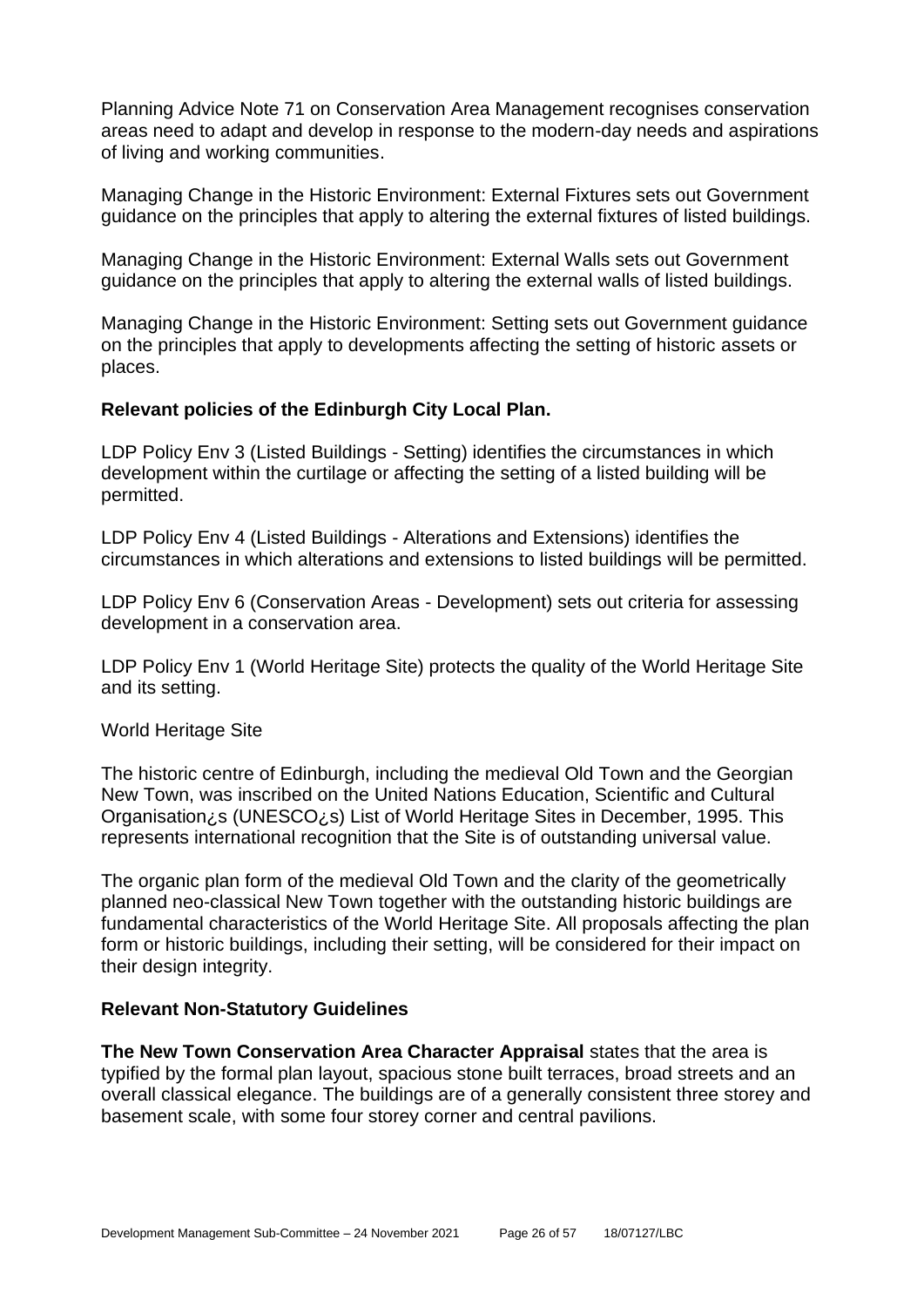**Non-statutory guidelines** 'LISTED BUILDINGS AND CONSERVATION AREAS' provides guidance on repairing, altering or extending listed buildings and unlisted buildings in conservation areas.

**Non-Statutory guidelines** Edinburgh Design Guidance supports development of the highest design quality and that integrates well with the existing city. It sets out the Council's expectations for the design of new development, including buildings, parking, streets and landscape, in Edinburgh.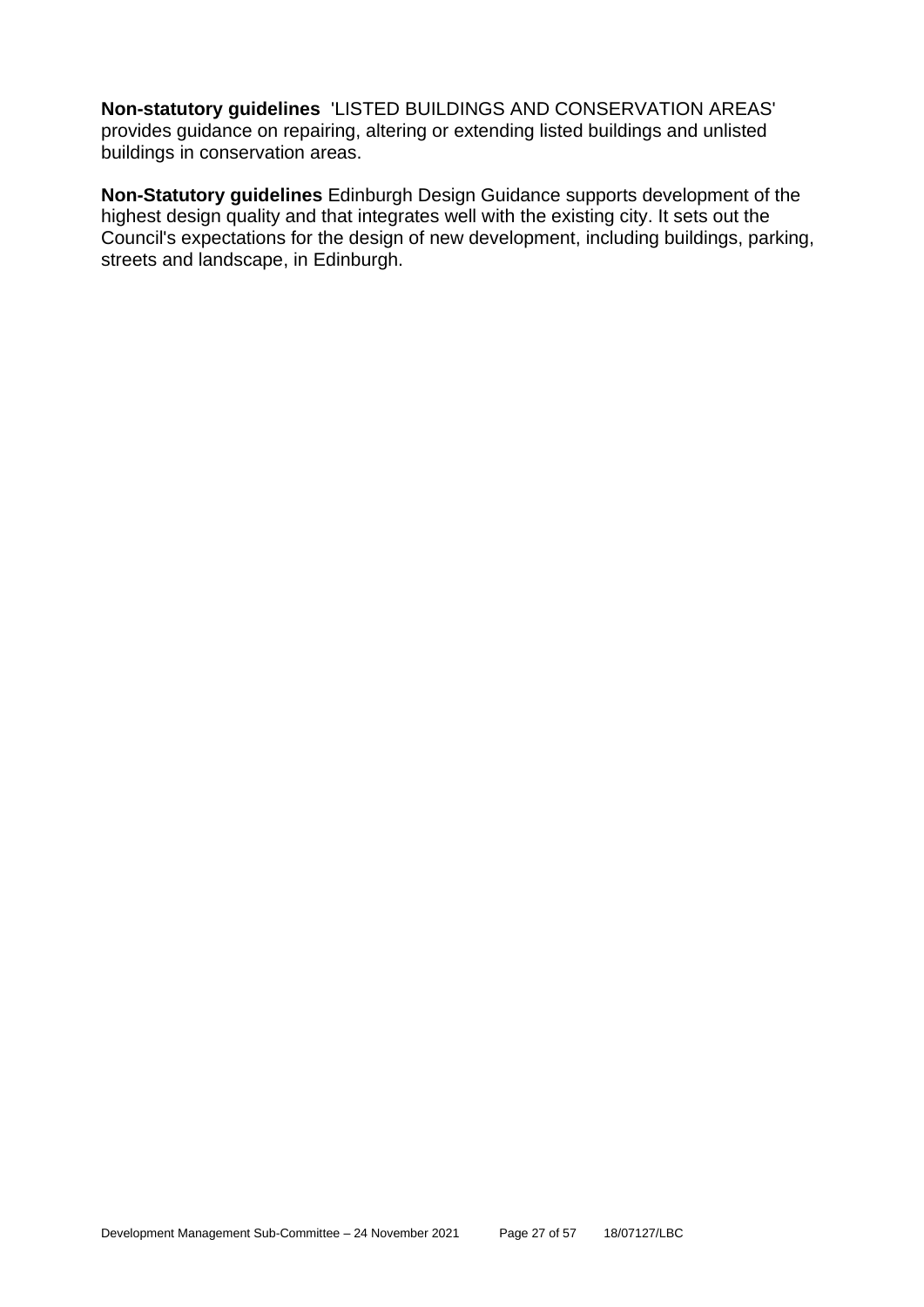# **Appendix 1**

**Application for Listed Building Consent 18/07127/LBC at 35 St Andrew Square, Edinburgh, EH2 2AD Demolition of boundary wall, modern basement kitchen, rear extension, and outbuilding within existing rear garden, regrading of land, erection of new boundary features and public realm.**

# **Consultations**

# **Historic Environment Scotland - Scheme Three response dated 01/10/2021**

*Thank you for your consultation which we received on 03 September 2021. We have considered it and its accompanying EIA Addendum in our role as a consultee under the terms of the above regulations.*

# *The proposals*

*The proposals consist of a new music and performing arts venue to the rear (east) of the existing Dundas House, largely on the site of the existing 1960s office block, previously erected as an extension to Dundas House. The current consultation consists of one planning application and two listed building consent applications, accompanied by an Environmental Impact Assessment Report Addendum.*

*In relation to both the planning application and the EIA consultation, our remit is World Heritage Sites, scheduled monuments and their setting, category A-listed buildings and their setting, and gardens and designed landscapes (GDLs) and battlefields in their respective inventories.*

*We have a separate remit regarding listed building consent, concerning works to Category A and B listed buildings, demolition, and applications by planning authorities For this reason, we have separated our advice into three sections, one under each set of regulations. As there are two listed building consent consultations, we have stated our position separately for each.*

*You should also seek advice from your archaeology and conservation service for matters including unscheduled archaeology and category B and C-listed buildings.*

# *Our Advice*

*The proposals are a variation to a previously proposed new music venue at 35-36 St Andrew Square. The key alteration for our interest is the reduction in scale and massing of the proposed extension to Dundas House. It is likely that it will be helpful to refer to our detailed response to the originally proposed scheme, dated 15 January 2019.*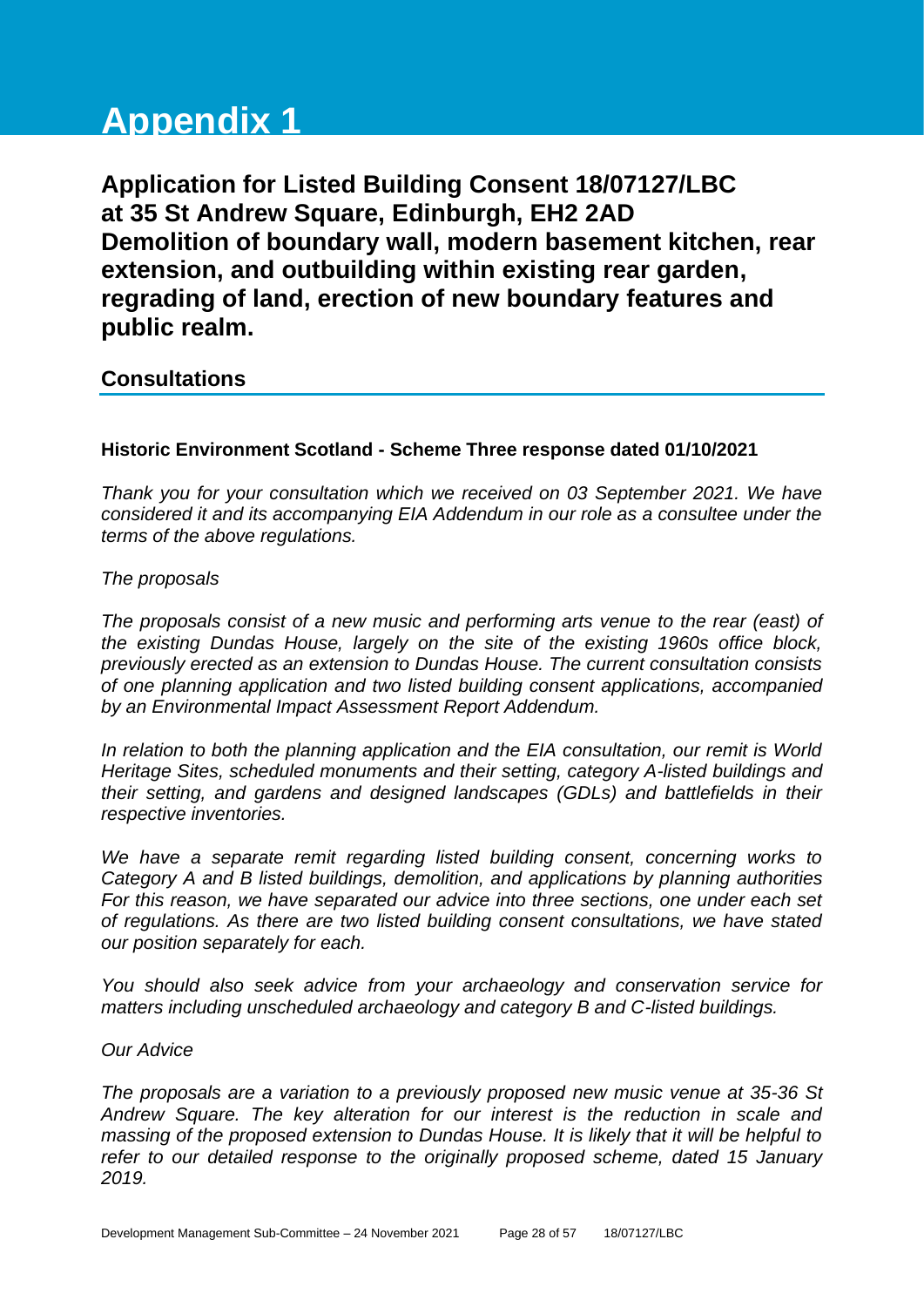#### *Listed building consent*

*18/07127/LBC and 18/07730/LBC*

*We are content that the direct physical interventions proposed to the two listed building consent applications would not harm the special interest of Dundas House. We do not object to the applications.*

*Our detailed comments on these applications are given in Annex 1 of this letter.*

*Planning application 18/04657/FUL*

*The impacts of the currently proposed scheme are likely to be less significant than the previous scheme, as the scale of the development has been reduced. We have identified some adverse impacts from the scheme, but we are content that none of these impacts raise issues in the national interest. We therefore do not object to the proposals.*

*Our detailed comments on the planning application are given in Annex 2 of this letter.*

*Environmental Impact Assessment*

*We are content that sufficient information has been provided to come to a view on the planning application. We are content with the scope of the assessment and its methodology.*

*We have comments on the assessment itself and its conclusions. These are given in Annex 3 of this letter.*

*Planning authorities are expected to treat our comments as a material consideration, and this advice should be taken into account in your decision making. Our view is that the proposals do not raise historic environment issues of national significance and therefore we do not object.*

*Our decision not to object should not be taken as our support for the proposals. This application should be determined in accordance with national and local policy on development affecting the historic environment, together with related policy guidance.*

#### *Further Information*

*This response applies to the application currently proposed. An amended scheme may require another consultation with us.*

*Guidance about national policy can be found in our 'Managing Change in the Historic Environment' series available online at www.historicenvironment.scot/advice-andsupport/planning-and-guidance/legislation-and-guidance/managing-change-in-the-*

*historic-environment-guidance-notes/. Technical advice is available through our Technical Conservation website at www.engineshed.org*

*Annex 1 - Listed building consents*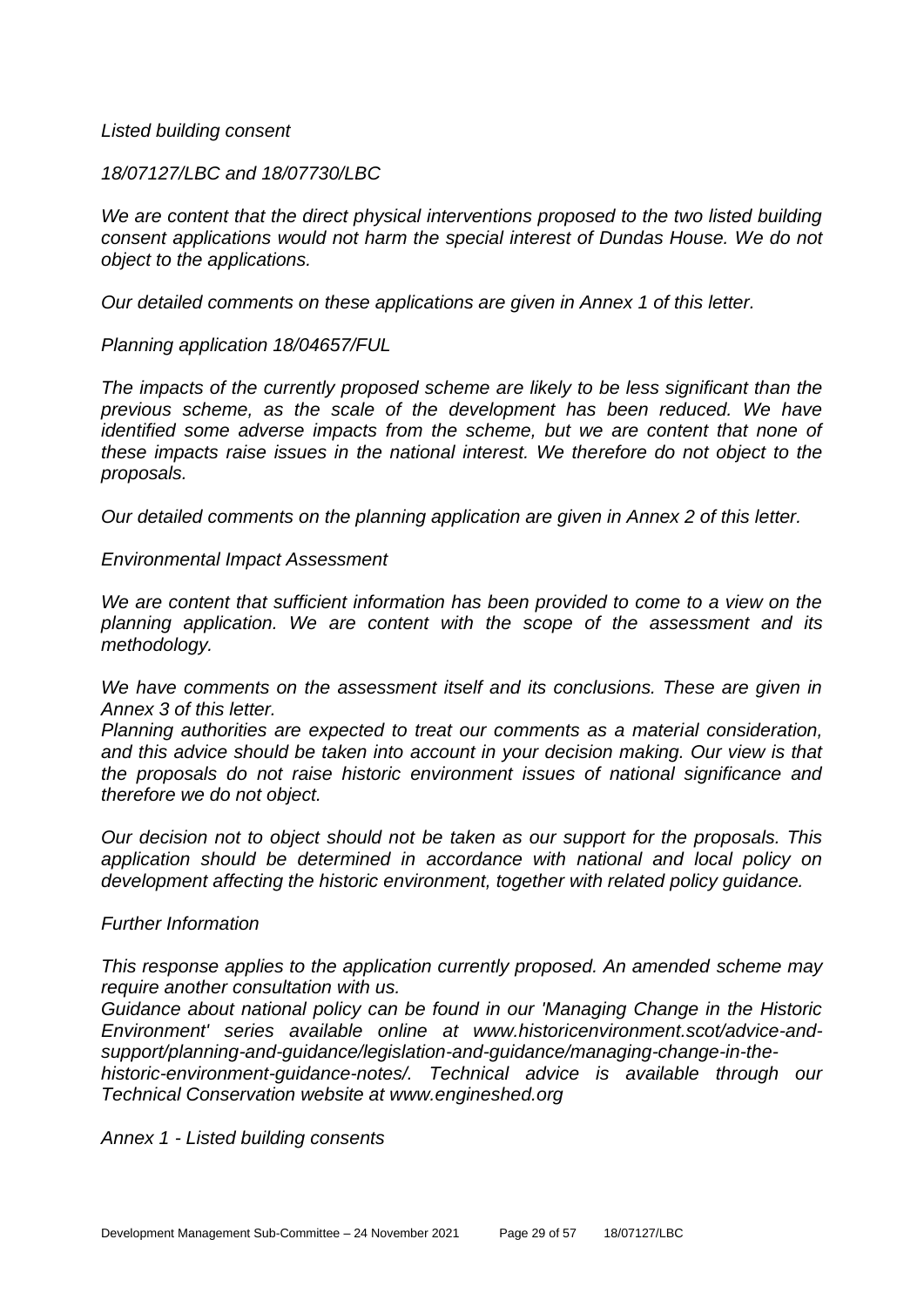*Your Council has consulted us in relation to works to two Category A listed buildings, which include the potential impacts on their setting. However, we have concentrated on assessing the physical impact on the listed building in Annex 1, and the setting of the listed building through the planning application process in Annex 2.*

*We commented on the previous proposals for the site in January 2019.*

*18/07127/LBC - Application for listed building consent for associated proposed works, including demolitions, new boundary treatment and public realm (35 St Andrew Square)*

*Although the removal of the stone wall affects an established relationship between Dundas House and its flanking 'pavilions' we understand the rationale for its removal. We note the sandstone strip paving detail that replaces it and marks out this historic boundary. Any opportunities to salvage and reuse the stone walling (on or off site) would be welcomed.*

*18/07730/LBC - Application for listed building consent for proposed demolitions, alterations, and extension (Dundas House, 36 St Andrew Square)*

#### *Demolition*

*As before, the proposed demolition works primarily involve the loss of the 1960s office block by Glasgow architects Gratton & McLean. We do not consider that this block contributes to the special interest of Dundas House, and therefore do not object to its*  loss. There are also a series of more minor alterations and removals of later *extensions to Dundas House. Similarly, these will not result in harm to the special interest of the listed building. Again, opportunities to salvage materials could be taken.*  We would suggest that the application process has included sufficient record *information on the demolished elements on the site.*

#### *Extension*

*The extension, to form the proposed new music venue, is planned to connect with the rear facade of the banking hall, itself a mid-C19th extension to the original Dundas House by the architect John Dick Peddie. This rear elevation, already linked to the C20th block is relatively restrained in design and has been previously altered by extensions. We are content with the manner of the link between the old and new buildings and note a section of the existing rear elevation stonework would be exposed internally as a feature within the new music venue.*

*In contrast to the relatively concealed 1960s block it would replace, the proposed new structure would rise above Dundas House and expand beyond it to the rear on both its north and south sides. The current proposals, though still significant in scale, are much reduced from the previous proposals we commented on in 2019.*

*Our Managing Change guidance note on Extensions states that extensions to historic buildings should ordinarily be subordinate in both scale and form. The proposals would be contrary to the advice offered by this guidance.*

*However, due to the urban location and the enclosed and constrained site at the rear of Dundas House, the new music hall does not immediately read as an extension. We*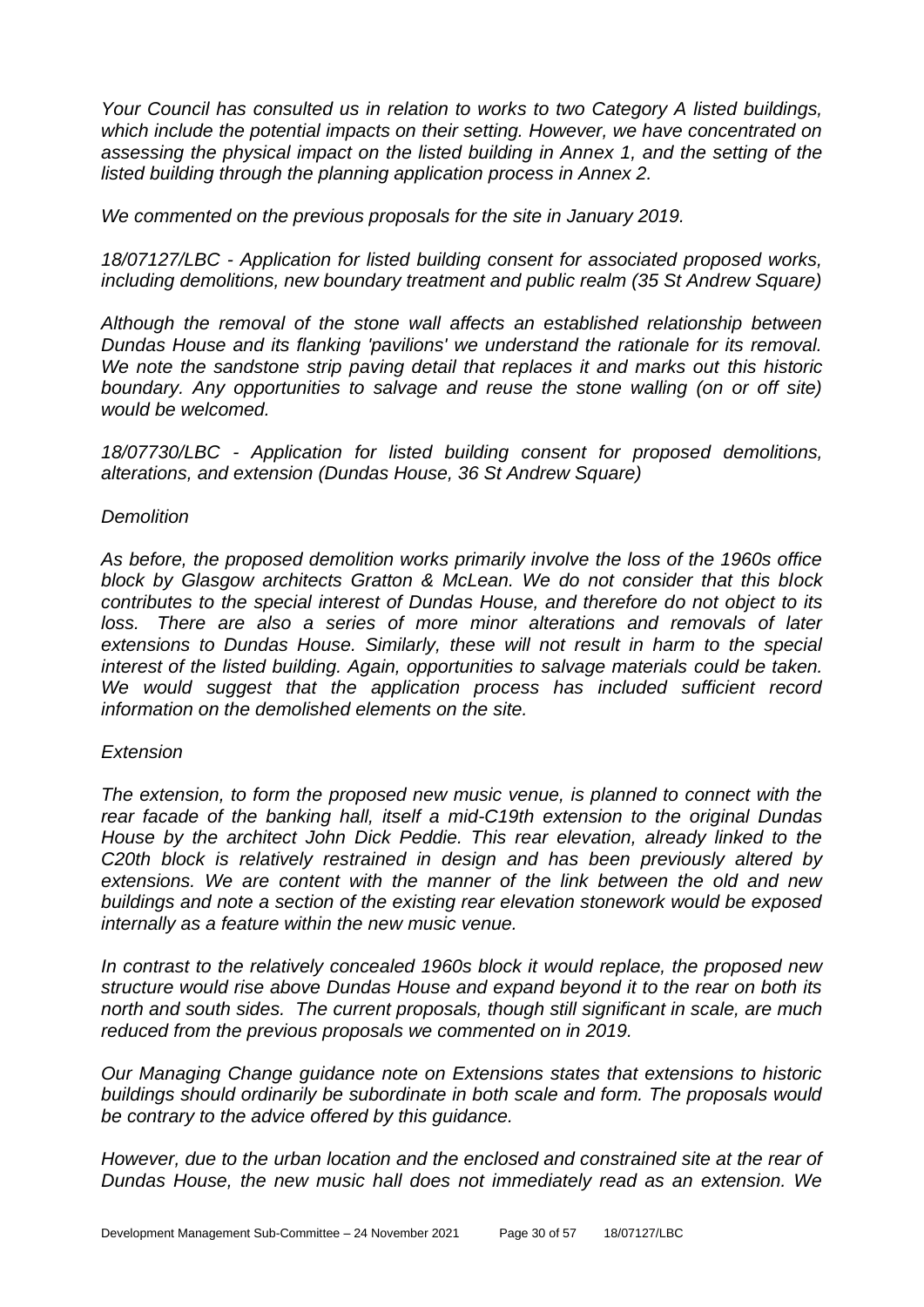*consider its major impact would be on the setting of Dundas House. We have therefore assessed this setting in our response to the planning application, with reference to our relevant Managing Change guidance on Setting. (See Annex 2.)*

#### *Alterations*

*Externally, the proposals involve alterations and remedial works to the listed building, mainly towards the rear. Here it is proposed to alter or infill several, now obsolete, openings and tidy up services. We welcome the designs to replicate a recessed blank or dummy window in the architectural/historic openings within the rear façade of Dundas House. In other locations later openings in the walling are to be infilled with flush stonework.*

*Internally, there is a new door proposed from the rear of the 1858 banking hall to the new extension. Although, a completely new opening, it is designed traditionally. We consider this is an appropriate response in this instance, due to the quality of the*  space. However, care should be taken with the proposed stone threshold as the *banking hall retains its original 1858 highly decorative Minton tiled floor largely intact underneath the modern carpet. It is hoped that this tiled floor could be revealed again in the future.*

*The existing 'cash cage' structure is to receive a new rear wall. We have no concerns with this, but any additional servicing should, again, protect the floor, and allow for the structure to be removed easily in the future.*

*We assume the blocked door to the north of the new link door (with the proposed new stair behind) will be blocked on the stair side, with its door retained facing the hall.*

*As before, we are pleased to note that there are no proposals to alter the 19th century ornamental cast-iron-railed screen and gates enclosing the front forecourt on St Andrew Square. Again, we would urge that the current proposals for vehicle access are appropriately managed, to ensure there would be no potential damage or disturbance to the listed gatepiers, gates, railings, statue and lamp standards.*

# *Conclusion*

We are content that the direct physical interventions proposed within the two listed *building consent applications would not harm the special interest of Dundas House.*

*We consider that the proposals for the music hall extension (application 18/07730/LBC) would not conform to our guidance on extensions to historic buildings. However, due to the constrained urban site we consider the more significant impacts will be on the setting of the building.*

*As explained in Annex 2, we consider the proposals would have an adverse impact on the setting of Dundas House, affecting some key views of the Category A listed building, especially from St Andrew Square. However, these impacts are much reduced from the scheme we commented on in 2019, and we do not consider, as before, they are significant enough to merit an objection.*

# *Annex 2 - Planning Application*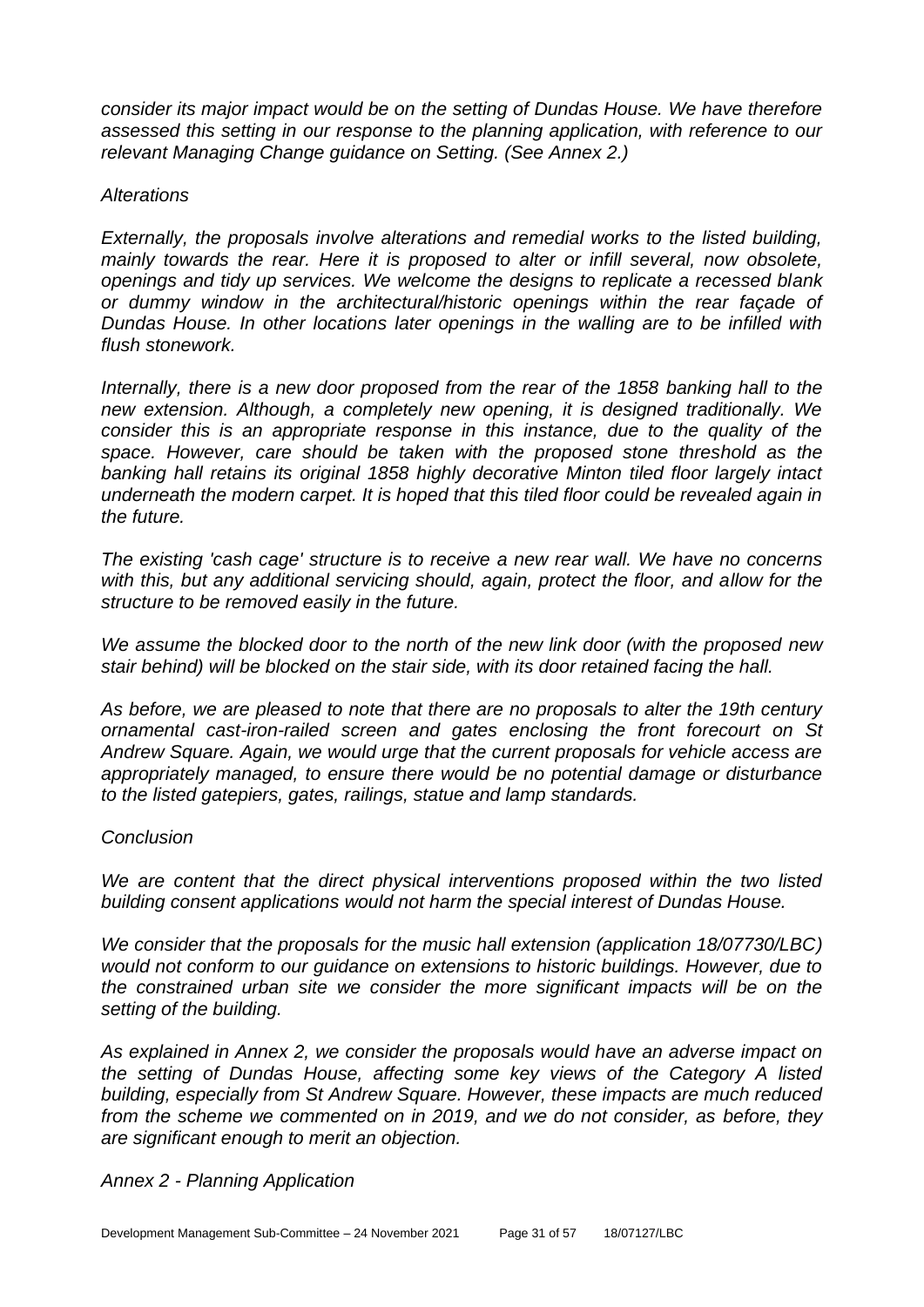*The planning application seeks consent for erection of music and performance arts venue licenced café/restaurant and bar facilities, and related arrangements infrastructure, demolitions and other works. The proposed location is at 35-36 St Andrew Square, Edinburgh.*

*Our interests in the planning process are set out in our covering letter above. In this specific instance, your Council has consulted us for the following reasons:*

*o The development may affect a category A listed building or its setting.*

*o The development (which is other than householder development) may affect a World Heritage Site (WHS).*

*We have reviewed the information provided and have focussed our comments on those heritage assets where we consider there may be a significant impact. These are as follows:*

*o category A listed building 36 St Andrew Square, Dundas House*

*o category A listed building 35 St Andrew Square*

*o category A listed building 37 St Andrew Square*

*o Outstanding Universal Value (OUV) of The Old and New Towns of Edinburgh WHS*

*Other impacts on our interests do not appear likely to be significant. Direct physical impacts on 35 St Andrew Square and Dundas House are considered above in our comments on LBC.*

*In the context of the proposed development, the key characteristics of the settings of 35 and 37 St Andrew Square is their appearance as part of an architectural composition*  with Dundas House. We have therefore commented on these in our consideration of *the setting of Dundas House. We note that the EIA Addendum considers the impacts on 35 and 37 to be negligible (5.10.45 and 5.10.50). Dundas House*

*The assessment considers the operational effect on Dundas House to be minor beneficial (5.10.39). No statement is made as to whether this impact is considered significant.*

*The assessment identifies impacts on three key characteristics of the setting of Dundas House:*

*o Views of the entrance court and the building's country house aesthetic*

*o Alignment with George Street and the primacy of the façade in views along this axis*

*We agree that these are key characteristics of the setting of the building that contribute to its cultural significance.*

In looking at the setting of the A listed buildings we have assessed the potential *impacts using our Managing Change guidance on 'Setting'. This sets out a three-step methodology for assessing applications:*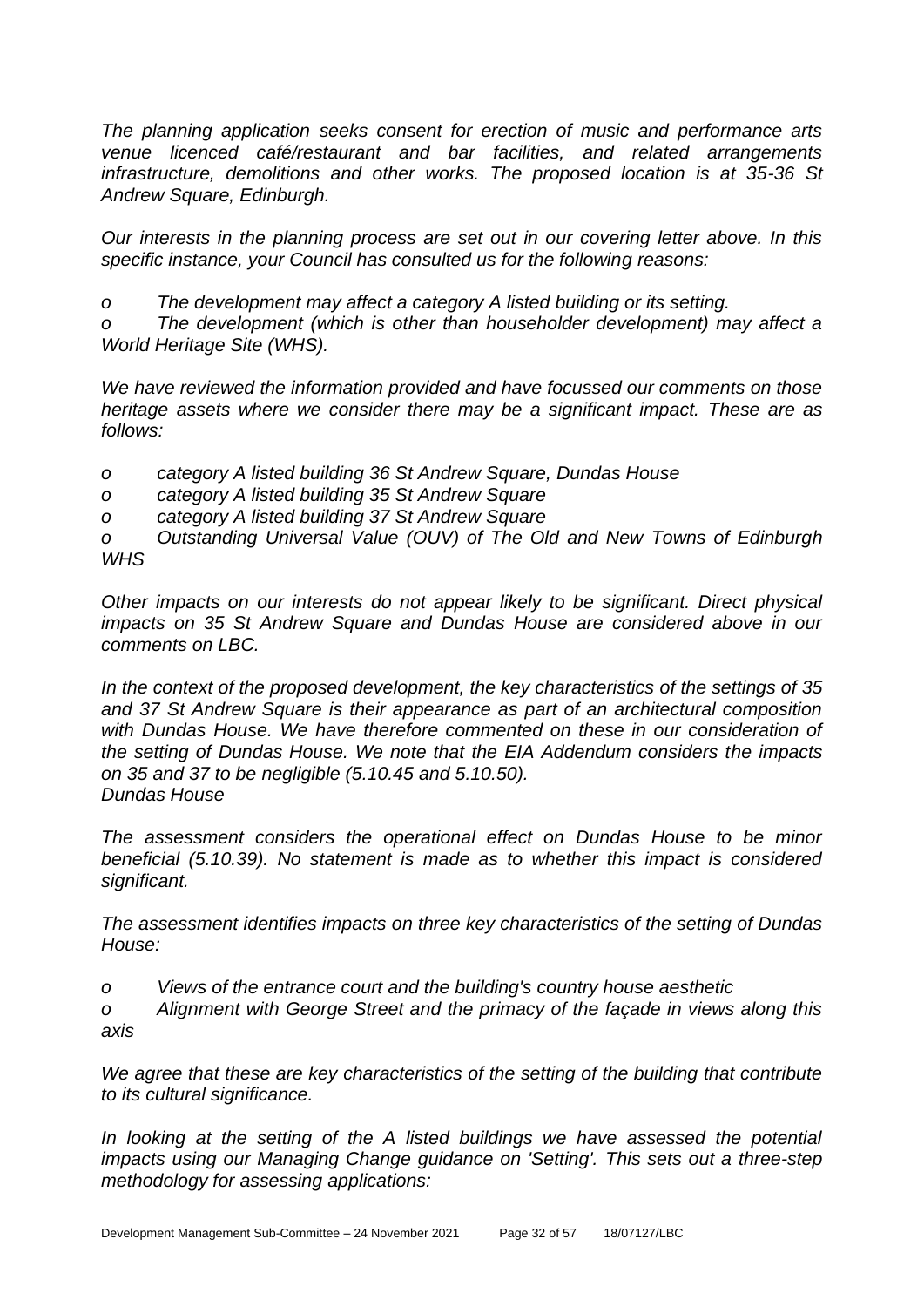- *1. identify the historic assets*
- *2. define and analyse the setting*
- *3. evaluate the potential impact of the proposed change*

#### *The historic asset*

*Clearly the main asset is the Category A listed Dundas House, a freestanding symmetrical villa, in a setback position on St Andrew Square. The Category A listed building was designed by the noted architect Sir William Chambers as a townhouse, although its important site was originally intended for a public building.*

*Dundas House was specifically constructed in an axial position to George Street, behind a front railed forecourt and oval carriage drive, its design giving it the impression of a small country mansion. It has an important compositional relationship with the listed buildings at No.35 and No.37 St Andrew Square, the latter designed to match No.35 and thus appear as flanking pavilions to Dundas House.*

#### *Define and analyse the setting*

*We assessed the setting of Dundas House in detail in our response to the previous application. To recap, Dundas House is a distinct architectural composition placed in a set-back position on the square. It has a clearly defined relationship to St Andrew Square, enhanced by its twinned flanking 'pavilions'. Dundas House also makes an important contribution to the formal grid plan of the first New Town, as an original (first generation) surviving set-piece development on the east side of St Andrew Square, centred on the principal axis of the first New Town, George Street.*

*The setting and symmetry of Dundas House and its pavilions can be appreciated in a*  range of axial views, including from within the square, and from the eastern end of *George Street. However, due to the scale of Dundas House on its site, (which, as above, was originally intended to be occupied by a public building), the position of the A listed Melville Monument, and over two centuries of development, it is not a dominant feature in views along the length of George Street. Nevertheless, Dundas House does make a key contribution to our understanding of this element of the first New Town grid plan, and its relationship with its pavilions and St Andrew Square remains clearly legible. This composition can be best appreciated from the eastern side of the Square (to the immediate east of the Melville Monument).*

*In considering the original application we assessed the proposals against the planned scheme for the St James Centre, including the new hotel (W Edinburgh) which is centred on the axial arrangement of both George Street and Dundas House. This development is now largely completed with the scale of the development clearly visible in a series of views.*

#### *Evaluate the impact*

*Our previous comments in January 2019 considered the impact of the development on the setting of Dundas House in a series of views from west to east. In longer views we considered the development would integrate itself as an additional layer of townscape,*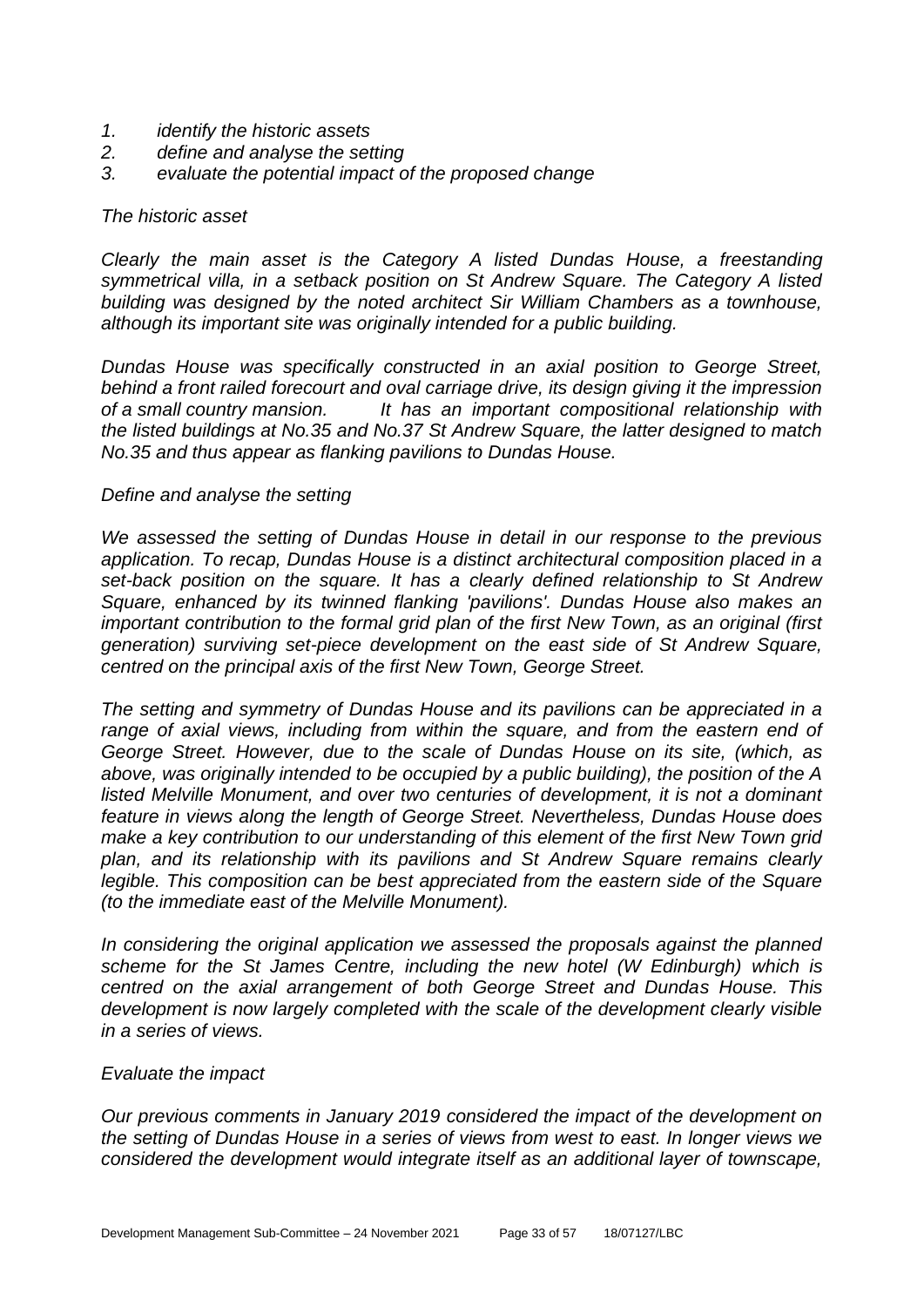*although there was a more significant impact in closer views, and a significant adverse impact when seen from the eastern side of St Andrew Square.*

*In the current proposals, the height of the new development has been significantly*  reduced. We consider the setting of Dundas House would again be integrated with the *townscape in longer views, against the backdrop of the St James Square and hotel development. In closer views the new building will remain visible, but any impact on its setting would be reduced.*

*The main difference from our comments in 2019 is the lesser impact on closer views of the development, from the eastern side of St Andrew Square. The development will still be visible above the roofscape of Dundas House, unfortunately losing the building's current silhouette against the skyline in a series of viewpoints. However, this adverse impact is much reduced from the previous proposals.*

*In views of Dundas House from the adjoining pavement, beside the front entrance railings, and gateways, the impact of the proposals would be minimal, preserving the existing relationship Dundas House has with the Square and its flanking pavilions. The only alteration to the existing composition will be the removal of the boundary wall of number 35.*

#### *Conclusion*

*Our main concern with the previous proposals was the impact caused by the height and scale of the proposed new building on the setting of Dundas House. Much of our pre- application discussions centred on finding solutions to reduce the height and scale of the new development.*

*The current proposals have reduced the height of the development from the previous scheme. Although there would still be adverse impacts on the setting and understanding of Dundas House and its pavilions from some viewpoints, they would be less significant than those envisaged in the previous proposals. We do not consider the proposals raise issues of national interest, such that we would object.*

*The Old and New Towns of Edinburgh WHS*

*The EIA report considers the impact on the WHS to be moderate beneficial (5.10.23). No statement is made as to whether this impact is considered significant. We note that the assessment considers impacts on the attributes of both architectural quality and on the cultural life of the city to be beneficial.*

*The assessment of impact on architectural quality also considers impacts on Dundas House in its current setting. As above, we have identified adverse impacts on the setting of Dundas House. We therefore disagree with the conclusion that the impact is entirely beneficial.*

*The reduction in the scale of the proposal in the design process since the original application is likely to reduce the visual impact on Dundas House and this area of the WHS.*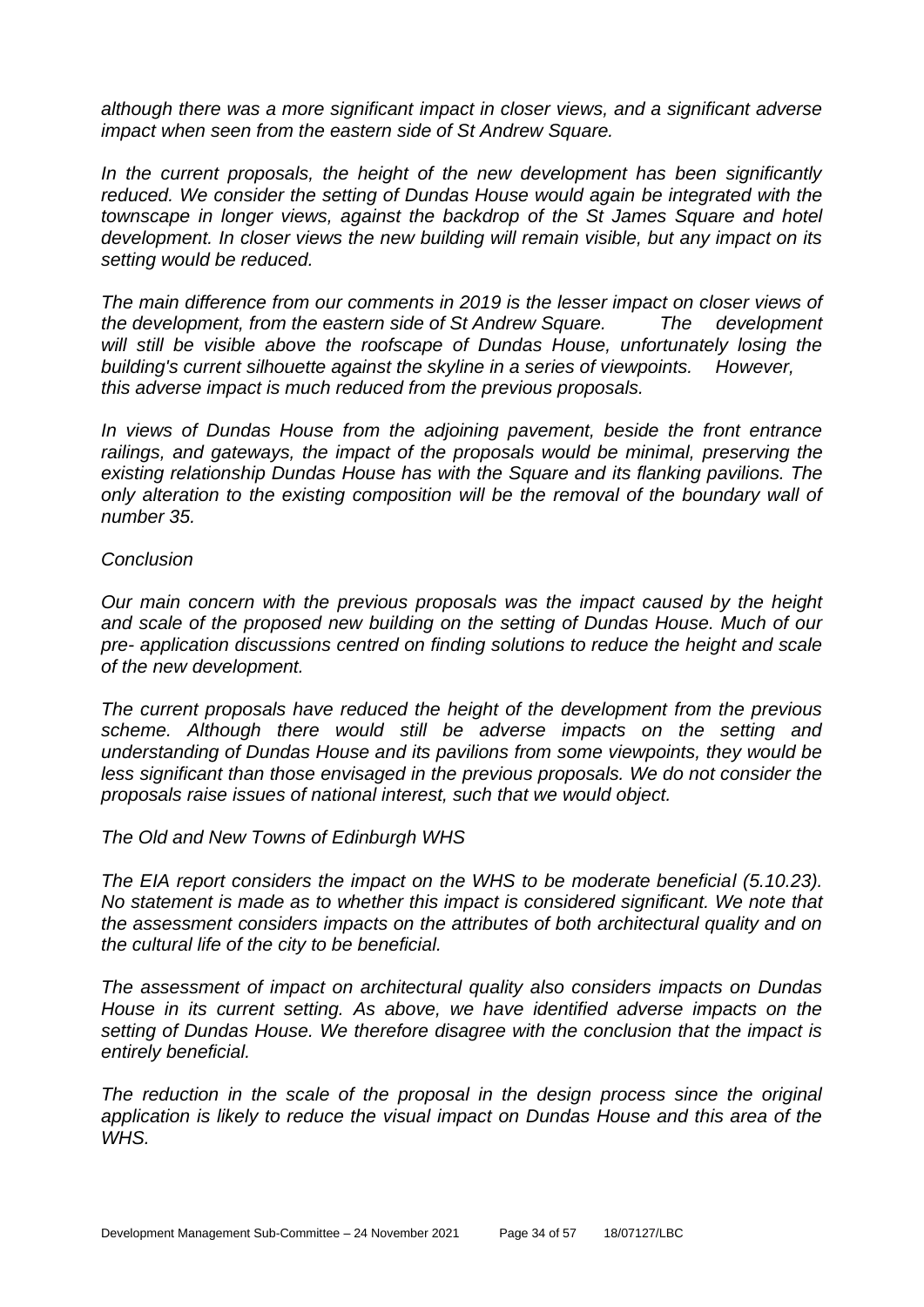*The impacts on the cultural life of the city are unlikely to be altered by the changes. Our letter on the original scheme sets out our position on this.*

*On this basis, it is likely that any adverse impacts previously identified on the WHS will be reduced overall. We are content that the overall impact is unlikely to be significant for our interests.*

#### *Conclusion*

*The impacts of the currently proposed scheme are likely to be less significant than the previous scheme, as the scale of the development has been reduced. We are content that none of these impacts raise issues in the national interest. We therefore do not object to the proposals.*

#### *Annex 3 - EIA Report*

*This annex gives our comments on the Environmental Impact Assessment (EIA) of the proposals. Historic Environment Scotland is a named Consultation Body in the EIA Regulations. Our interests are as set out in the covering letter above, and in line with our interests in the planning process.*

*We are content that sufficient information has been provided in the EIA Report to come to a view on the application. We consider the scope of the assessment adequate and welcome the inclusion of specific supporting visualisations for our interests.*

#### *Structure and content*

*The information in the EIA Report is detailed and clearly explained. The supporting information, particularly the cultural heritage viewpoints, have been very helpful for us in considering the potential impacts of the development.*

*The large number of documents, including a Heritage Appraisal and other technical appendices, as well as a separate Heritage Statement with its own appendices. This makes it quite difficult to navigate all of the information, particularly when looking at the reports online, as most people will in the current circumstances.*

*The number of different reports could generate some confusion, particularly where more than one assessment is presented as considering impacts on cultural heritage. It helps significantly that conclusions are only presented in the relevant chapter of the EIA Report, and we welcome this.*

*The methodology given states that whether an impact is considered significant is a matter of professional judgement and we agree that this the case. It would have been helpful if the assessment presented conclusions on this, particularly as we would ordinarily expect a significant effect to be a trigger to consider further mitigation measures. We note that no further mitigation has been identified.*

*While it would not have formed part of the EIA itself, it may have been helpful for interested parties to see different design iterations side by side. While the difference in the scheme is explained in the text, the changes are complex and some form of further aid to their understanding would probably be welcomed by many.*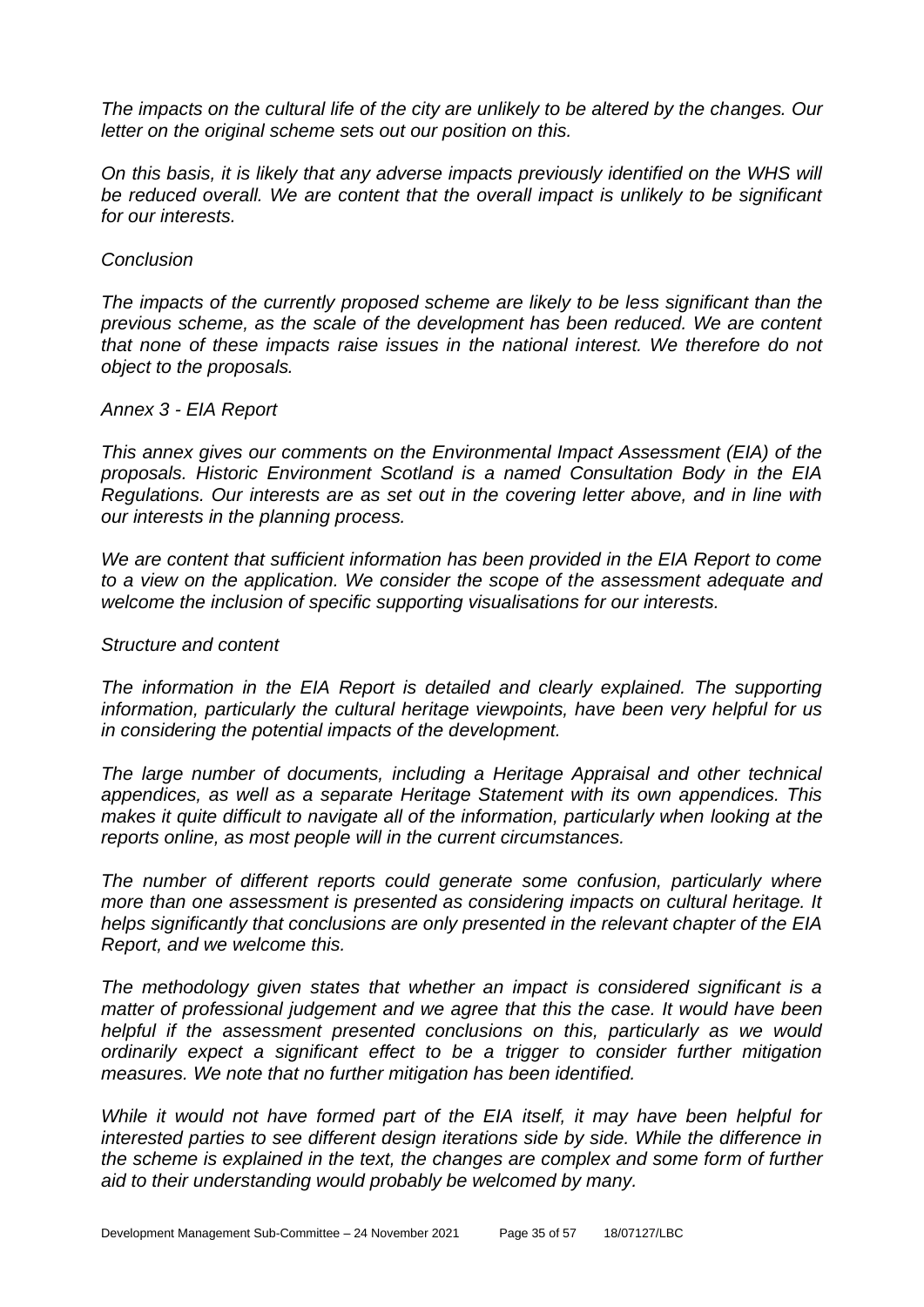#### *Methodology*

*We welcome the fact that the EIA Chapter on Cultural Heritage makes reference to our Managing Change guidance series and other relevant policy and guidance. The methodology set out is clear and allows space for professional judgement without being overly prescriptive.*

*Some of the references given in the original EIA Report have not been changed and are now out of date. In particular, it is important that the Historic Environment Scotland Policy Statement is no longer relevant, and that national policy for the historic environment is given in the Historic Environment Policy for Scotland (HEPS).*

*There is also no reference to the EIA Handbook, and we consider this a key document in setting out best practice for assessing historic environment impacts in the EIA process. The EIA Handbook sets out an approach to assessment focussing on impacts on cultural significance, and this allows for a simpler more focussed methodology than that given. However, we are content that the principles of the methodology used are appropriate for our interests.*

#### *Assessment*

*We note that the impact of the demolition of the boundary of 35 St Andrew Square has not been considered in the assessment of impacts on the setting of Dundas House. This appears to be because demolition impacts have been assessed as a separate topic. It would have been helpful for the impacts on the setting of Dundas House to be presented together, regardless of their cause.*

*Other than on this one point we have not identified any issues with the methodology that appear to have affected the conclusions of the assessment.*

*We note the assessment of the socio-economic and cultural impacts. As our area of expertise relates only to the historic environment, we cannot comment on the methodology or scope of this assessment.*

*If the conclusions of this chapter are to be accepted, we are content that they are a relevant consideration as a potentially positive impact on Edinburgh WHS. This specifically relates to the site as a 'living capital city centre' with a 'rich cultural and intellectual life', which are attributes identified in the statement of Outstanding Universal Value.*

#### *Conclusion*

*We are content that sufficient information has been provided to come to a view on the planning application. We are content with the scope of the assessment and its methodology.*

#### **Historic Environment Scotland - Scheme Two response dated 12/03/2019**

*Our comments below relate specifically to the design amendments, subject of your reconsultations, and should be taken into account together with our existing main*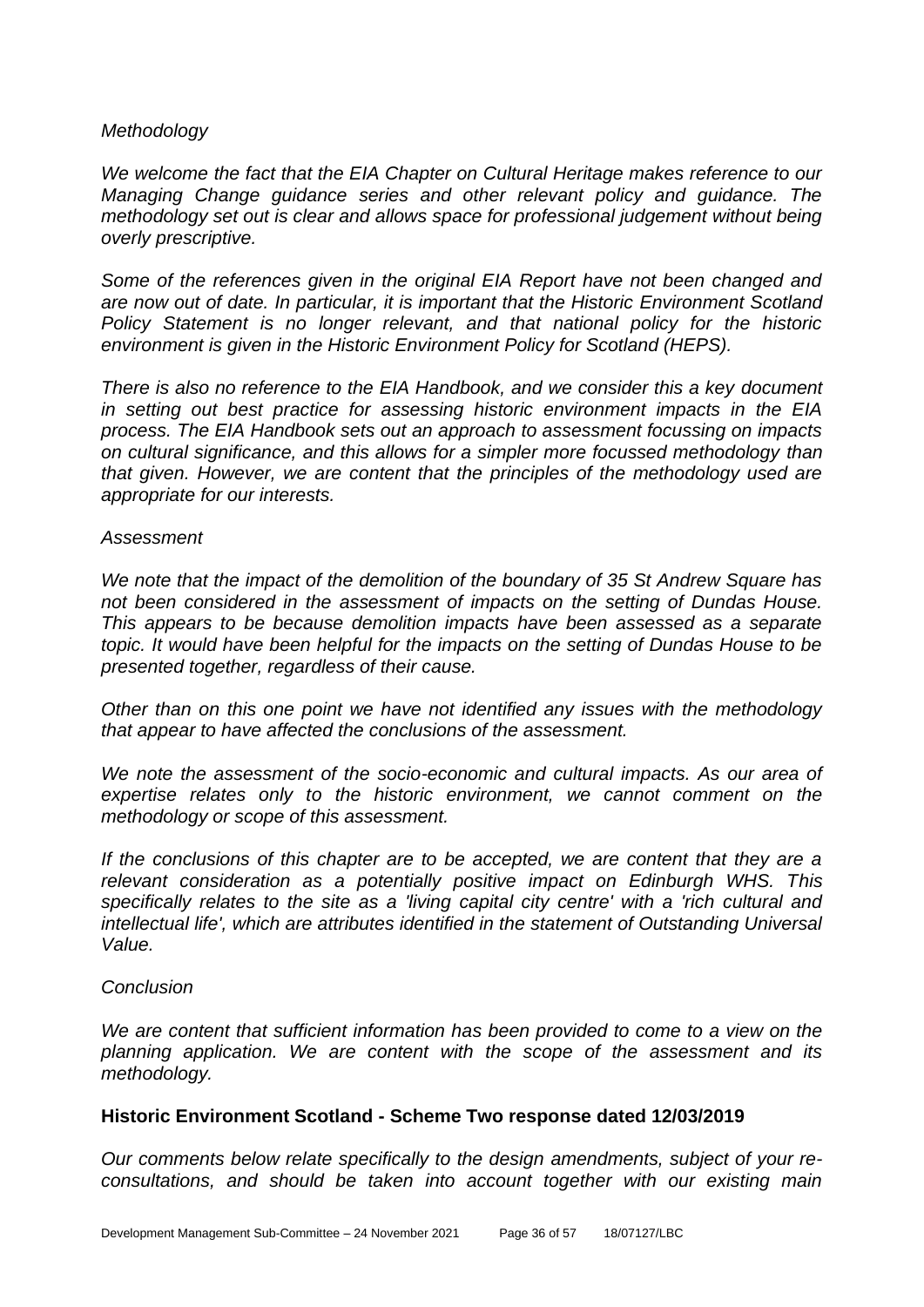*response letter to these applications, dated 15 January 2019. Overall, we are satisfied that the amendments do not raise significant new issues for our interests, and that our position on the proposed development therefore remains the same.* 

*Listed building consent applications* 

#### *18/07127/LBC*

*As you will be aware from our main response letter of 15 January 2019, we are content that the proposals for the rear garden of 35 St Andrew Square would not have a significant adverse impact on the special architectural and historic interest of the building. We note the revisions, including deletion of the previously proposed retractable marker posts for the historic rear garden boundary line of 35 St Andrew Square, now proposed to be delineated by contrasting surface treatment as part of the wider public realm and landscape treatment for the development. We have no detailed comments to make on this revision.* 

#### *18/07730/LBC*

We are satisfied that the design revisions for the proposed music venue, including *refinement of façade detailing/materials and crown parapet, do not raise new issues for us regarding the overall impact on the category A listed Dundas House. These revisions are mainly set out in the submitted revised Design and Access statement, chapter 16. Please also see our comments on the planning application below.* 

*We are also pleased to note the revised proposals and additional information for Dundas House itself: to delete the previously proposed tall boiler flue; add opaque glazed panels for the banking hall new interior doors; and clarification of works to the existing cash point enclosure. These address the detailed comments we made on these specific proposals in our letter of 15 January.* 

#### *Planning application*

#### *18/04657/FUL*

*We note that there is no change to the proposed new building in terms of its scale, height, mass, and site positioning. As the revisions relate mainly to the above mentioned refinement of the façade detailing/materials and crown parapet we are content that the changes do not raise significant new issues for our interests, including potential impact on the A listed Dundas House and its setting; the setting of other neighbouring A listed buildings; and the World Heritage Site.* 

*We acknowledge the intention to further the mitigation of impacts through refinement of materials and creation of a simpler, more cohesive, backdrop to Dundas House. To assist with further consideration of this, we understand that arrangements are being made for the review of material samples on site, including mock up panels for the proposed honed and grit blasted precast concrete for the façades. We suggest that this includes sample panels positioned to the front of the site to allow comparison with Dundas House in close-up views from St Andrew Square.*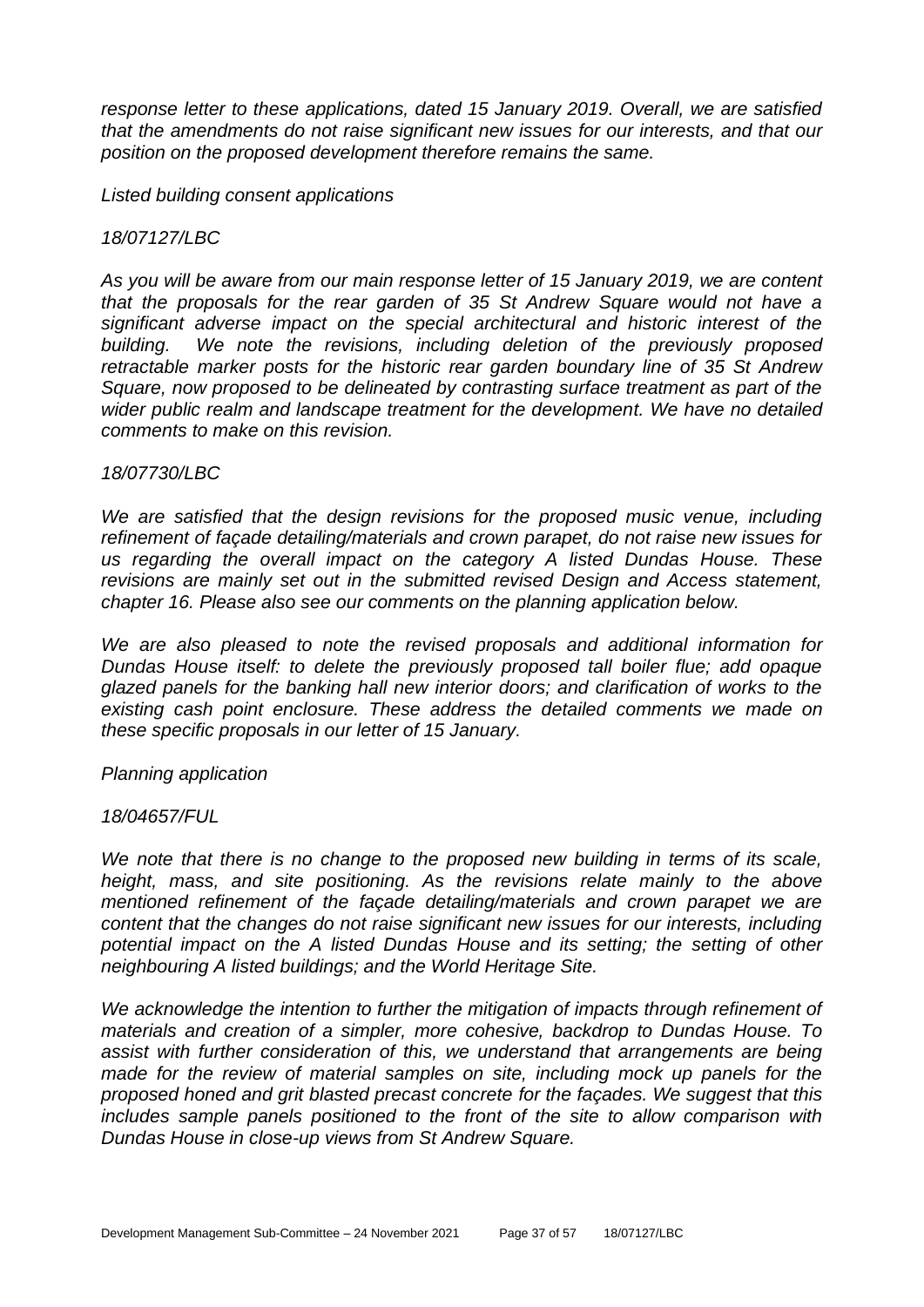*We have no more detailed comments to make on the planning application, and our advice remains as previously stated* 

#### *Environmental Impact Assessment*

*We note that no further assessment of impacts on our interests has been provided in the EIA Addendum. We therefore have no further advice to offer on this. We refer you to our previous response for our comments on the assessment and its methodology.* 

*Planning authorities are expected to treat our comments as a material consideration, and this advice should be taken into account in your decision-making. Our view is that the proposals do not raise historic environment issues of national significance and therefore we do not object.* 

*Our decision not to object should not be taken as our support for the proposals. This application should be determined in accordance with national and local policy on development affecting the historic environment, together with related policy guidance.* 

#### *Further Information*

*This response applies to the application currently proposed. An amended scheme may require another consultation with us.* 

*Guidance about national policy can be found in our 'Managing Change in the Historic Environment' series available online*

*Technical advice is available through our Technical Conservation website.*

#### **Historic Environment Scotland - Scheme 2 response dated 15/01/2019**

*Thank you for your consultations which we received on 13 September 2018. We have considered them in our role as a consultee under the terms of the above regulations.* 

*In relation to both the planning application and the EIA consultation, our remit is World Heritage Sites, scheduled monuments and their setting, category A-listed buildings and their setting, and gardens and designed landscapes (GDLs) and battlefields in their respective inventories. We have a separate remit regarding listed building consent, concerning works to Category A and B listed buildings, demolition, and applications by planning authorities.* 

*For this reason, we have separated our advice into three sections, one under each set of regulations. As there are two listed building consent consultations, we have stated our position separately for each.* 

*You should also seek advice from your archaeology and conservation service for matters including unscheduled archaeology and category B and C-listed buildings.* 

*Our Advice* 

*Listed building consent*

*18/07127/LBC*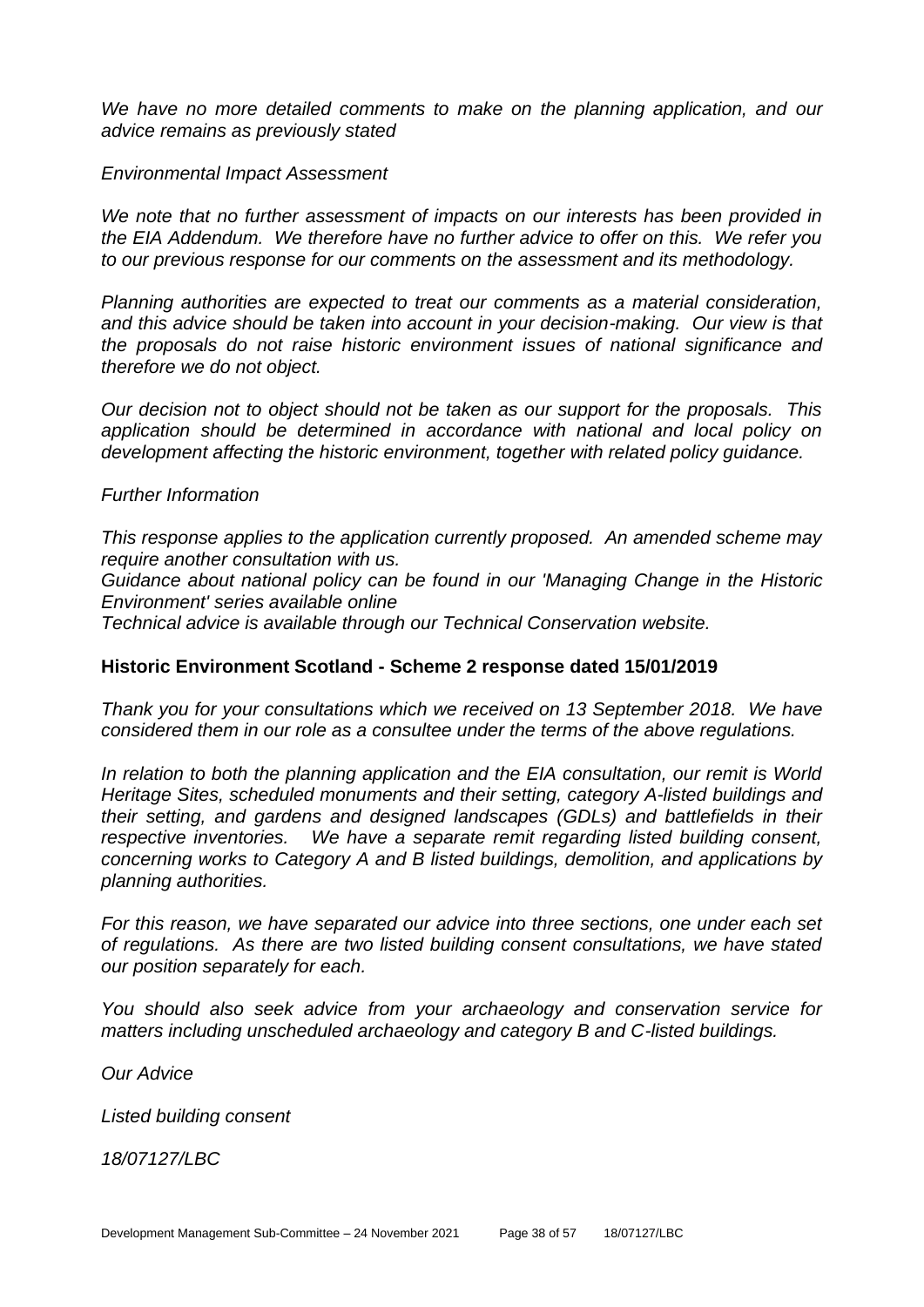*We are content that these proposals for the rear garden of 35 St Andrew Square would not have a significant adverse impact on the special architectural and historic interest of the building. We therefore have no detailed comments on this application.* 

#### *18/07730/LBC*

*We are content that the proposed demolitions, alterations and extension to Dundas House would not significantly diminish the special architectural and historic interest of the building. However, we consider there would be a significant impact on the setting of the building, which we have commented on under the associated application for planning permission below.* 

*Our detailed comments on this LBC application are given in Annex 1 of this letter.* 

#### *Planning application 18/04657/FUL*

*We consider that there would be a significant adverse impact on the setting of the Category A listed Dundas House, affecting some, but not all, key views of the building. We therefore advise that this should be taken into account in the decision making process. However, we are content that this impact would not significantly affect the special interest of the building, and does not raise issues of national interest for our remit. We therefore do not object to the planning application.* 

*Our detailed comments on the planning application are given in Annex 2 of this letter.* 

#### *Environmental Impact Assessment*

*We are content that sufficient information has been provided to come to a view on the planning application. We are content with the scope of the assessment and its methodology.* 

*We have comments on the assessment itself and its conclusions. These are given in Annex 3 of this letter.* 

#### *Further Information*

*Planning authorities are expected to treat our comments as a material consideration, and this advice should be taken into account in your decision making. Our view is that the proposals do not raise historic environment issues in the national interest for our historic environment remit, and therefore we do not object.* 

*Our decision not to object should not be taken as our support for the proposals. The applications should be determined in accordance with national and local policy on development affecting the historic environment, together with related policy guidance.* 

*This response applies to the applications currently proposed. An amended scheme may require another consultation with us.* 

*Guidance about national policy can be found in our 'Managing Change in the Historic Environment' series available online. Technical advice is available through our Technical Conservation website.*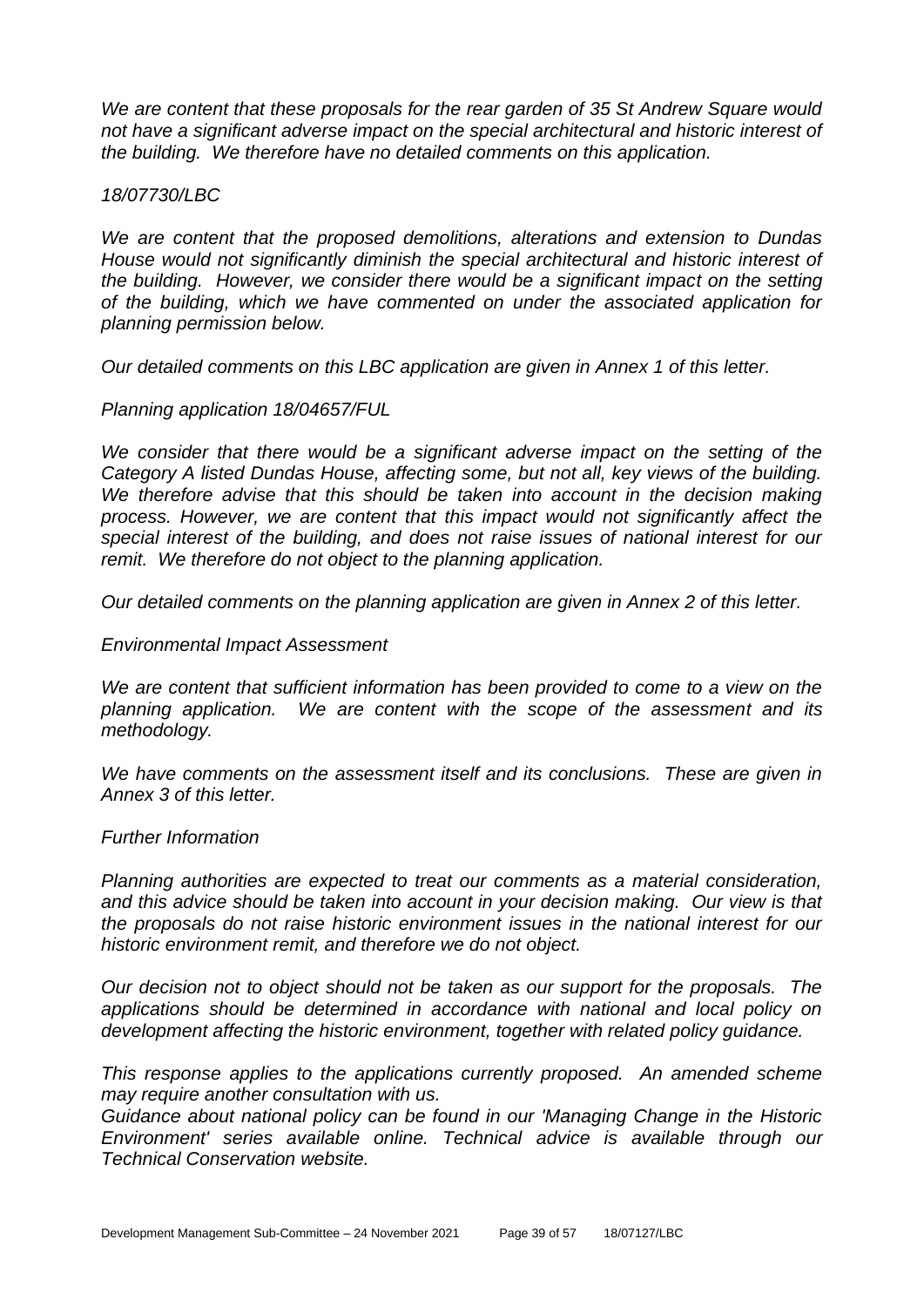# *Historic Environment Scotland*

#### *ANNEX 1 Listed building consents*

*Your Council has consulted us in relation to works to two Category A listed buildings, which include the potential impacts on their setting. However, we have concentrated on assessing the impact on setting through the planning application process in Annex 2.* 

*Our Managing Change guidance note on Extensions is a relevant consideration in assessing this application. In this instance, however, the guidance which it can offer is necessarily limited, as the most significant impacts of the proposed development relate to the setting of Dundas House. Although the application involves the extension of Dundas House, due to the depth, visibility and accessibility of the site, we consider the proposals would appear, like the rising St James hotel complex behind, to be part of the 'backdrop' of an urban townscape.* 

*Our specific policy consideration in assessing applications for LBC is given in the Historic Environment Policy Statement at 3.47. This paragraph relates to alterations which would have an adverse impact on the special interest of the listed building.* 

*18/07127/LBC - Application for listed building consent for associated proposed works, including demolitions, new boundary treatment and public realm (35 St Andrew Square)* 

*We are content that these proposals for the rear garden of 35 St Andrew Square would not have a significant adverse impact on the special architectural and historic interest of the building. We therefore have no detailed comments on this application.* 

*18/07730/LBC - Application for listed building consent for proposed demolitions, alterations, and extension (Dundas House, 36 St Andrew Square)* 

#### *Demolition*

*The proposed demolition works primarily involve the 1960s office block by Glasgow architects Gratton & McLean. We do not consider that this block contributes to the special interest of Dundas House, and therefore do not object to its demolition. We are also satisfied that the other proposed demolitions, or removals, relating to secondary areas to the rear of Dundas House, would similarly result in no significant loss to the special interest of the listed building.* 

#### *Extension*

*The extension, to form the proposed new music venue, is planned to connect with the rear facade of the banking hall, itself a mid C19th extension to the original Dundas House. In contrast to the relatively concealed 1960s block it would replace, the new structure would rise tall above the listed building, and expand beyond it to the rear on both north and south sides.* 

*Our Managing Change guidance note on Extensions states that extensions should ordinarily be subordinate in both scale and form. In this sense, the proposals would be*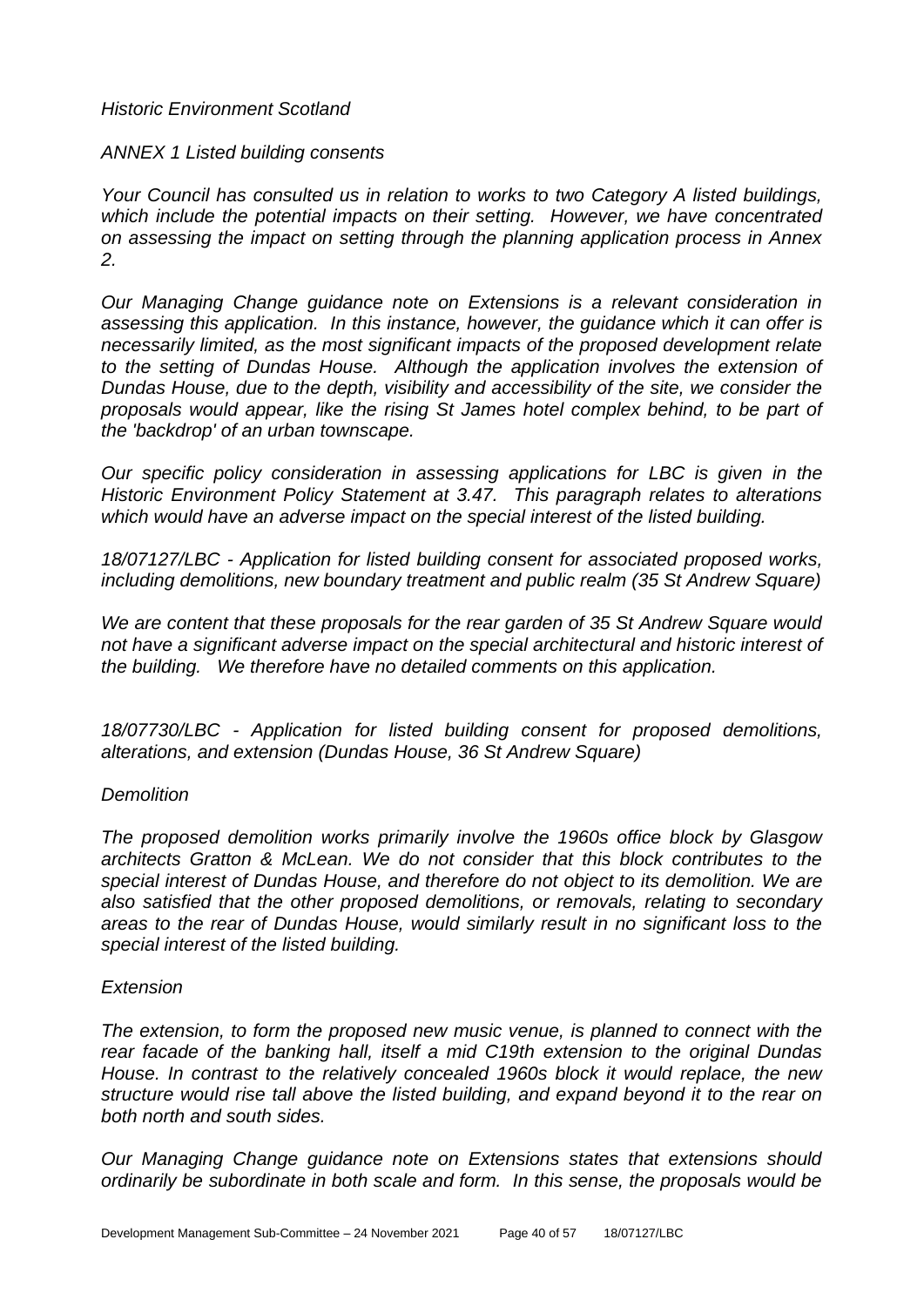*contrary to the advice offered by this guidance. However, as above, in this instance we consider that the key impact of the proposed development would be on the setting of Dundas House. We have assessed this impact as part of our advice on the planning application, with reference to our relevant Managing Change guidance on Setting. (See Annex 2)* 

#### *Alterations*

*These comprise alterations and remedial works, mainly to external elevations of lesser significance to the rear (east) of Dundas House due to the demolitions and new build. Existing stonework would be made good, and there would be a general tidying up of*  rainwater goods, cabling and other pipework. A large section of the existing rear *elevation stonework would be exposed internally as a feature of the foyer for the new music venue.* 

*The works involve various works to the building including covering over lightwells and infilling redundant door and window openings, with a few new openings. These works, and the internal alterations to Dundas House, we consider to be relatively minor, affecting areas of lesser significance. Two exceptions are the proposed doorway link between the banking hall and music venue and the Banking Hall cash cage.* 

*A key element of the overall scheme is to provide an internal double-door access link between Dundas House and the new music venue. While we are satisfied that this new doorway would be sympathetic to the fine interior quality of the banking hall, we suggest that the glazed panels for the banking hall doors be obscured to conceal the contemporary metal doors on the music venue side, or at any rate that this important element (ie, where new meets old) be conditioned.* 

*The submitted ground floor plan shows some alterations to an existing cash point structure within the banking hall. No interior elevation/section drawings or images appear to be submitted to show how these alterations may affect the special character of the exceptionally important banking hall. Clarity on this point should be obtained. Externally, the proposed tall boiler flue at rear roof level, at the north east corner, would detract from the appearance of the roof, and a more concealed or mitigated solution would be preferable.* 

*We are pleased to note that there are no proposals to alter the 19th century ornamental cast-iron-railed screen enclosing the front forecourt on St Andrew Square, an important feature of the category A listing. We would urge that the current proposals to include a large service vehicle access be appropriately managed, under the application for planning permission, to ensure there would be no disturbance to the gatepiers, gates, railings, and lamp standards.* 

# *Conclusion*

*We are broadly content that the proposed direct physical interventions under 18/07730/LBC would not unduly diminish the building's special architectural and historic interest. However, as explained in Annex 2, we consider that the proposed extension would have an adverse impact on the setting of Dundas House, affecting some key views of the building.*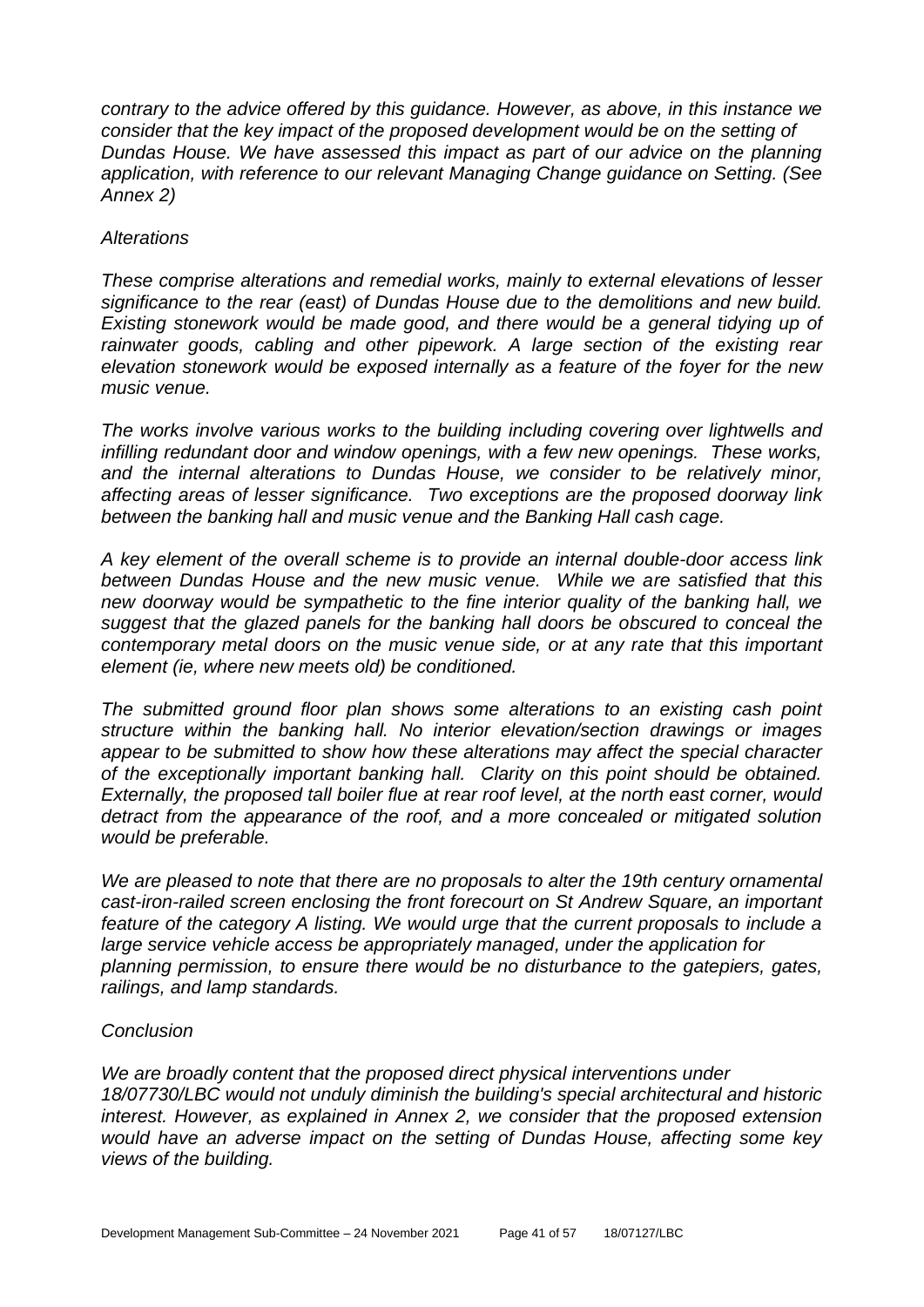*We have therefore assessed the impacts in light of the policy considerations at paragraph 3.47a-d of HESPS, which concerns adverse impacts to the special interest of a listed building. In this instance, considerations b and d of this policy are relevant. Overall, on balance, we are content that the scale of the impact (3.47b.) on the listed building would not significantly harm its special interest. Therefore, we do not object to the listed building consent application.* 

*We also note that the wider community benefits of the proposals (3.47d) may also be a consideration in decision making.*

# **Historic Environment Scotland - Scheme 2 response dated 25/01/2019**

*Thank you for your consultation which we received on 24 January 2019. We have considered it and its accompanying EIA Report in our role as a consultee under the terms of the above regulations.* 

*We understand that this consultation relates solely to the EIA regulations. We note that this consultation is to advise that the 2011 EIA regulations were quoted on your previous consultation letter, dated 13 September 2018.* 

#### *Our Advice*

*We are content that our advice on this application and its accompanying environmental assessment, given in our letter dated 15 January 2019, is unaffected by this alteration. Our advice was given in reference to the 2017 EIA regulations, as quoted in our letter. We therefore have no additional or altered advice to offer at this stage, and our position remains as previously presented.*

*Planning authorities are expected to treat our comments as a material consideration, and this advice should be taken into account in your decision making. Our view is that the proposals do not raise historic environment issues of national significance and therefore we do not object.*

*Our decision not to object should not be taken as our support for the proposals. This application should be determined in accordance with national and local policy on development affecting the historic environment, together with related policy guidance.*

*This response applies to the application currently proposed. An amended scheme may require another consultation with us.* 

*Guidance about national policy can be found in our 'Managing Change in the Historic Environment' series available online. Technical advice is available through our Technical Conservation website.*

# **Archaeology - Scheme 3 response dated 13/09/2021**

*Further to your consultation request I would like to make the following comments and recommendations concerning this application for the erection of music and performing arts venue with licensed café/restaurant and bar facilities, and related arrangements for infrastructure, demolitions, and other works. (See Cover Letter for full statutory description) (amended).*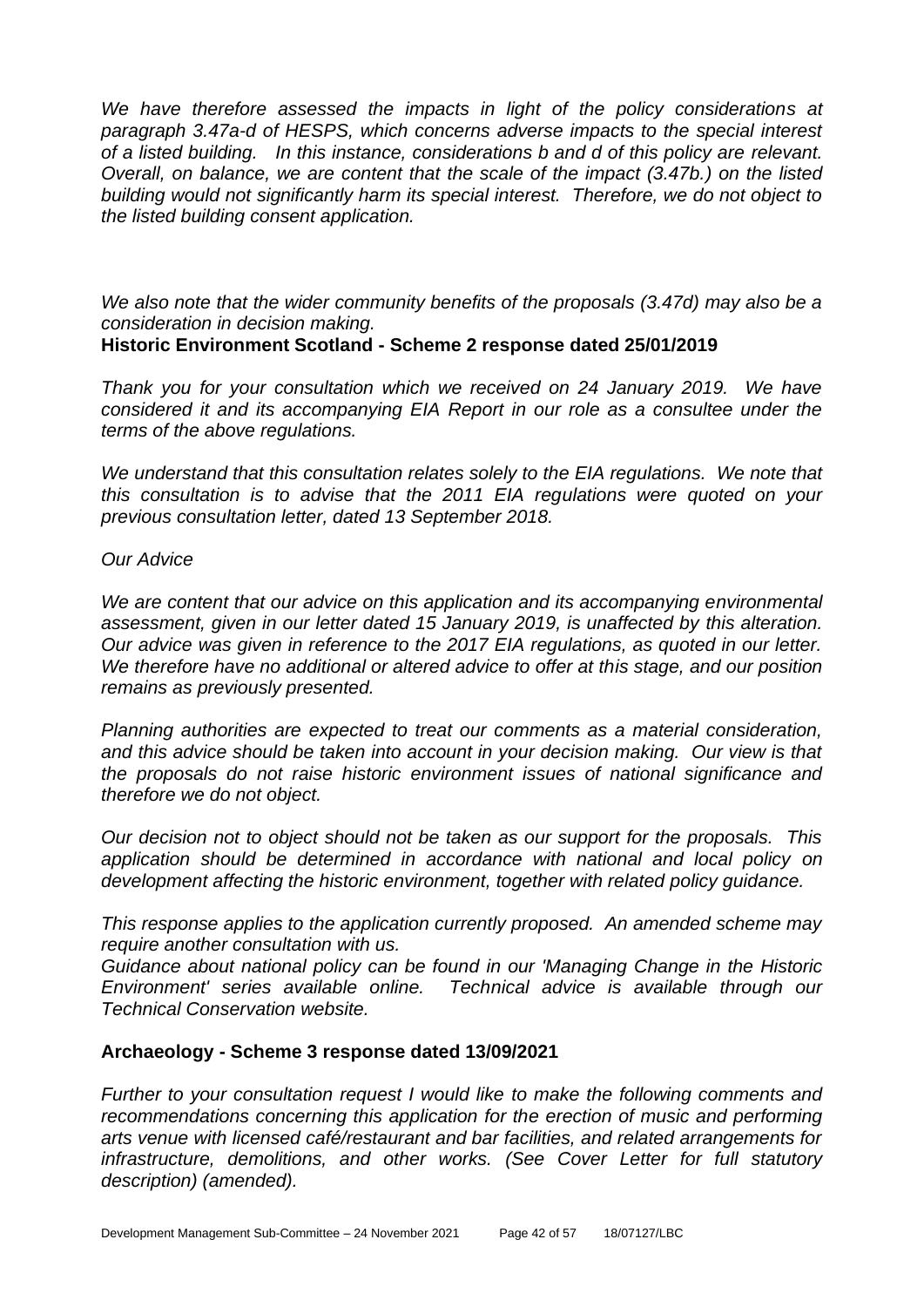*I refer you to my response to the original application below. Since the origin al 2018 application AOC Archaeology have undertake some of the required Historic Building recording to No 36 St Andrews Square (AOC Interim report 24884 attached). However, the advice and recommendations contained in my 2018 response still remain valid.*

*The site occurs within the former gardens and curtilage of the A-listed RBS HQ (Dundas House, 36 St Andrew Square). Originally designed by Sir William Chambers this building was constructed in 1771 for Sir Laurence Dundas, becoming the HQ for the RBS in 1825. The site has seen several extensions since the mid- 19th century, most notably the construction of the banking hall + library wing (by Peddie and Kinnear) in 1858 and the 1960's rear extension and carparking. Located at the heart of James Craig's Georgian New Town the site is also surrounded by a number of A + B listed buildings including New Register House, 24-25 James Craig Walk, 37-39 St Andrew Square + 27-31 James Craig Walk*

*As such this site and its listed buildings are recognised as one of the key elements within the New Town section of Edinburgh's UNESCO World Heritage Site. Accordingly, this application must be considered therefore under terms the Scottish Government Historic Environment Policy (SHEP), Scottish Planning Policy (SPP), PAN 02/2011 and also Edinburgh Local Plan (2016) policy ENV1, ENV3, ENV4, ENV8 & ENV9.*

# *Historic Buildings*

*The removal of the 20th century additions to Dundas House will it is agreed have a beneficial impact upon the setting both of this A-listed Georgian Mansion and also its immediate setting. That said the scale of the proposed new Arts Venue must be considered as having an immediate significant adverse impact as it will be seen overlooking Dundas House from several key viewpoints along George Street. Not only*  will it have significant impacts upon the immediate setting of this building, but it must *also be considered to have similar impacts upon the adjacent listed buildings on James Craig Walk and also New Register House. That said although adverse, in archaeological terms such impacts are regarded as being moderate -low, given the Urban context.*

*In terms of physical impacts, the proposals will require the demolition of several 20th century buildings, a section of the listed (A) boundary wall and works to both 36 & 35 George Square. Having assessed these impacts it is considered that these works are acceptable having an overall low significant impact in archaeological terms. That said it is recommended that a programme of archaeological historic building recording (annotated plans, photo and written description) is undertaken of the modern buildings and rear wall prior to their demolition in order to provide a permanent record of these buildings due to their overall contribution to the history of the sites development. In addition, it is recommended that a programme of historic building recording is undertaken during works to No 36 George Square during any downtakings/alterations which could reveal evidence for the development of the Banking Hall and Georgian Mansion.*

# *Buried Archaeology*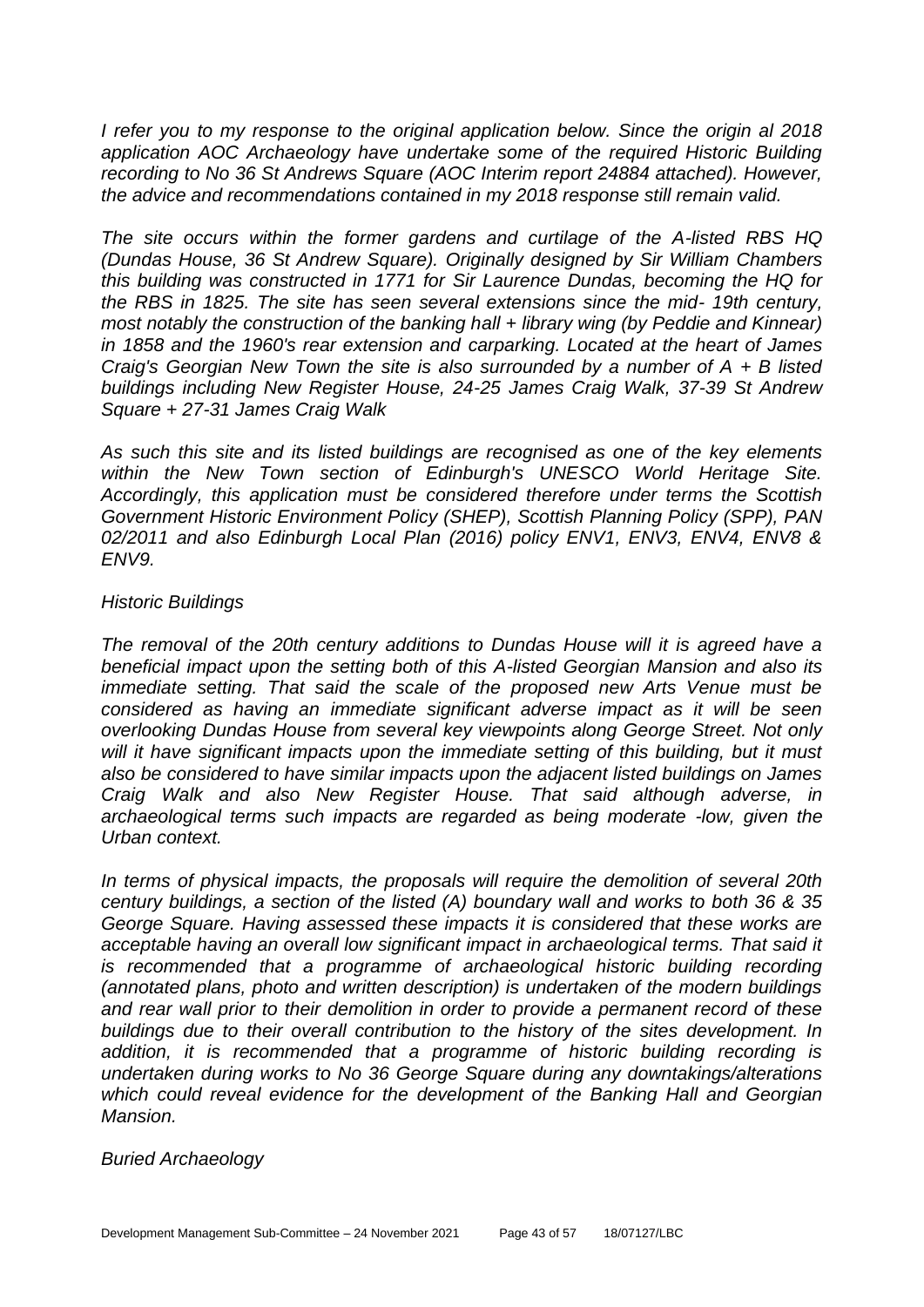*The proposals will require significant ground-breaking works, principally in regards*  proposed demolition of the 20th century buildings on the site and the construction of *the new Arts Venue. Such works have the potential to disturb archaeological remains relating to the construction and development of Dundas House. The potential for earlier remains surviving on site is however considered to be low.*

*Nevertheless, it is recommended in addition/alongside the recommended historic building recording, that programme of archaeological work is undertaken during groundbreaking works, in order to record, excavate and analyse any significant remains affected.*

In consented it is essential therefore that a condition be applied to any consent if *granted to secure this programme of archaeological works based upon the following CEC condition;*

*No development shall take place on the site until the applicant has secured the implementation of a programme of archaeological work (Historic building recording, excavation, analysis, reporting and publication) in accordance with a written scheme of investigation which has been submitted by the applicant and approved by the Planning Authority.*

*The work must be carried out by a professional archaeological organisation, either working to a brief prepared by CECAS or through a written scheme of investigation submitted to and agreed by CECAS for the site. Responsibility for the execution and resourcing of the programme of archaeological works and for the archiving and appropriate level of publication of the results lies with the applicant.*

# **Archaeology - Scheme 2 response dated 22/10/2018**

*Further to your consultation request I would like to make the following comments and recommendations concerning these linked FUL + LBC applications for the erection of music and performing arts venue with licensed café/restaurant and bar facilities, and related arrangements for infrastructure, demolitions, and other works.* 

*The site occurs within the former gardens and curtilage of the A-listed RBS HQ (Dundas House, 36 St Andrew Square). Originally designed by Sir William Chambers this building was constructed in 1771 for Sir Laurence Dundas, becoming the HQ for the RBS in 1825. The site has seen several extensions since the mid- 19th century, most notably the construction of the banking hall & library wing (by Peddie and Kinnear) in 1858 and the 1960's rear extension and carparking. Located at the heart of James Craig's Georgian New Town the site is also surrounded by a number of A & B listed buildings including New Register House, 2425 James Craig Walk, 37-39 St Andrew Square & 27-31 James Craig Walk* 

*As such this site and it's listed buildings are recognised as one of the key elements within the New Town section of Edinburgh's UNESCO World Heritage Site. Accordingly, this application must be considered therefore under terms the Scottish Government Historic Environment Policy (SHEP), Scottish Planning Policy (SPP), PAN 02/2011 and also Edinburgh Local Plan (2016) policy ENV1, ENV3, ENV4, ENV8 & ENV9.* 

# *Historic Buildings*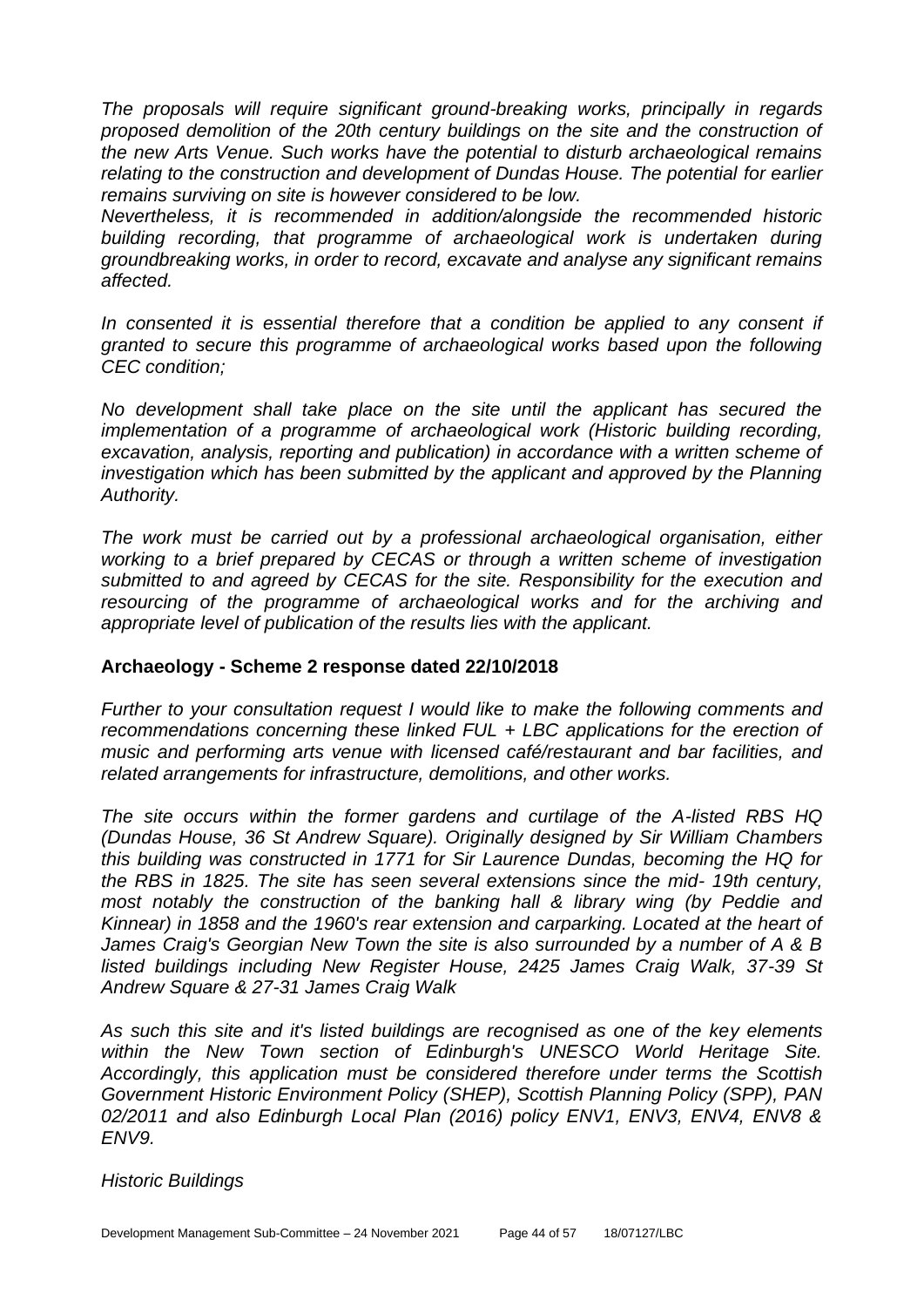*The removal of the 20th century additions to Dundas House will it sin agreed have a beneficial impact upon the setting both of this A-listed Georgian Mansion and also its immediate setting. That said the scale of the proposed new Arts Venue must be considered as having an immediate significant adverse impact as it will be seen overlooking Dundas House from several key view points along George Street. Not only* will it have significant impacts upon the immediate setting of this building, but it must *also be considered to have similar impacts upon the adjacent listed buildings on James Craig Walk and also New Register House. That said although adverse, in archaeological terms such impacts are regarded as being moderate low, given the Urban context.* 

*In terms of physical impacts, the proposals will require the demolition of several 20th century buildings, a section of the listed (A) boundary wall and works to both 36 & 35 George Square. Having assessed these impacts it is considered that these works are acceptable having an overall low significant impact in archaeological terms. That said it is recommended that a programme of archaeological historic building recording (annotated plans, photo and written description) is undertaken of the modern buildings and rear wall prior to their demolition in order to provide a permanent record of these*  **buildings due to their overall contribution to the history of the sites development.** In *addition, it is recommended that a programme of historic building recording is undertaken during works to No 36 George Square during any downtakings/alterations*  which could reveal evidence for the development of the Banking Hall and Georgian *Mansion.* 

# *Buried Archaeology*

*The proposals will require significant ground-breaking works, principally in regards proposed demolition of the 20th century buildings on the site and the construction of the new Arts Venue. Such works have the potential to disturb archaeological remains relating to the construction and development of Dundas House. The potential for earlier remains surviving on site is however considered to be low. Nevertheless, it is recommended in addition/alongside the recommended historic building recording, that programme of archaeological work is undertaken during ground breaking works, in order to record, excavate and analyse any significant remains affected.* 

In consented it is essential therefore that a condition be applied to any consent if *granted to secure this programme of archaeological works based upon the following CEC condition;* 

'No development shall take place on the site until the applicant has secured the *implementation of a programme of archaeological work (Historic building recording, excavation, analysis, reporting and publication) in accordance with a written scheme of investigation which has been submitted by the applicant and approved by the Planning Authority.'* 

*The work must be carried out by a professional archaeological organisation, either working to a brief prepared by CECAS or through a written scheme of investigation submitted to and agreed by CECAS for the site. Responsibility for the execution and*  resourcing of the programme of archaeological works and for the archiving and *appropriate level of publication of the results lies with the applicant.*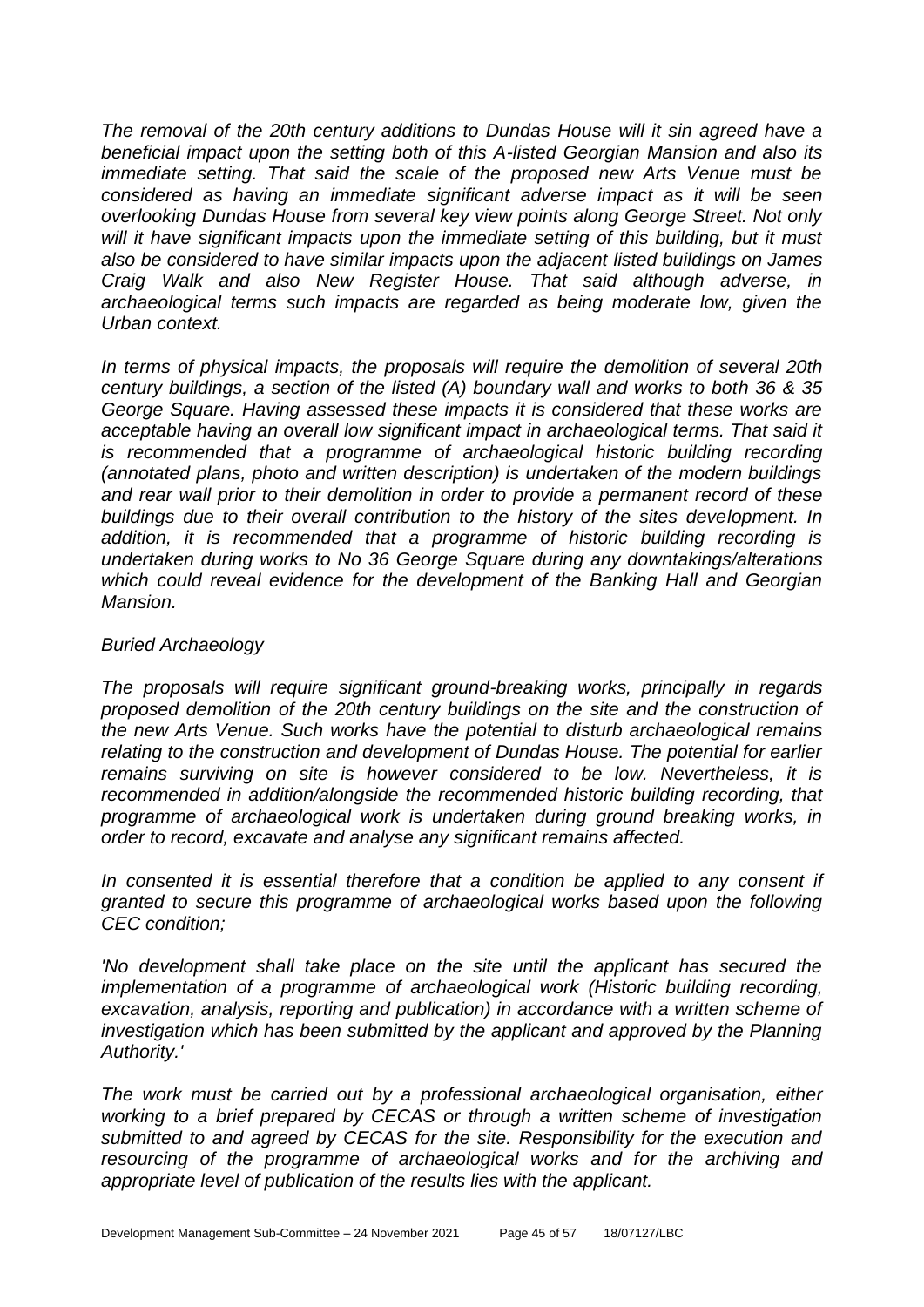#### **Economic Development - Scheme 3 response dated 20/09/2021**

*The proposed development is expected to directly support 23 headcount jobs and £0.8m of GVA per annum. By comparison, it is estimated that the existing office space could, if fully occupied by a financial services occupier, directly support 161 FTE jobs and £26.2m of GVA per annum (2019 prices). The direct economic benefits of the proposed development are modest.* 

*If multiplier effects and other indirect impacts are taken into account, these figures rise to 134 headcount jobs and £4.6m of GVA per annum for the proposed development versus 440 FTE jobs and £42.9m of GVA per annum (2019 prices) for the existing building.*

*It is noted that the considerable existing number of musical venues in the city centre suggests that a significant level of displacement is likely; in particular, the proposed development is anticipated to impact upon the Queen's Hall. It is also noted that many of the jobs supported by the proposed development are associated with visitor expenditure meaning they may be seasonal.*

*From a purely quantitative perspective, the development as proposed is expected to support fewer jobs and a lower level of economic activity than the existing building, albeit it is recognised that the existing building is of advanced age and may not be attractive as a proposition for office redevelopment/refurbishment. The Royal Bank of Scotland have not made use of the space for many years and, as such, it currently offers no real benefit to the economy.*

*The following are comments from the City of Edinburgh Council's Commercial Development & Investment service relating to planning application 18/04657/FUL for the development of a music and performing arts venue with café/restaurant and facilities at 35-36 St Andrew Square.*

#### *Commentary on existing uses*

*The application relates to a 0.77-hectare site to the east side of St Andrew Square incorporating 36 St Andrew Square (the category 'A' listed Dundas House office building and its annexes: the "south wing" to the south and the "rear block" to the east) along with parking spaces, outbuildings, and the gardens of 35 St Andrew Square.*

*The "rear block" is a three-storey office annexe to Dundas House developed in 1965 for Royal Bank of Scotland staff. The proposed development would entail the demolition of 1,610 sqm of existing office space. The economic impact of this existing space if fully occupied can be estimated. Office lettings in St Andrew Square in recent years have been dominated by the financial services sector with Standard Life Aberdeen, Baillie Gifford, and Computershare all letting large properties. Based on a typical employment density for the financial services sector of one full-time equivalent employee per 10 sqm, a building of this scale could be expected to directly support approximately 161 FTE jobs if fully occupied (1,610 ÷ 10). Based on a mean gross value added per employee for the "financial and insurance services" sector of Edinburgh of £162,697*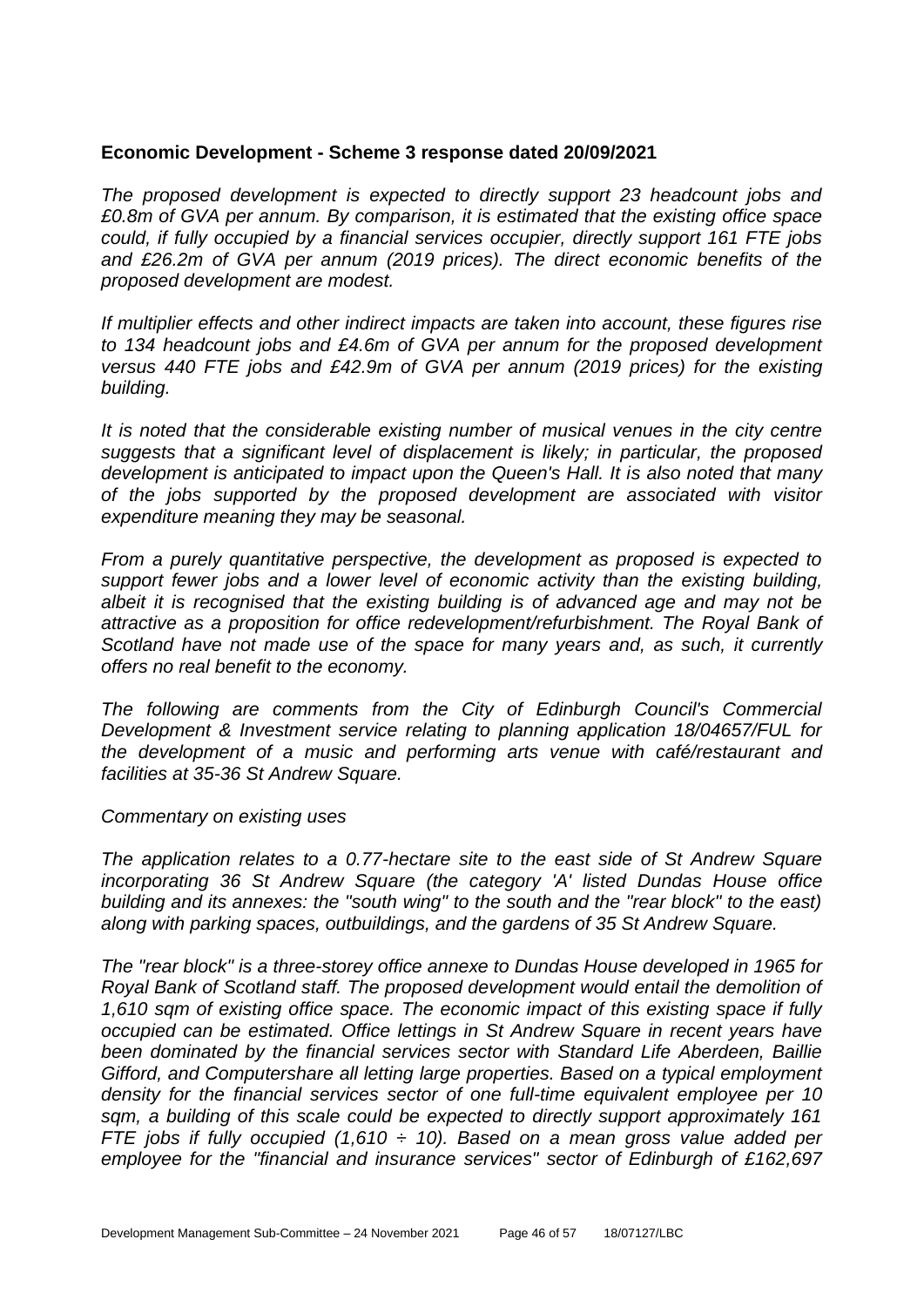*(2019 prices), this could be expected to directly add £26.2m of GVA per annum (2019 prices) (161 × £162,697) to the economy of Edinburgh if fully occupied.*

*If multiplier effects - the impact of supply chain expenditure and expenditure by employees - are taken into consideration the projected total impact of the rear block if fully occupied would be 440 FTE jobs and £42.9m of GVA per annum (2019 prices).*

*The loss of office space in the city centre is unfortunate. While the COVID-19 pandemic is likely to depress demand, prior to the pandemic there was a significant undersupply of office space in the city centre and in recent years significant space has been lost to alternative uses. It is recognised, however, that the building in question is of advanced age and that its "tucked away" location may mean it is not an attractive proposition for redevelopment/refurbishment.* 

*As the site is less than one hectare, policy EMP 9 of the LDP does not apply. There is therefore no requirement for any development to incorporate business space.*

#### *Commentary on proposed uses*

*The application proposes the demolition of the rear block and other ancillary structures to the east of Dundas House and their replacement with a new concert hall. Dundas House and the south wing are proposed to remain relatively unchanged.*

#### *Class 11 - Assembly and leisure*

*The development as proposed would deliver 7,625 sqm of class 11 space (gross) in the*  form of a new concert hall. The concert hall would comprise a 1,000-seat auditorium, *two large multi-purpose rooms, back-of-house facilities, a café/bar, and a foyer capable of hosting "informal performances".*

*The applicant has provided a report on the projected socio-economic impacts of the development. This report estimates that the development would, once operational, directly support 23 headcount jobs and £0.8m of GVA per annum. Additional impacts multiplier effects and the impact of spending by performers and customers visiting Edinburgh to attend the concert hall - are projected to support a further 111 headcount jobs and £3.8m of GVA per annum, giving a total projected impact of 134 headcount jobs and £4.6m of GVA per annum (all figures gross).*

*It is noted that of the 134 jobs expected to be supported by the development, 74 pertain to visitor expenditure and 17 pertain to performer expenditure. These are jobs supported by expenditure in Edinburgh outwith the concert hall by the customers and performers attending the concert hall. These jobs may therefore be seasonal with lower levels of employment at times when patronage of the concert hall is lower rather than steady year-round employment.*

#### *Overall impact*

*The development as proposed would result in the loss of 1,610 sqm of space in the "rear block" of 36 St Andrew Square. It is estimated that the direct economic impact of this building if fully occupied by a financial services occupier would be 161 FTE jobs and £26.2m of GVA per annum (2019 prices). By comparison, the proposed development is expected to directly support 23 headcount jobs and £0.8m of GVA per annum.*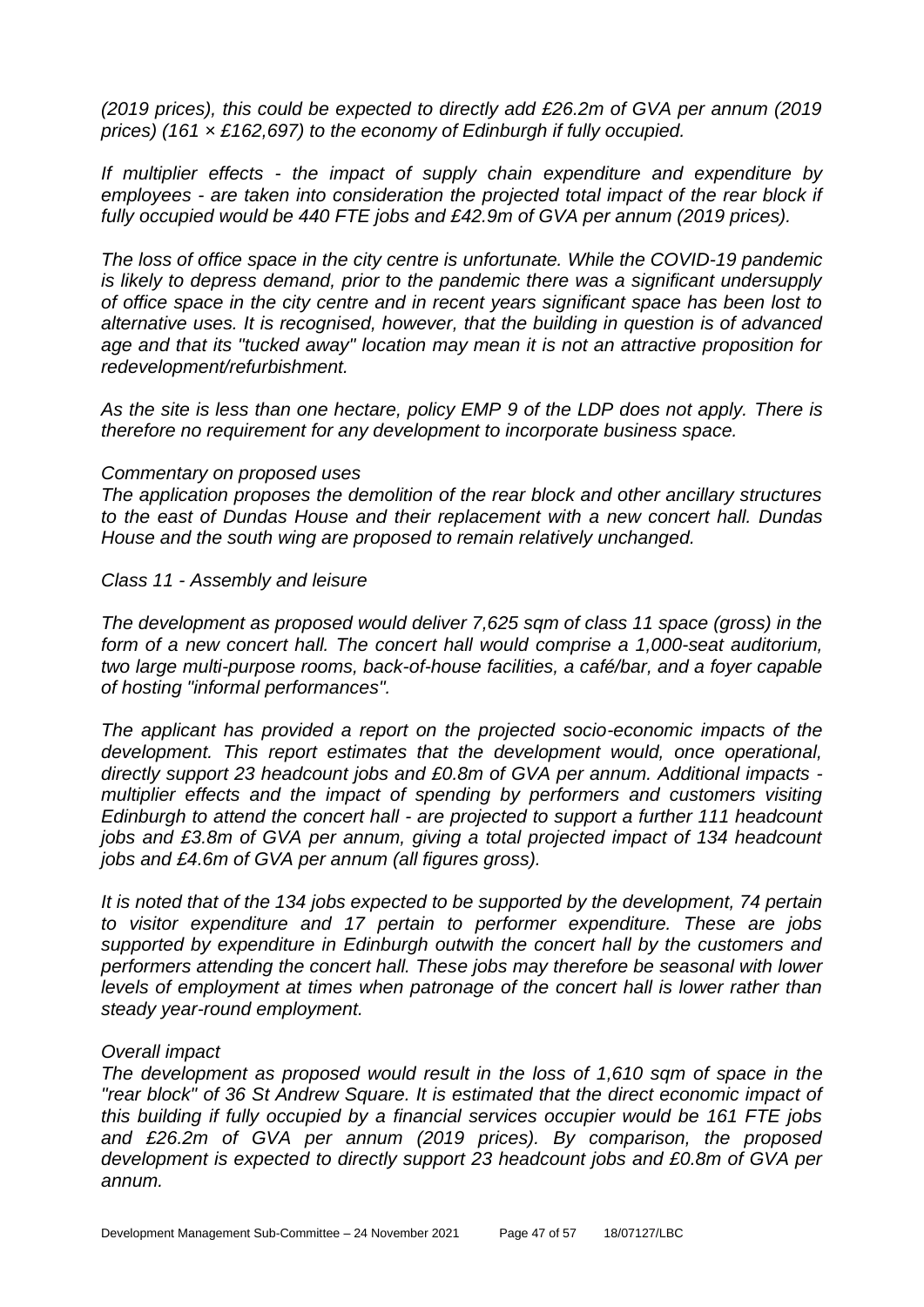*If multiplier effects and other indirect impacts are taken into account, the existing building could be expected to support 440 FTE jobs and £42.9m of GVA per annum (2019 prices), versus 134 headcount jobs and £4.6m of GVA per annum for the proposed development.*

*This indicates that the development as proposed is expected to support a significantly lower economic impact than could potentially be supported by the existing building if* fully occupied although it must be borne in mind that letting this building in its current *condition would be challenging. Direct employment associated with the development is modest.*

*There are three principal existing dedicated concert halls in Edinburgh city centre - the Usher Hall (capacity 2,200), Queen's Hall (900), and Reid Concert Hall (218) - along with multiple smaller music venues. There are also multiple other venues in the city centre that host music performances, including the Playhouse (3,059); King's Theatre (1,350); Festival Theatre (1,915); Assembly Rooms Music Hall (788); Royal Lyceum Theatre (658); and St Andrew's and St George's West (200). While it is recognised that there will be differences in the specifications of each venue determining what performances each can host, it is assumed that there will be some degree of crossover in terms of the market for each. From a cursory analysis of event calendars, it does not appear that all of the aforementioned venues are being fully utilised. It is noted that the Scottish Chamber Orchestra currently performs in the Queen's Hall and it is proposed to relocate these performances to the new concert hall, suggesting any economic activity associated with the Scottish Chamber Orchestra will be displaced from the Queen's Hall. In the absence of any detailed analysis evidencing a current shortage of musical venues in Edinburgh city centre it is considered prudent to assume that there will be significant displacement of economic activity from elsewhere. This conclusion is borne out by the applicant's contextual report which describes the Queen's Hall as "a converted former church building with many limitations for both performers and audiences" and highlights the perceived low quality of existing venues, suggesting that the new concert hall is intended to be a higher quality replacement for the existing venues. It is therefore suggested that the economic impacts associated with the development would in large part be cannibalised from elsewhere in the city's economy.*

*The development as proposed will result in the loss of a 1,764 sqm of office space in the city centre; it is estimated that, if fully occupied by a financial services occupier, this space could directly support 161 FTE jobs and £26.2m of GVA per annum (2019 prices). Figures provided by the applicant suggest that the proposed development could directly support 23 headcount jobs and £0.8m of GVA per annum.*

*If multiplier effects and other indirect impacts are taken into account, these figures rise to 440 FTE jobs and £42.9m of GVA per annum (2019 prices) for the existing building versus 134 headcount jobs and £4.6m of GVA per annum for the proposed development.*

*It is noted that statements made by the applicant coupled with the considerable existing number of musical venues in the city centre suggests that a significant level of displacement is likely; in particular, the proposed development is anticipated to impact upon the Queen's Hall. It is also noted that many of the jobs supported by the proposed development are associated with visitor expenditure meaning they may be seasonal.*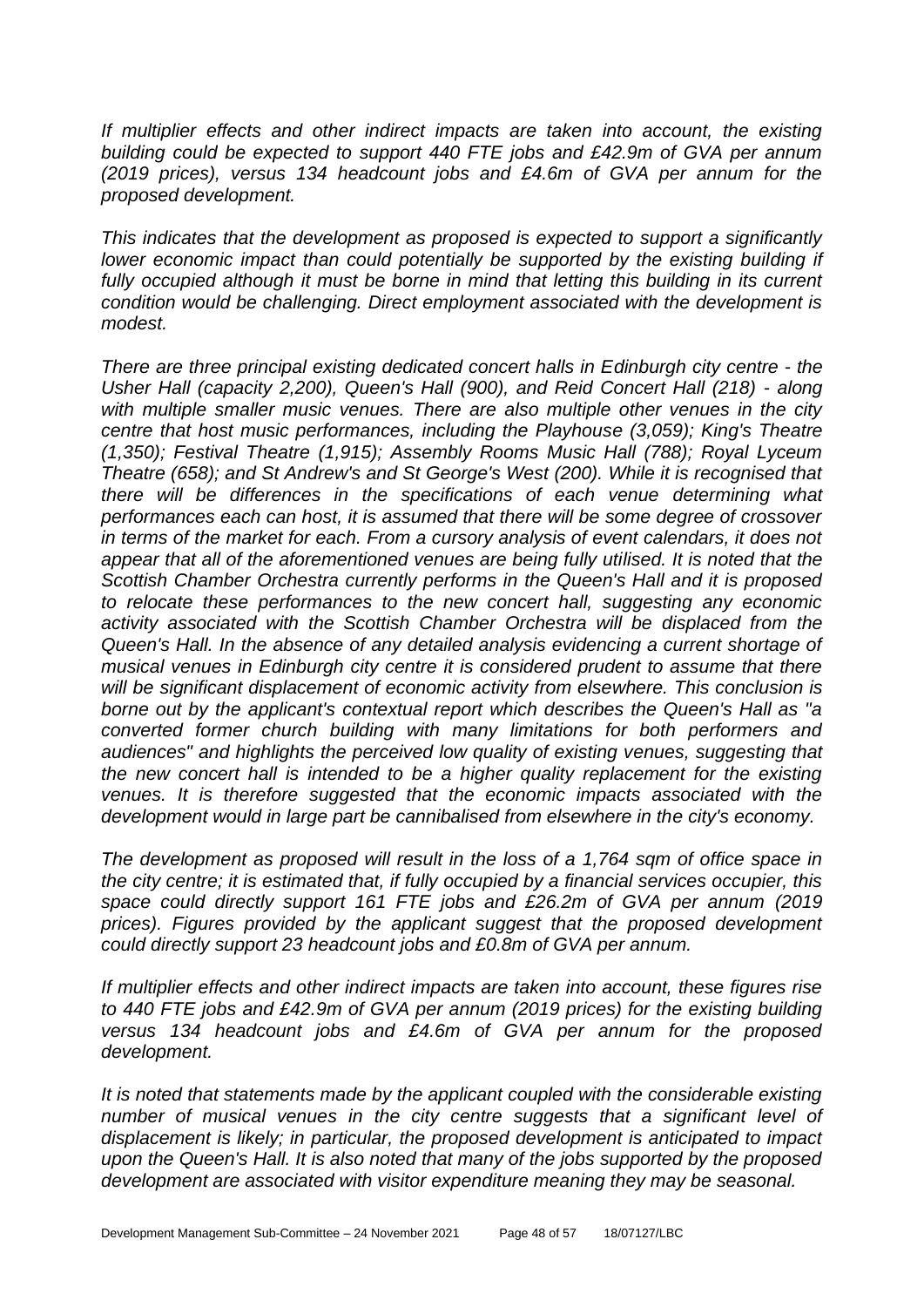*From a purely quantitative perspective the development is expected to support lower levels of employment and economic activity than would the existing building if fully occupied. From an economic development perspective, refurbishing or replacing the existing office building would be expected to deliver significantly higher economic impacts. However, it is recognised that the existing building is of advanced age and that its specific location may make it less attractive as a proposition for redevelopment/refurbishment.* 

*There are also qualitative arguments for bringing forward such a development that should be factored into any decision making process.*

*This response is made on behalf of Commercial Development & Investment*

#### **Economic Development - Scheme 2 response dated 03/10/2018**

#### *Commentary on existing use*

*The application relates to a 0.78-hectare site to the east side of St Andrew Square incorporating 36 St Andrew Square (the category 'A' listed Dundas House office building and its annexes: the "south wing" to the south and the "rear block" to the east) along with parking spaces, outbuildings, and the gardens of 35 St Andrew Square.*

*The "rear block" is a 1,764 sqm three-storey office annexe to Dundas House developed in 1965 for Royal Bank of Scotland staff. The economic impact of this building if fully occupied can be estimated. Office lettings in St Andrew Square in recent years have been dominated by the financial services sector with Standard Life Aberdeen, Baillie Gifford, and Computershare all letting large properties. Based on a typical employment density for the financial services sector of one full-time equivalent employee per 10 sqm, a building of this scale could be expected to directly support approximately 176 FTE jobs if fully occupied (1,764 ÷ 10). Based on a mean gross value added per employee (2016 prices) of £110,862, this could be expected to directly add £19.5m of GVA per annum (2016 prices) (176 × £110,862) to the economy of Edinburgh if fully occupied.*

*If multiplier effects - the impact of supply chain expenditure and expenditure by employees - are taken into consideration the projected total impact of the rear block if fully occupied would be 388 FTE jobs and £32.6m of GVA per annum (2016 prices).*

*As the site is less than one hectare, policy EMP 9 of the LDP does not apply. There is therefore no requirement for any development to incorporate business space.*

#### *Commentary on proposed uses*

*The application proposes the demolition of the rear block and other ancillary structures to the east of Dundas House and their replacement with a new concert hall. Dundas House and the south wing are proposed to remain relatively unchanged.*

*Class 11 - Assembly and leisure*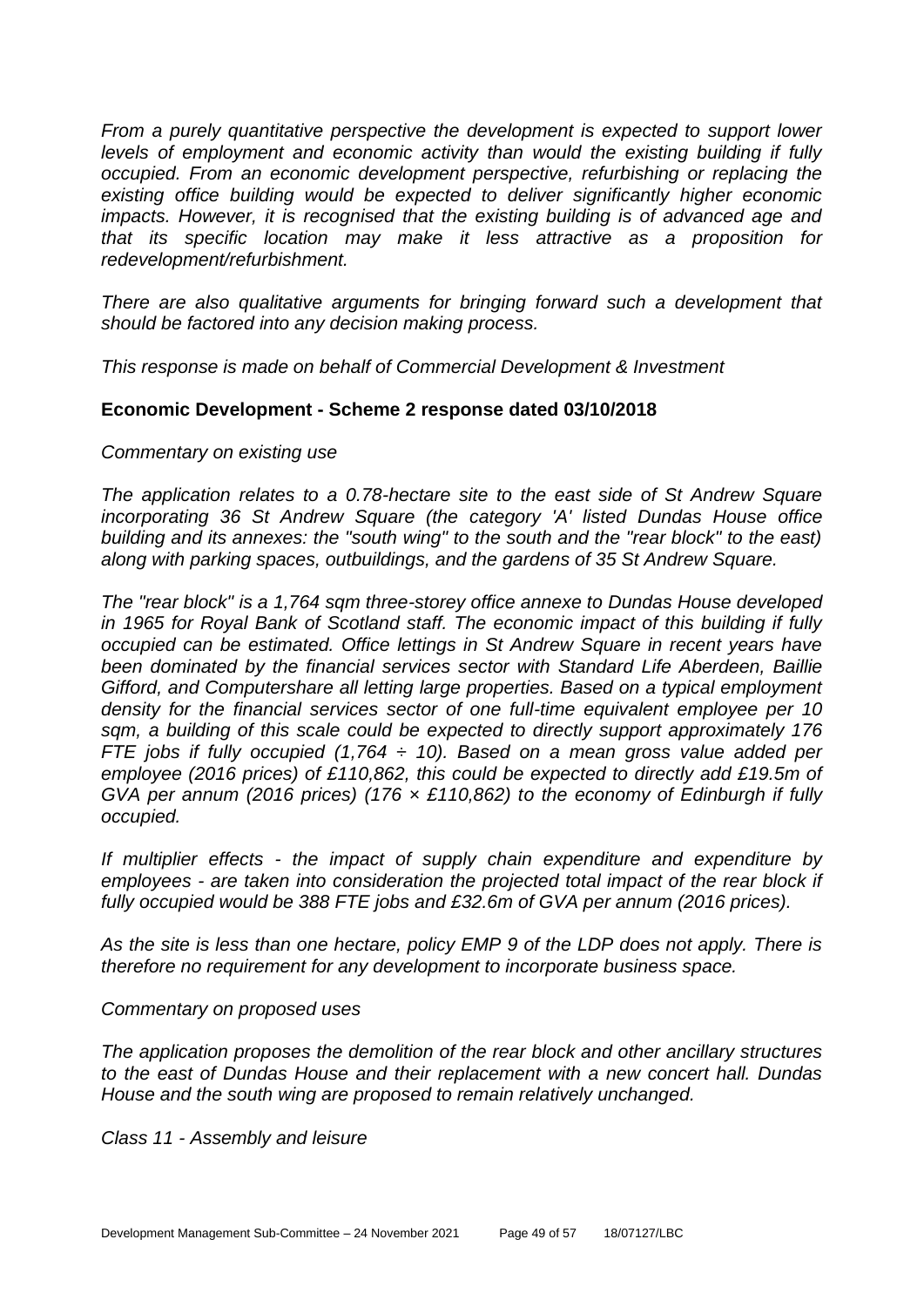*The development as proposed would deliver 11,347 sqm of class 11 space (gross) in the form of a new concert hall. The concert hall would deliver a 1,000-seat auditorium, a 200-seat studio, and "multi-purpose spaces" along with a café/bar.*

*The applicant has provided a report on the projected socio-economic impacts of the development. This report estimates that the development would, once operational, directly support 32 headcount jobs and £1.2m of GVA per annum. Additional impacts multiplier effects and the impact of spending by performers and customers visiting Edinburgh to attend the concert hall - are projected to support a further 172 headcount jobs and £5.9m of GVA per annum, giving a total projected impact of 204 headcount jobs and £7.1m of GVA per annum (all figures gross).* 

*It is noted that of the 204 jobs expected to be supported by the development 65 are in restaurants and cafés and 35 are in visitor accommodation. These are jobs supported by expenditure in Edinburgh outwith the concert hall by customers and performers attending the concert hall. These jobs may therefore be seasonal with lower levels of employment at times when patronage of the concert hall is lower and vice versa.*

#### *Overall impact*

*The development as proposed would result in the loss of the "rear block" of 36 St Andrew Square, a 1,764 sqm office building. It is estimated that the total economic impact of this building if fully occupied by a financial services occupier would be 388 FTE jobs and £32.6m of GVA per annum (2016 prices). The economic impact assessment provided by the applicant suggests that the development would, once operational, support 204 headcount jobs and £7.1m of GVA per annum.* 

*There are three principal existing dedicated concert halls in Edinburgh city centre - the Usher Hall (capacity 2,200), Queen's Hall (900), and Reid Concert Hall (218) - along with multiple smaller music venues. There are also multiple other venues in the city centre that host music performances, including the Playhouse (3,059); King's Theatre (1,350); Festival Theatre (1,915); Assembly Rooms Music Hall (788); Royal Lyceum Theatre (658); and St Andrew's and St George's West (200). While it is recognised that there will be differences in the specifications of each venue determining what performances each can host, it is assumed that there will be some degree of crossover in terms of the market for each. From a cursory analysis of event calendars, it does not appear that all of the aforementioned venues are being fully utilised. It is noted that the Scottish Chamber Orchestra currently performs in the Queen's Hall and it is proposed to relocate these performances to the new concert hall, suggesting any economic activity associated with the Scottish Chamber Orchestra will be displaced from the Queen's Hall. In the absence of any detailed analysis evidencing a current shortage of musical venues in Edinburgh city centre it is considered prudent to assume that there will be significant displacement of economic activity from elsewhere. This conclusion is borne out by the applicant's contextual report which describes the Queen's Hall as "a converted former church building with many limitations for both performers and audiences" and highlights the perceived low quality of existing venues, suggesting that the new concert hall is intended to be a higher quality replacement for the existing venues. The Council's Culture service has assessed the proposals and acknowledged that "that there will be an issue around displacement of activity with the IMPACT Centre*  [which] will divert some performance activity away from venues such as the Usher Hall *and Queen's Hall". However, the Culture service has announced plans to create a*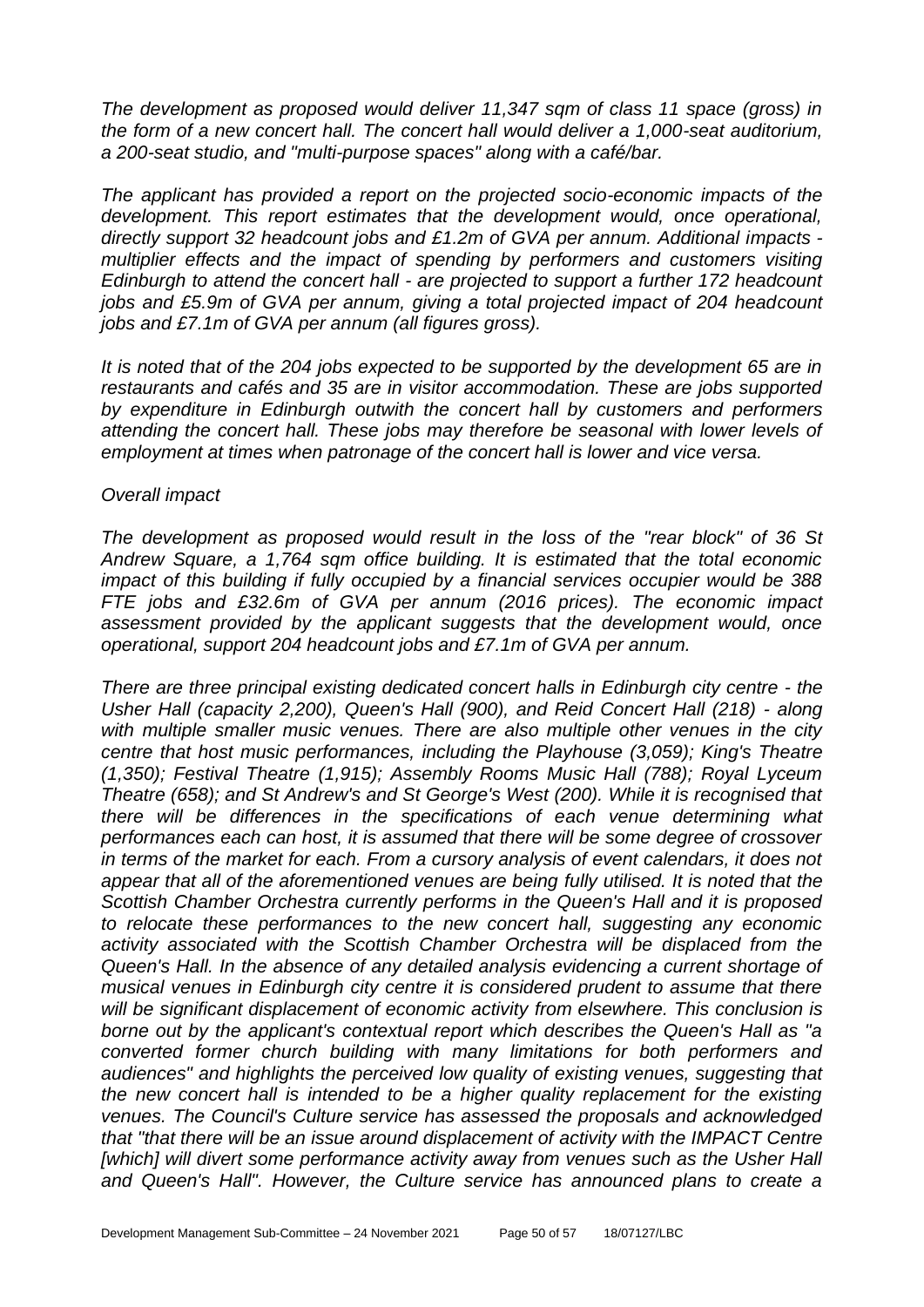*working group to "ensure a balanced and co-ordinated diary of events is planned and marketed for the city" and concludes that the IMPACT Centre "has the potential to offer a net gain to the city for artistic performance and audience attendance."*

#### *Other considerations*

*The site forms part of the wider Register Lanes area: the collection of backroads in the area bounded by Princes Street; St Andrew Square; Multrees Walk; and James Craig Walk. Despite their prime location, these areas receive relatively low footfall. The*  aspiration is that developments such as Edinburgh St James and The Registers will *enliven this area. The proposed development would be accessible from Register Place and it could be expected that creating a major visitor attraction at the end of this street would attract considerable additional footfall.*

#### *SUMMARY RESPONSE TO CONSULTATION*

*The development as proposed will result in the loss of a 1,764 sqm office building*  within the central business district; it is estimated that, if fully occupied by a financial *services occupier, this building could directly and indirectly support a total of 388 FTE jobs and £32.6m of GVA per annum (2016 prices). Figures provided by the applicant suggest that the proposed development could directly and indirectly support 204 headcount jobs and £7.1m of GVA per annum.*

*This response is made on behalf of Economic Development.*

# **Culture Service - Scheme 2 response dated 25/02/2019**

*1. Context* 

*The proposed new mid-scale music venue for the capital represents an ambitious and exciting development in the City's cultural infrastructure, and, for music, the biggest capital intervention in over a century since the construction of the Usher Hall.* 

*For over 2 decades the need for a high quality mid-scale music venue has been voiced by many people and organisations, resulting in recommendations for such in a range of reports:* 

*the 2006 CEC Review of Music Provision, the 2009 Cultural Venues Study and the 2015 Thundering Hooves Study. It is an infrastructural gap where Edinburgh falls behind in comparison to other cities - nationally and internationally. The significant capital investments achieved to date evidences support from all levels of government from local to UK and forms an important cultural strand in the ESESCR Deal.* 

*Its ambitions across the spectrum - design, artistic programme, community and educational engagement, acoustic and user facilities - will make it a destination venue for the country.* 

# *2. Cultural Impact*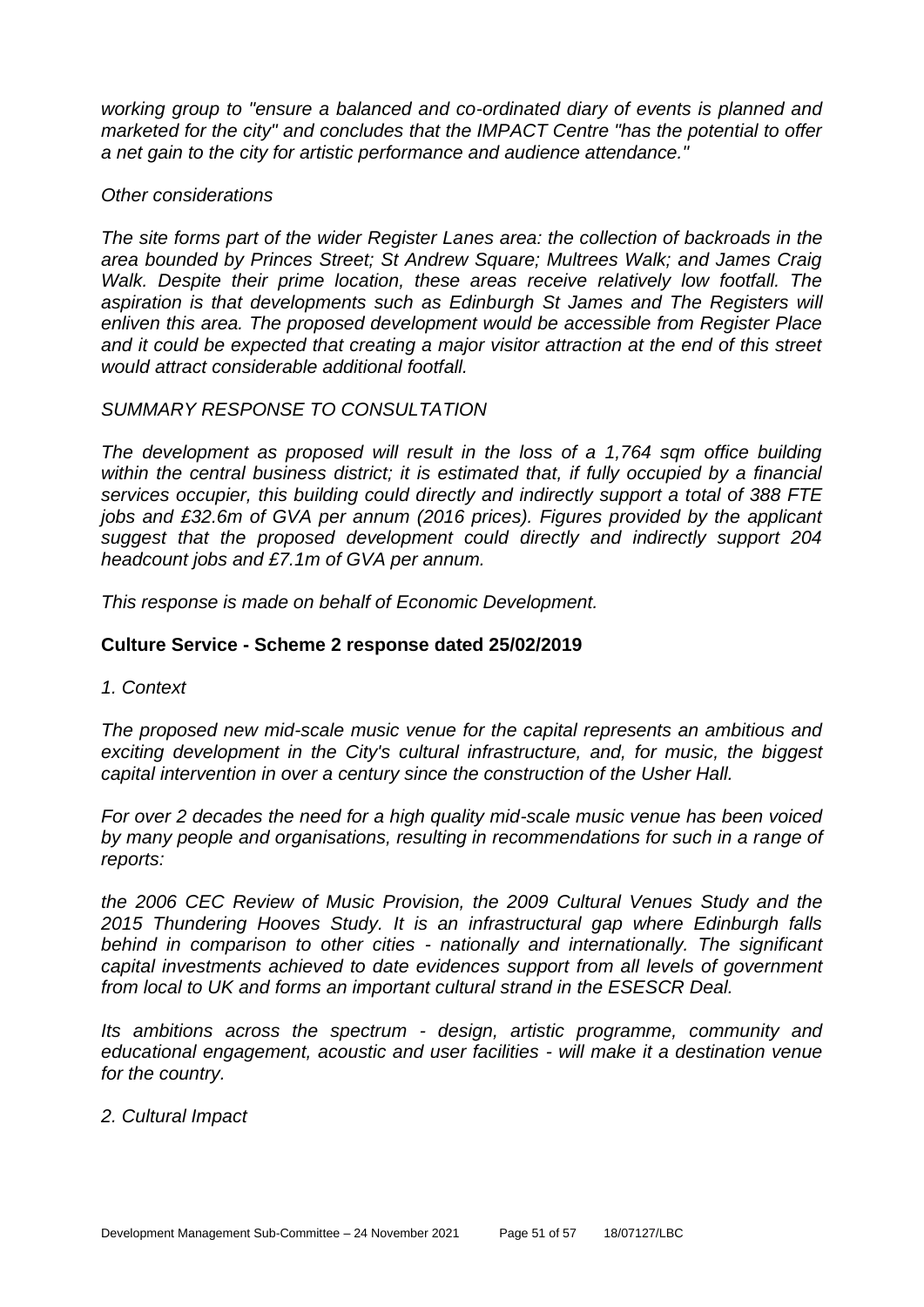*The ambitions of the proposed design offer a wide range of opportunities not only to strengthen existing music provision in the city for artists and audiences, but also new opportunities to develop international mid-scale music touring from artists and visitors. It will provide a world class home for the Scottish Chamber Orchestra (SCO) for performance, rehearsal, recording and outreach/community activity. This is a significant*  point given that Scotland's other four national performing companies have had their *capital ambitions realised. A new home for the SCO would complete this process and provide a national base for Edinburgh's only national performing company.*

*Through a close working partnership with the Edinburgh International Festival (EIF), it will provide a world class venue for supporting and developing the Festival's artistic and audience development ambitions. An agreement between the Scottish Government, the City of Edinburgh Council and the 11 major Edinburgh Festivals to invest a £1 million each year for the next five years has also been reached. This will enable the festivals to develop their programming and content, skills sharing and development and deep and wide engagement and the new venue would be a complement to those investments.* 

*Equally, the year round cultural infrastructure is a critical element in enabling the festivals to thrive. The capital investment in the IMPACT Scotland proposal therefore reflects the interdependence between renewing cultural content as well as infrastructure, only this twin approach will avoid eroding Edinburgh's status as the preeminent cultural 'Festival City'.* 

*The IMPACT Centre has also established early relationships with other music and performing arts companies who would use the venue for performance and rehearsal (the National Youth Choir of Scotland (NYCOS), Red Note Ensemble, Celtic Connections, BBC Scottish Symphony Orchestra) as well as identifying community engagement projects with the SCO (e.g. enhancing the Music For Life programme) which will add strength to the cultural offer from the start and extend access to the world class facility.* 

*Having a physical venue and facilities associated with community and education will also be transformative, with proposals for a recording studio and digital technologies built in to the finished design, and full-time education officer identified within the staff structure. The business case highlights that the Centre will develop opportunities with range of city region deal and other partners to achieve a diverse audience and participant base for using the venue - at free or minimal cost. A good comparator would be the enhanced facilities at the Glasgow Royal Concert Hall which has allowed the other national orchestra, the Royal Scottish National Orchestra, to significantly enhance and expand its outreach and engagement programme to deliver musical opportunities for all ages and backgrounds. The project is also aligned with the Inclusive Growth within the framework of the City Deal PMO, identifying with 2 themes - a significant programme of construction and social benefit through innovation.* 

*In recent years other cities have extended and improved their infrastructure for live music with major developments to support a range of music genres - Glasgow (City Halls, CCA, Royal Concert Hall expansion), the Sage Centre in Gateshead, London (major investment to South Bank Centre, King's Place, among a plethora of other expanding venues), Bristol (St George's, Colston Hall), the Millennium Centre in Cardiff to name a few. It is interesting to note that concert hall construction across the globe*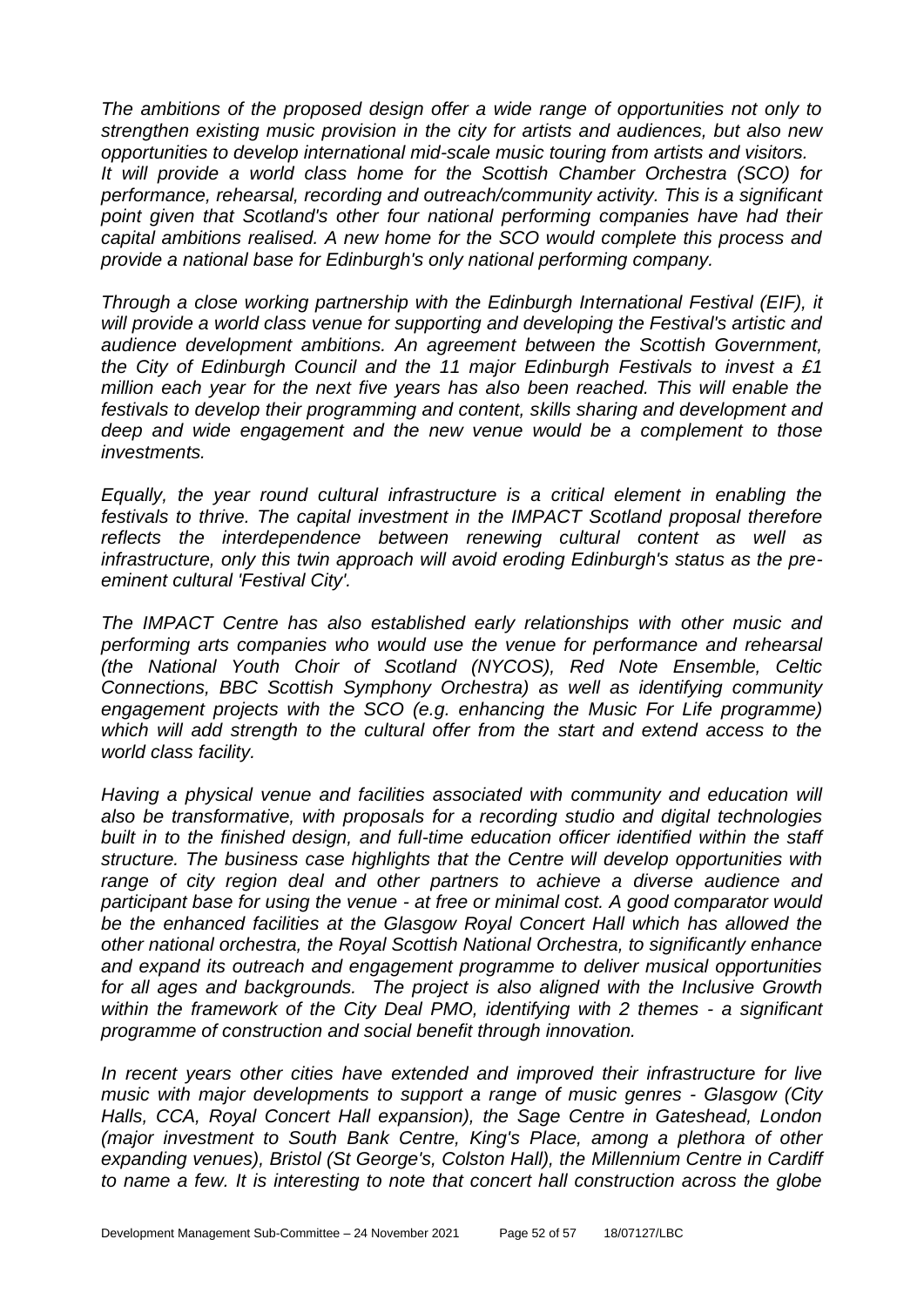*has grown dramatically with most cities investing in world class architecturally landmark venues, whilst Edinburgh has seen no new development for 100 years beyond the refurbishment of the Usher Hall.* 

*A successful live music environment works on a number of levels - locally it is important to have a competitive and complimentary range of venue spaces from small to large scale which enable a range of activity to take place across different scale and styles. In comparison to many cities, Edinburgh lacks a number of key facilities at present - an arena for the larger scale, a mid-scale rock and pop venue since the demise of The Picturehouse (a role that it is hoped Leith Theatre will be able to fulfil) and a high quality mid-scale contemporary venue which plays an active role in curating content. The latter role would be fulfilled by The Impact Centre which presents an outline business case for programming and renting the venue for a diverse range of music styles - jazz, world, folk, acoustic rock and pop and traditional.* 

*Nationally and internationally, the music industry revolves around recording and distribution, either through recorded content (streaming, records/CDs, etc) and touring. Edinburgh currently misses out on a number of mid-scale music tours due to the lack of an active, curating mid-scale venue as well as the high quality performing environment required by artists and promoters. As outlined in the previous paragraph, the IMPACT Centre's business plan aims to offer a dynamic performance space in the heart of the city.* 

*It is acknowledged that there will be an issue around displacement of activity with the IMPACT Centre. With a capacity of 1,000 plus a smaller 200 seat performance space, it will occupy a position as the city's pre-eminent mid-scale space, and as will divert some performance activity away from venues such as the Usher Hall and Queen's Hall. Both of these venues host performance, rehearsal and recording activity by the Scottish Chamber Orchestra which would all move to the IMPACT Centre. It is anticipated the Queen's Hall would experience the most impact due to the similar capacity levels, and the Queen's Hall currently generates revenues from being the principal box office for the Scottish Chamber Orchestra which would move to the IMPACT Centre along with other Queen's Hall performance events. Some smaller Usher Hall artists and events could also migrate to the IMPACT Centre, dependent on audience expectancies and market conditions.* 

*To mitigate this and ensure a strategic and co-ordinated approach to the future programming of key music venues in the city, the City of Edinburgh Council will chair a working group including representatives from IMPACT Scotland, the Queen's Hall, Leith Theatre and the Usher Hall. The working group will ensure a balanced and coordinated diary of events is planned and marketed for the city.* 

*To balance this it is recognised that the IMPACT Centre has the potential to offer a net gain to the city for artistic performance and audience attendance. The Queen's Hall has identified future artistic opportunities across a diverse range of music genres as well as capital ambitions of its own, and would benefit from the diary space left by rehearsal bookings by the Scottish Chamber Orchestra. Similarly the Usher Hall can make use of the days left by recordings and rehearsals with demand for diary dates from promoters at a high. The existing venues also welcome the competition and dynamism that the IMPACT Centre offers in building and enhancing Edinburgh's reputation as a great city for live music. With other potential projects on the horizon such as Leith Theatre and the redevelopment of the Ross Bandstand, Edinburgh can look forward to a brighter environment for live music.*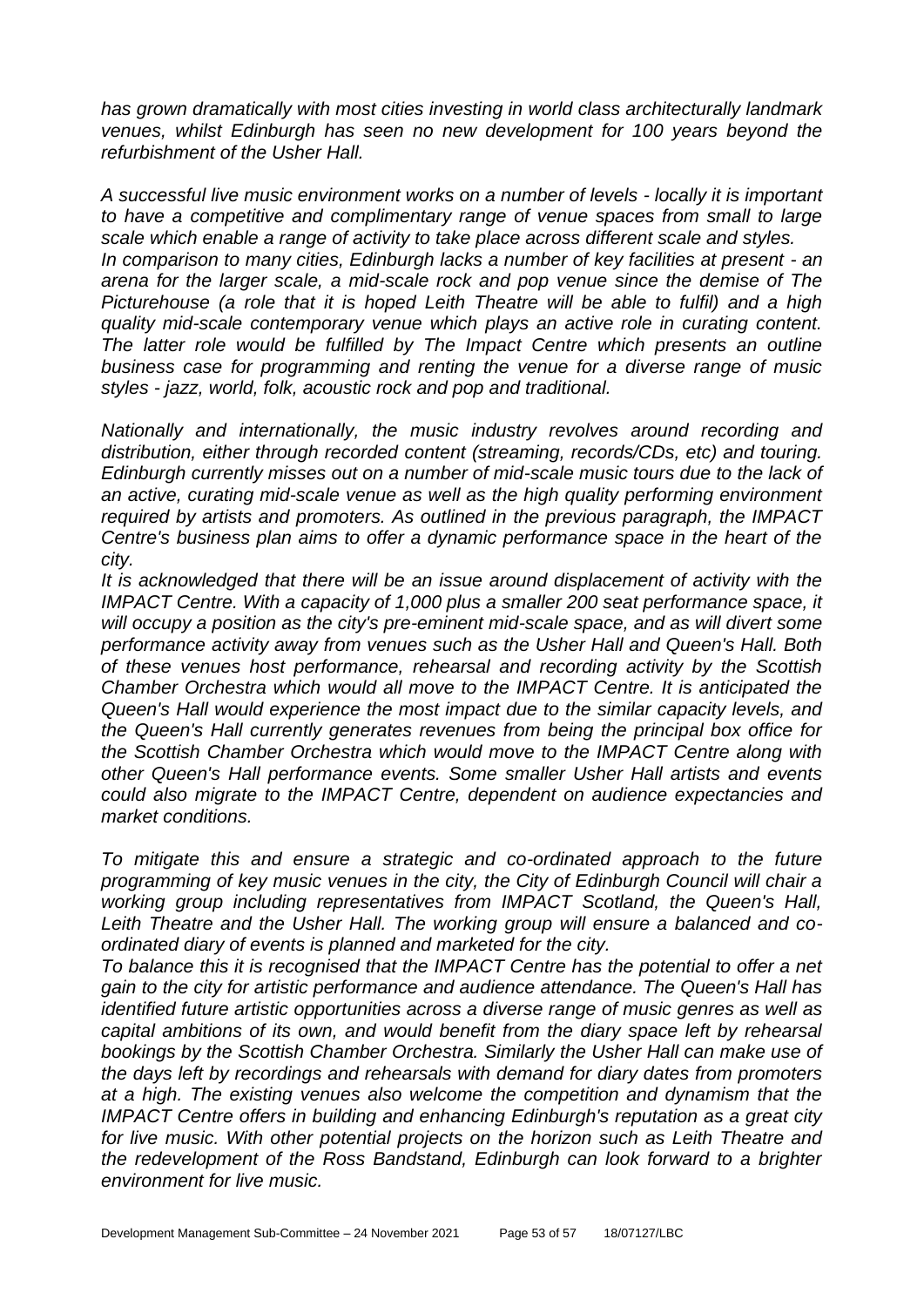# *3. Summary*

*The IMPACT Centre proposal is fully endorsed by the Culture Service within the City of Edinburgh Council. It forms an important cultural strand within the ESESCR deal, unlocking £25 million of strategic match funding from all levels of government and has significant financial backing and under-pinning from a private philanthropic donor. It will form an important strategic development in the city's cultural infrastructure - the first major new venue in over a century - and create a vital stimulus for live music, musicians and audiences. It will enhance the year round and festival offer in a landmark architectural venue, attracting new and existing audiences as active participants and consumers and set a new and exciting standard for the next 100 years.*

# **Edinburgh Urban Design Panel - 27/09/2017**

*1 Recommendations* 

*1.1 The Panel was supportive of the principle of a music venue in this location and acknowledged that it represented an exciting opportunity to enhance activity and permeability in the surrounding public realm.* 

*1.2 The Panel advised that the proposal's relationship to its special historic setting and its impact on important axial and oblique views, particularly the view of Dundas House from George Street, is critical and requires to be carefully considered. The Panel also agreed that a coherent, well designed and high quality public realm would be essential to the success of this development and its integration with the surrounding area.* 

*1.3 In developing the proposals, the Panel suggests the following matters should be addressed:* 

*o Ensure that the development relates appropriately in position, scale, massing and design to the site's special historic character and key views;* 

*o Develop a coherent, high quality public realm which enhances legibility through the site;* 

*o Maximise barrier-free pedestrian permeability into and through the site and minimise conflict with service vehicles;* 

*o Develop an architectural response which feels part of Edinburgh and can stand the test of time; and* 

*o Incorporate security measures through early engagement with security advisors.*

*2 Introduction* 

*2.1 The site is located to the east of St Andrew Square, south of Multrees Walk and west of St James Centre. The site comprises of the A Listed Dundas House (36 St Andrew Square), its rear extension (circa 1960s) and car park. Dundas House is a three storey building of relatively modest scale and it contributes to the very high quality historic townscape of Edinburgh's New Town. It is positioned on axis with George Street where axial views are critical to its setting.*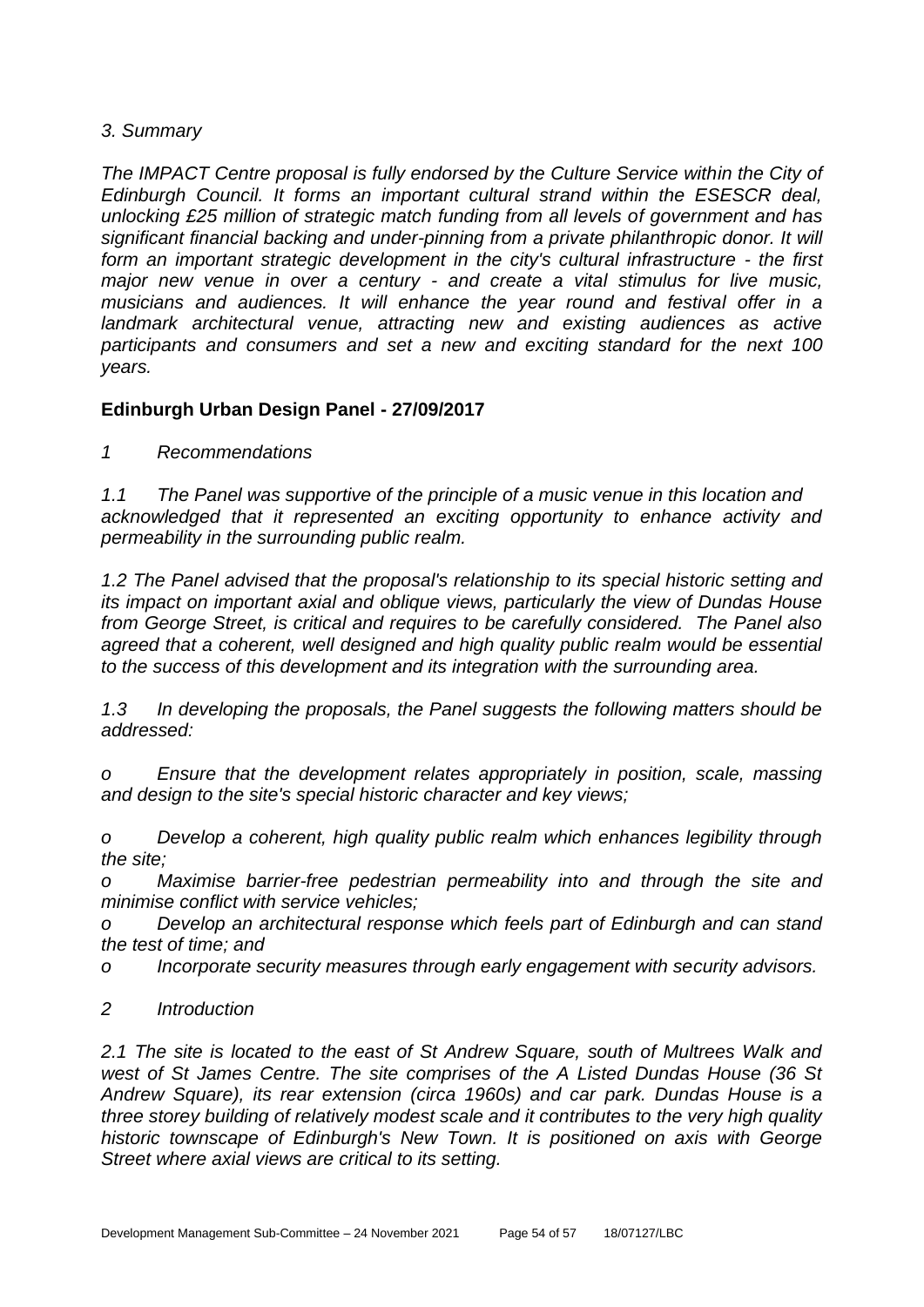*2.2 The site is located in the City Centre Retail Core and City Centre, as defined in the Edinburgh Local Development Plan (LDP). It also sits within the New Town Conservation Area and Edinburgh World Heritage Site. The site is located close to several listed buildings and structures. The site also sits in a number of key views as set out in the Edinburgh Design Guidance.* 

*2.3 The site is also located within the St James Quarter Development Brief, where it identifies new opportunities for pedestrian permeability through the site.* 

*2.4 One declaration of interest was made by Adam Wilkinson from Edinburgh World Heritage Trust (EWHT), who confirmed that he had met previously with the agents/developers regarding this proposal. This was not considered to be conflicted interest.* 

*2.5 This report should be read in conjunction with the pre-meeting papers.* 

*2.6 This report is the view of the Panel and is not attributable to any one individual. The report does not prejudice any of the organisations who are represented at the Panel forming a differing view about the proposals at a later stage.* 

*3 Position, Scale, Massing and Design* 

*3.1 The Panel welcomed the use of the model to demonstrate the proposal's potential scale and massing and agreed that its impact upon the site's special historic setting and key views, particularly the long view from George Street, was a critical consideration.* 

*3.2 The Panel was concerned about the proposal's scale and massing particularly given the limited size of the site. The Panel recognised that the design concept is still at an early stage and may have an adverse impact on the character of the area and the amenity of adjacent buildings. The Panel agreed that further work is needed to ensure the proposal sits comfortably on the site.* 

*3.3 The Panel discussed whether the proposal should be viewed as currently proposed in an asymmetric form from behind Dundas House, or whether the proposal should be visible at all above Dundas House when viewed from George Street. Dundas House is*  part of the 'set piece' of buildings along George Street and the proposal should not *detract from this. The Panel suggested that one option could be that the proposal may*  be sunk down to minimise its visual impact. The Panel concluded that further *assessment work was needed to explore how the development will impact on key views, particularly eye level views, and the setting of listed buildings, particularly Dundas House.* 

*3.4 The Panel suggested that distant and unexpected views of the proposal should be explored including those from oblique angles.* 

*3.5 The Panel was concerned that the positioning of the concert hall, studio and public*  foyer in separate blocks (albeit connected by access links), could result the site *appearing fragmented. There is precedent for this in the character of the immediate area but the coherence of the buildings, public realm and links in-between will be*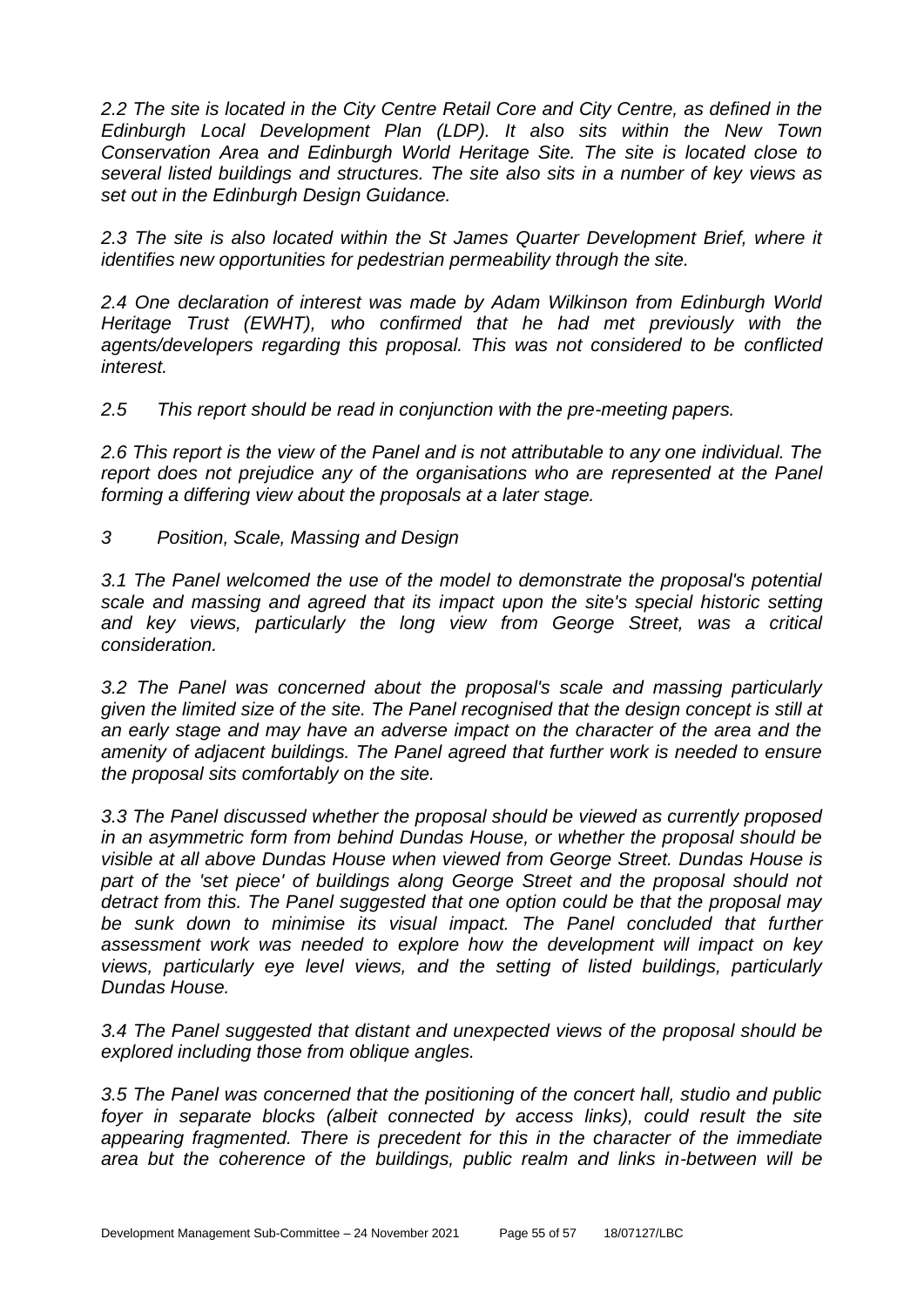*critical. Further work is needed to ensure this is delivered. The Panel was also keen to see the site linking logically into adjacent sites.* 

*3.6 The Panel was sceptical about the indicative classical coliseum-style architecture with arcade detailing for the concert hall as this style does not initially resonate with the character of the New Town. However, the Panel was not averse to a contemporary response with a take on classical architecture so long as it is respectful to the site and its context. The Panel confirmed that the detailing and materials will be critical to achieving this aim.* 

*3.7 The Panel felt that the link building could be better concealed as this looked to clash with the rest of the proposal and Dundas House.* 

*3.8 The Panel agreed that lighting of the buildings and their setting would be an important consideration.* 

*3.9 The Panel advised that sandstone should be used if masonry is proposed and glazing would help to lighten the built form.* 

*3.10 The Panel wishes to see a robust design which can stand the test of time.* 

*4 Public Realm* 

*4.1 The Panel strongly emphasised that the discovery of the development as a 'jewel' from the surrounding lanes should be enhanced by a coherent and high quality public realm which links seamlessly (physically and visually) to its context.* 

*4.2 The Panel was supportive of the increased activity that would be created from the proposal and encouraged the use of ground floors to maximise this. The Panel advised that the public realm should create an engaging setting for the surrounding buildings.* 

*4.3 The Panel considered that the built form could come out of a beautiful 'carpet' of materials set out in the public realm. The Panel stated that the use of simple, elegant*  and high quality materials will be key to creating a coherent, welcoming and active *public realm. Careful use of hard and soft materials will also be critical.* 

*4.4 The serviceability of the site needs to be carefully considered and the Panel was supportive of using an underused unit space within Multrees Walk as a service area for the development to separate service vehicles from the pedestrian environment.* 

*4.5 The Panel noted that public and private spaces should be appropriately delineated.* 

*4.6 The Panel emphasised the importance of maintaining the 'set piece' of Dundas House, railings and gates, and noted its significant contribution to the proposal's setting therefore cautioned against any substantive changes.* 

# *5 Permeability*

*5.1 The Panel was supportive of the aim to increase pedestrian permeability into and through the site. The Panel stated that links should be barrier-free and accessible for all*